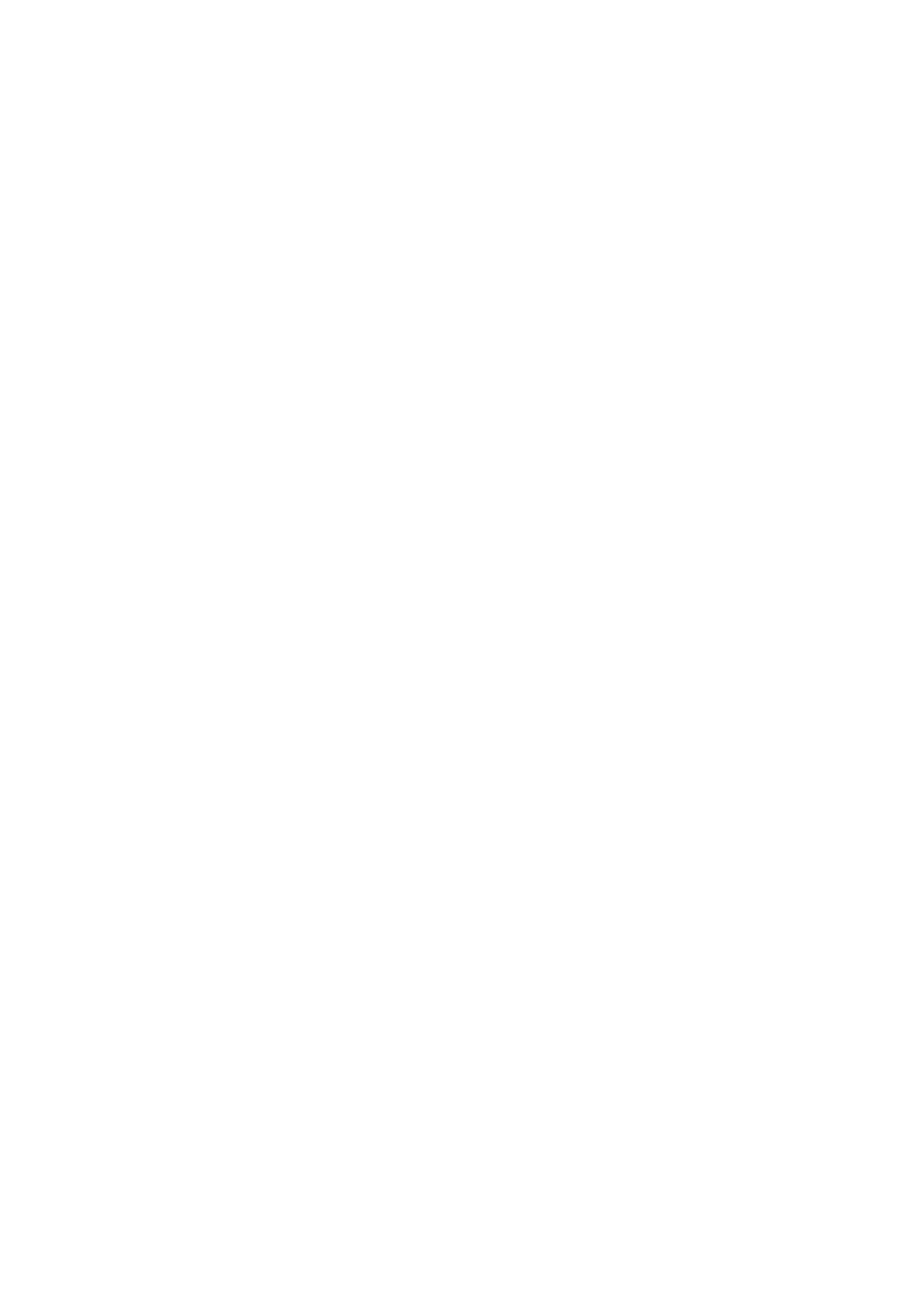## **In the case of Şık v. Turkey (no. 2),**

The European Court of Human Rights (Second Section), sitting as a Chamber composed of:

Jon Fridrik Kjølbro, *President,* Marko Bošnjak, Valeriu Griţco, Egidijus Kūris, Branko Lubarda, Arnfinn Bårdsen, Saadet Yüksel, *judges,*

and Stanley Naismith, *Section Registrar,*

Having regard to:

the application (no. 36493/17) against the Republic of Turkey lodged with the Court under Article 34 of the Convention for the Protection of Human Rights and Fundamental Freedoms ("the Convention") by a Turkish national, Mr Ahmet Şık ("the applicant"), on 9 May 2017;

the decision to give notice of the application to the Turkish Government ("the Government") on 3 July 2017;

the observations submitted by the respondent Government and the observations in reply submitted by the applicant;

the written comments received from the Council of Europe Commissioner for Human Rights ("the Commissioner for Human Rights"), who exercised his right to intervene in the proceedings (Article 36 § 3 of the Convention and Rule 44 § 2 of the Rules of Court);

the comments received from the United Nations Special Rapporteur on the promotion and protection of the right to freedom of opinion and expression ("the Special Rapporteur"), and also from the following non-governmental organisations acting jointly: ARTICLE 19, the Association of European Journalists, the Committee to Protect Journalists, the European Centre for Press and Media Freedom, the European Federation of Journalists, Human Rights Watch, Index on Censorship, the International Federation of Journalists, the International Press Institute, the International Senior Lawyers Project, PEN International and Reporters Without Borders ("the intervening non-governmental organisations"). The Section President had granted leave to the Special Rapporteur and the organisations in question to intervene under Article 36 § 2 of the Convention and Rule 44 § 3.

Having deliberated in private on 13 October 2020,

Delivers the following judgment, which was adopted on that date:

# INTRODUCTION

1. The case concerns the placement in detention and continued detention of the applicant, an investigative journalist working for the daily newspaper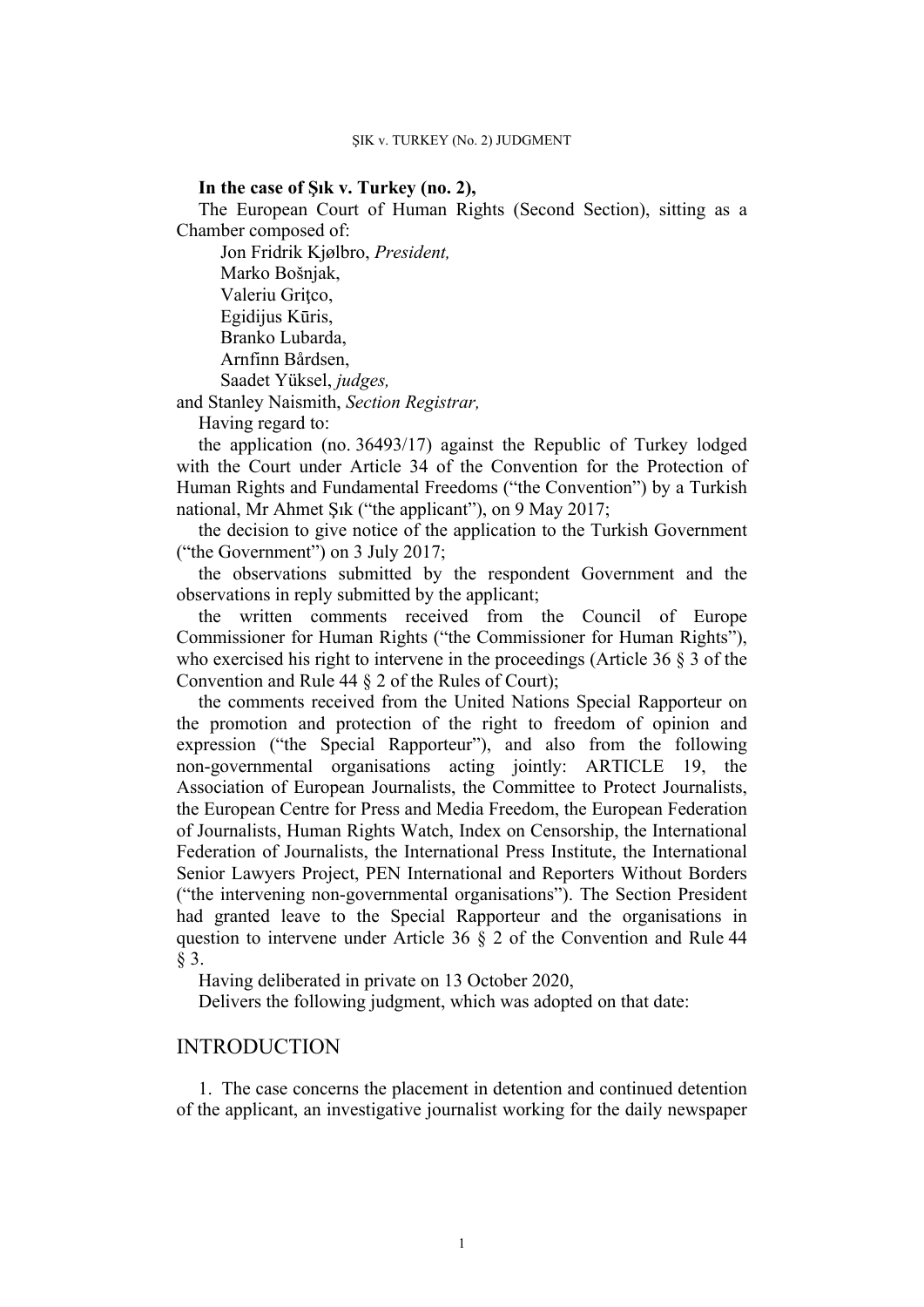*Cumhuriyet*, in the context of criminal proceedings brought against the newspaper's managers and some of its journalists on account of the newspaper's editorial stance, which was critical of government policy in general and also of the means used by the authorities to combat illegal organisations. The applicant alleged a violation of Article 5 §§ 1, 3 and 4, Article 10 and Article 18 of the Convention.

# THE FACTS

2. The applicant was born in 1970 and lives in Istanbul. He was represented by Mr F. İlkiz, a lawyer practising in Istanbul.

3. The Turkish Government ("the Government") were represented by their Agent.

4. At the material time the applicant was an investigative journalist and writer. He worked as a journalist and reporter on the national daily newspaper *Cumhuriyet* ("The Republic").

5. *Cumhuriyet* was established in 1924 and is one of the oldest newspapers in Turkey. It is known for its critical stance towards the current government and for its particular attachment to the principle of secularism. It is regarded as a serious newspaper of the centre-left.

# I. THE APPLICANT'S PLACEMENT IN DETENTION

# **A. Judicial rulings**

6. On 29 December 2016 the applicant was arrested at his home and taken into police custody by the Istanbul police. He was suspected of disseminating propaganda in favour of organisations considered by the Government to be terrorist organisations, including, in particular, the PKK (the Kurdistan Workers' Party), FETÖ/PDY ("Fethullahist Terror Organisation/Parallel State Structure") and the DHKP/C (People's Revolutionary Liberation Party/Front), through articles and interviews published in the daily newspaper *Cumhuriyet* and items posted on social media. The applicant was also accused of having, through his writings, denigrated the organs of the State, an offence under Article 301 of the Criminal Code.

7. On 30 December 2016 the applicant, accompanied by his lawyers, was questioned by the Istanbul public prosecutor about the accusations against him. The public prosecutor questioned him mainly about eleven tweets which he had posted on the Twitter social network and five articles which he had written and published on the *Cumhuriyet* website and in the newspaper's print edition.

8. The applicant replied that he had been placed in pre-trial detention in 2011 in connection with a criminal investigation which, in his view, was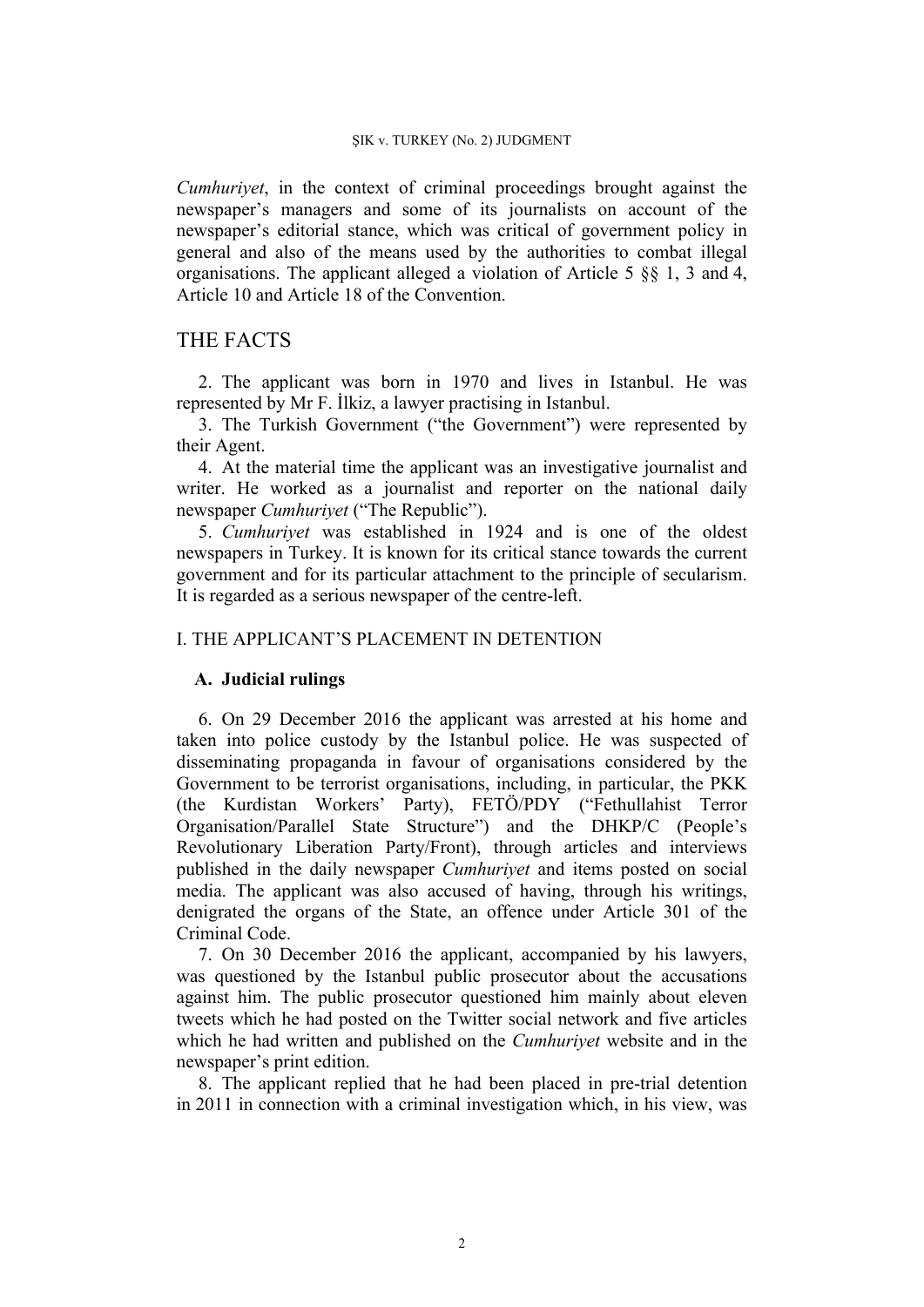very similar to that being conducted in the present case. He alleged that the judges hearing that case had been members of the network of Fethullah Gülen (FETÖ/PDY) who had deprived individuals of their liberty on the basis of charges founded on falsified evidence. He maintained that, as in 2011, the reason why he had been brought before the public prosecutor was unrelated to the possible existence of any criminal offences. He added that he regarded his questioning as interference with his activity as a journalist. The applicant's lawyers pointed out that the judicial authorities were not empowered to institute criminal proceedings under Article 301 without first obtaining the approval of the Minister of Justice.

9. Following the questioning, the public prosecutor sought a judicial order for the applicant's pre-trial detention on suspicion of disseminating propaganda on behalf of terrorist organisations such as the PKK, FETÖ/PDY and the DHKP/C. The prosecutor also took into consideration the nature of the offence, the state of the evidence and the maximum sentence for the offence.

10. Still on 30 December 2016, the applicant appeared before the Istanbul 8th Magistrate's Court and was questioned about his alleged acts and the suspicions against him. The applicant denied committing any offence. He maintained that his articles in *Cumhuriyet* and his posts on social media had not contained any propaganda in favour of a terrorist organisation or any call to violence, but had simply amounted to journalistic activity conveying information to the public on actual events in the context of freedom of expression.

11. At the close of the hearing the magistrate, taking into account the content of eight tweets posted by the applicant and five articles written by him, ordered his pre-trial detention. The magistrate considered, firstly, that there were strong suspicions that the applicant had committed the offence of disseminating propaganda in favour of two terrorist organisations, the PKK/KCK and FETÖ/PDY. He noted in that regard that the applicant had expressed views similar to those voiced by the members of terrorist organisations, describing those organisations' terrorist activities as a "war" or "struggle"; that he had presented those organisations as legitimate entities while seeking to portray Turkey as a State that supported terrorist organisations; that he had described the security forces' efforts to combat the terrorist organisations as illegal and even as terrorism, referring to the State agents as "murderers, mafiosi, violent [individuals]" while terrorist activities were continuing in south-east Turkey, with armed attacks being carried out targeting State officials, trenches being dug, barricades being erected and bombs being planted; and that the applicant had disseminated propaganda in favour of terrorist organisations by stating in his posts that the security forces were setting off bombs and inciting others to war while the terrorist organisations took responsibility for the attacks. In the magistrate's view, there was no contradiction in the claims that the applicant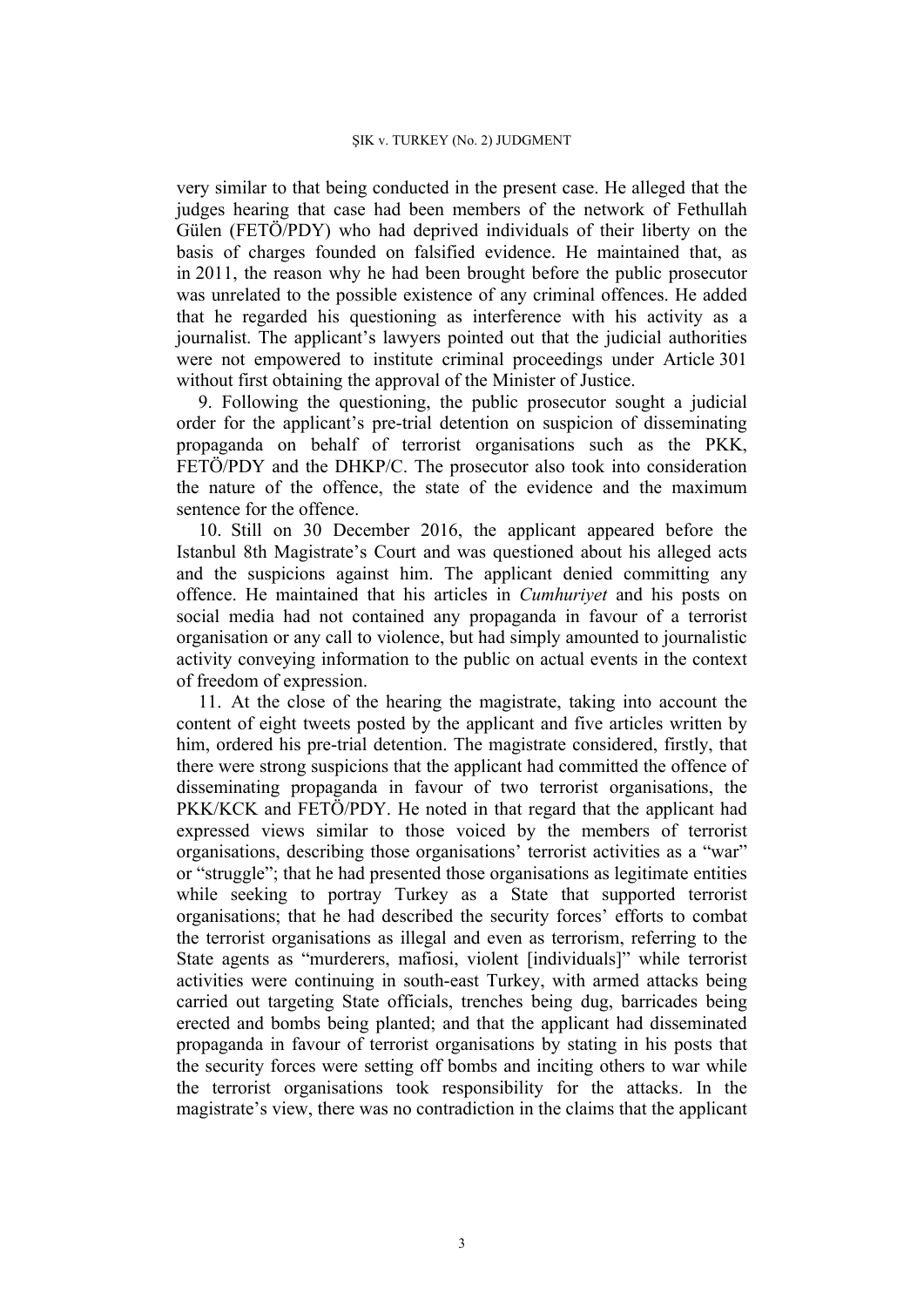had disseminated propaganda in favour of two very different, even rival, terrorist organisations, namely the PKK and FETÖ/PDY, since the investigations carried out following the attempted military coup and the information in the public domain showed that the two organisations, with the support of external forces, had acted in coordinated fashion during and after the attempted coup. He further noted that the applicant, in his defence submissions, had continued to make accusations against the State and its leaders. As justification for the applicant's placement in pre-trial detention the magistrate then referred to the nature of the alleged offence, the severity of the penalty laid down by law, the fact that the offence had been committed through the press, and the fact that protective measures other than pre-trial detention would clearly be inadequate since the applicant showed no remorse for his remarks and had continued throughout his questioning to employ the same rhetoric as the members of the above-mentioned terrorist organisations.

12. On 1 January 2017 the applicant lodged an objection against the order for his pre-trial detention. In a decision of 3 January 2017 the Istanbul 9th Magistrate's Court dismissed the objection, reiterating the reasons given in the impugned order.

## **B. Extension of the pre-trial detention**

# **(a) By the magistrates' courts**

13. On 30 January 2017, at the public prosecutor's request, the Istanbul 3rd Magistrate's Court ordered the applicant's continued pre-trial detention. The magistrate considered that the applicant's posts on his Twitter account and his articles in Cumhuriyet were apt to amount to propaganda in favour of the armed terrorist organisations the PKK/KCK and FETÖ/PDY and that there were therefore strong suspicions that the applicant had committed the alleged criminal offences. The magistrate also took into account the fact that the evidence had not yet all been gathered and that there was no fresh evidence favourable to the applicant that would justify ending his pre-trial detention, given the length of the sentence liable to be imposed if the offence was established and the period already spent in detention. Lastly, the magistrate considered that the applicant's release pending trial would be insufficient. On 9 February 2017 the applicant lodged an objection against the order of 30 January 2017, arguing that there was no evidence grounding a suspicion that he had disseminated propaganda in favour of a terrorist organisation, and maintaining that the articles and posts in question had formed part of his journalistic activities protected by freedom of expression. On 14 February 2017 the Istanbul 10th Magistrate's Court dismissed the objection, finding that the impugned order had complied with the law and the proper procedure and that there was no fresh evidence favourable to the applicant that would require his pre-trial detention to be ended.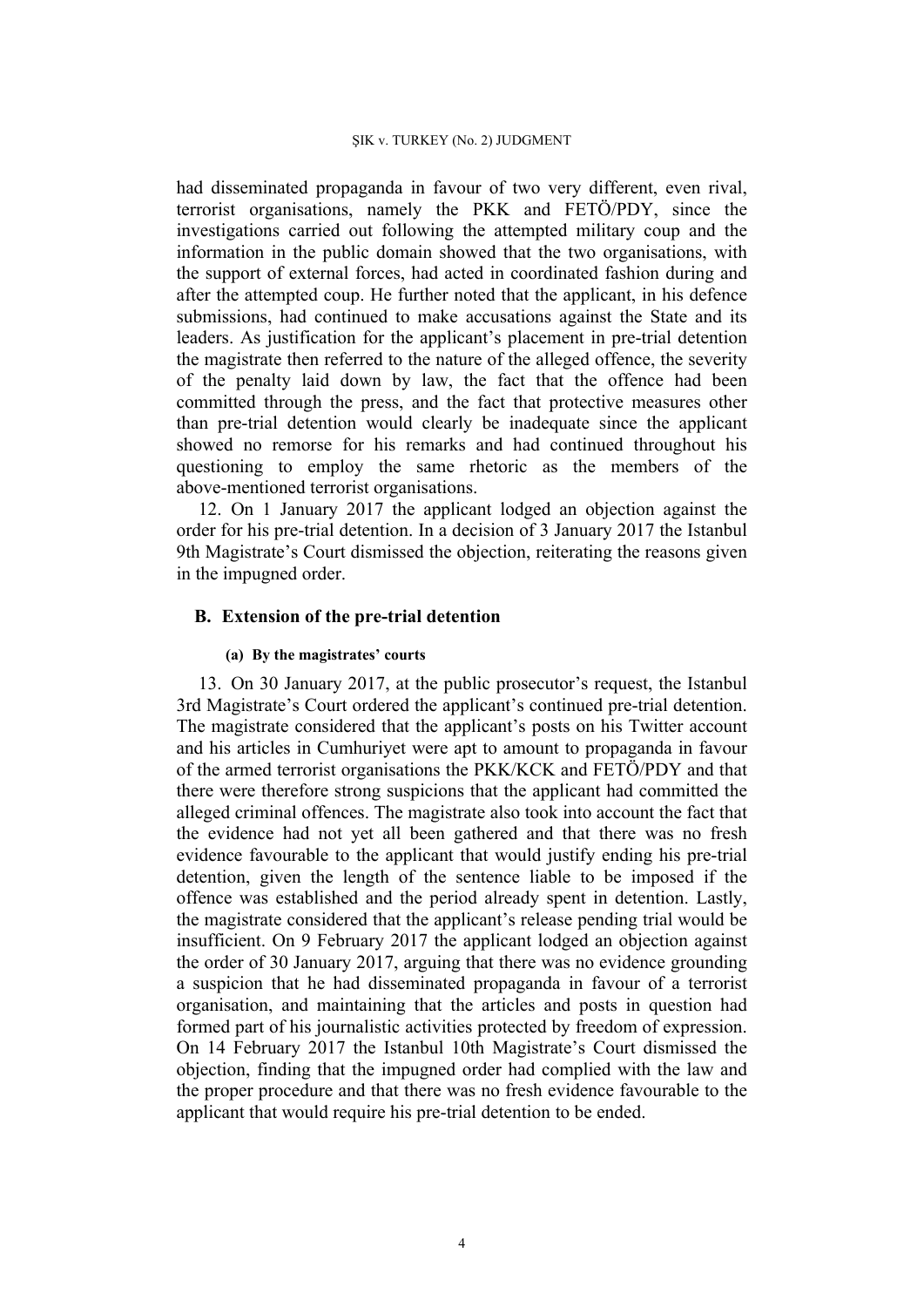On 2 March 2017 the Istanbul 10th Magistrate's Court examined of its own motion the lawfulness of the applicant's pre-trial detention and ordered its extension, reproducing verbatim the reasons given in the previous orders. On 20 March 2017 the applicant lodged an objection against the order of 2 March 2017, reiterating his grounds of objection and arguing that the fact of copying the reasons for a previous order was contrary to judicial ethics. On 24 March 2017 the Istanbul 11th Magistrate's Court dismissed the objection.

#### **(b) By the Istanbul Assize Court**

14. Beginning on 19 April 2017, the date of acceptance of the bill of indictment filed by the public prosecutor's office accusing the applicant of assisting terrorist organisations without being a member of them (an offence under Article 220  $\S$  7 of the Criminal Code ("the CC")), the Istanbul Assize Court, which was hearing the case, reviewed the lawfulness of the applicant's pre-trial detention at maximum intervals of thirty days. The judges concerned noted that the offence of which the applicant was accused was among the offences listed in Article 100 § 3 of the Code of Criminal Procedure ("the CCP") – the so-called "catalogue offences". They took the view that if the applicant were released pending trial he was liable to abscond. They observed in that connection that in the previous investigations concerning *Cumhuriyet* journalists the suspects had fled, by lawful or unlawful means, as soon as an opportunity had arisen. The judges also took into consideration the risk of the deterioration of evidence, noting that the claimants and victims of the incidents in issue had not yet all been identified and/or that statements had not yet been taken from them.

15. At the close of the hearing of 9 March 2018 on the merits of the case, the Istanbul Assize Court ordered the applicant's release pending trial. The court considered that all the relevant evidence concerning the applicant had been gathered, that there was no longer any evidence concerning him that was liable to be concealed, and that there were no strong suspicions that he would put pressure on the witnesses or the other accused who had not yet given evidence. It concluded that pre-trial detention was henceforth a disproportionate measure and that a judicial supervision measure would be adequate and sufficient.

## **C. Content of the impugned articles and posts**

16. The articles written by the applicant and published in the daily newspaper *Cumhuriyet* and the items posted by him on social media – as referred to by the public prosecutor in ordering the applicant's arrest and by the magistrate in ordering his pre-trial detention, and as taken into consideration by the Constitutional Court when called upon subsequently to rule on the lawfulness of the detention measure – are as follows.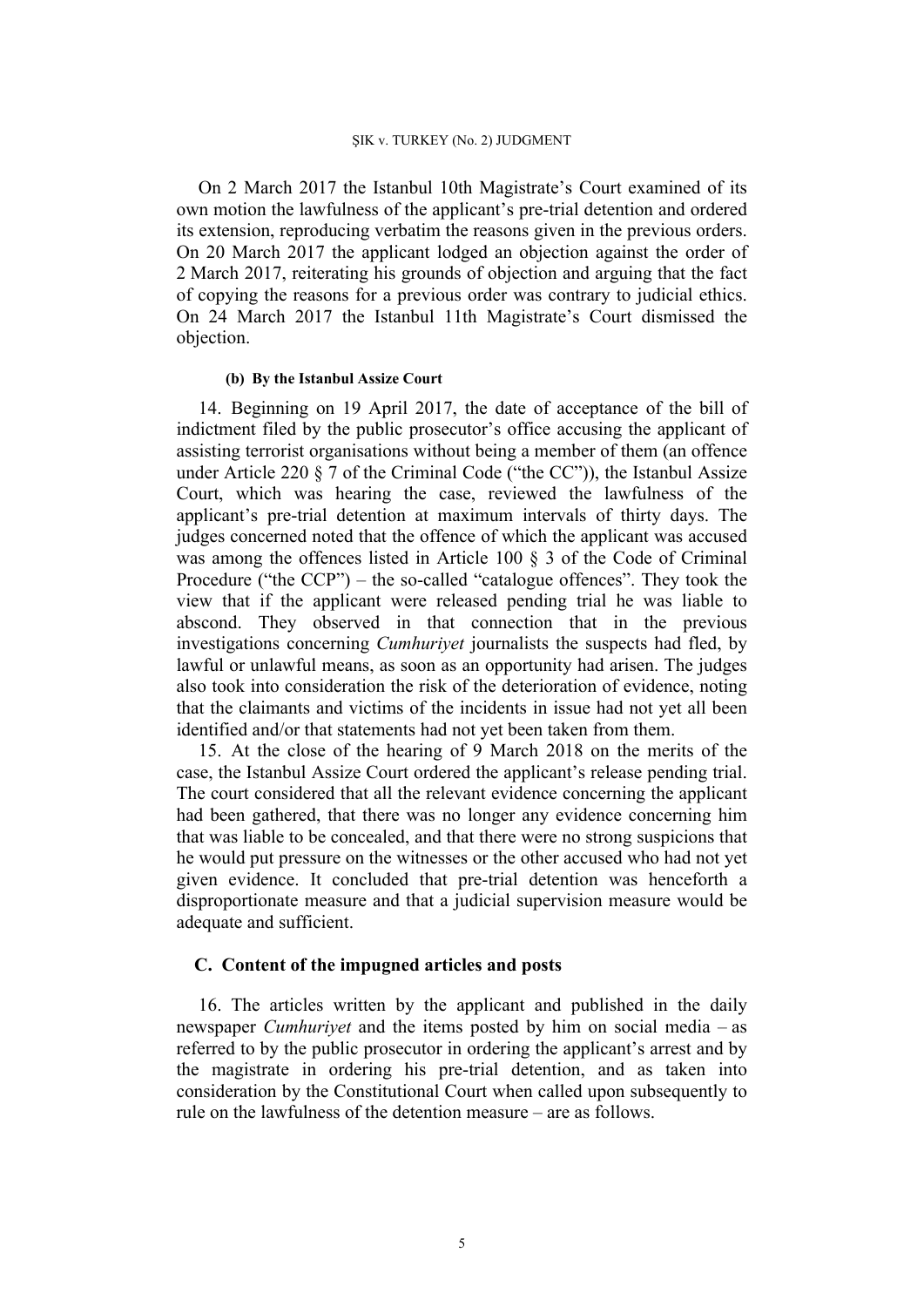## *1. The article of 14 March 2015 entitled "Either Apo [goes] to Kandil or we [go] to İmralı"*

17. The full text of this article, which comprised an interview with Cemil Bayık, one of the leaders of the PKK, read as follows:

"Heading of the article: According to Cemil Bayık, joint chairman of the KCK's executive council, only Öcalan can persuade the PKK to lay down their weapons.

We met Cemil Bayık in Kandil. He told us that [the PKK leaders] needed to meet Öcalan for the [peace] process to move forward. 'If [the authorities] want', he said, they could take them to the island of İmralı. 'What we want', he said, 'is for Apo no longer to be held in Imralı. [The response to] that request is long overdue'.

According to Bayık, the only person who could convince the guerrilla fighters to lay down their weapons is Öcalan: 'We'll sit down at the negotiating table with anyone in the government. Those who have resolved issues like this reached agreements, or negotiated agreements, with fascist powers'. Bayık maintains that Erdoğan is the representative of the dictatorship in Turkey.

Question: Are you allowed to communicate directly with Abdullah Öcalan?

Answer: We've never had any direct communication. We made it clear that we wanted to contact him. During the Oslo process we were told that this was possible, but the promises never came to anything. The HDP delegation goes there [to İmralı], takes note of their discussions and, as the case may be, hands over our letters. It's the HDP delegation that acts as the intermediary. There's no other communication.

Sub-heading: We need to talk face to face.

Question: Do your demands include ... videoconferencing?

Answer: No. Videoconferencing wouldn't work. We need to see Abdullah Öcalan in person, face to face.

Question: Abdullah Öcalan can't come to see you. Will you go there? You wouldn't be allowed...

Answer: We can go there too. If they want they can take us there, but what we're really looking for is for our leader Apo no longer to be held in İmralı Prison, for him to be given back his freedom.

Question: In an interview with Banu Güven for the television station IMC you suggested that the decision to lay down weapons could be taken at an annual congress attended by Öcalan. Does that mean that Öcalan would have to be released?

Answer: Of course. No one will be able to persuade the guerrilla fighters unless the leader Apo comes and meets them. Although I'm the joint chairman of this movement, even I can't persuade them. The only person who can do it is Apo. If he comes and meets the guerrilla fighters and their leaders, it would be possible to persuade them. Nobody else can do it.

Sub-heading: Our influence is limited.

Question: Would it not be enough for the leaders to pass on Öcalan's decision to lay down weapons to the guerrilla fighters?

Answer: Our guerrilla force is obviously no ordinary guerrilla force. These are not mere soldiers. They [are fighting for an ideology]. They've had ideological training,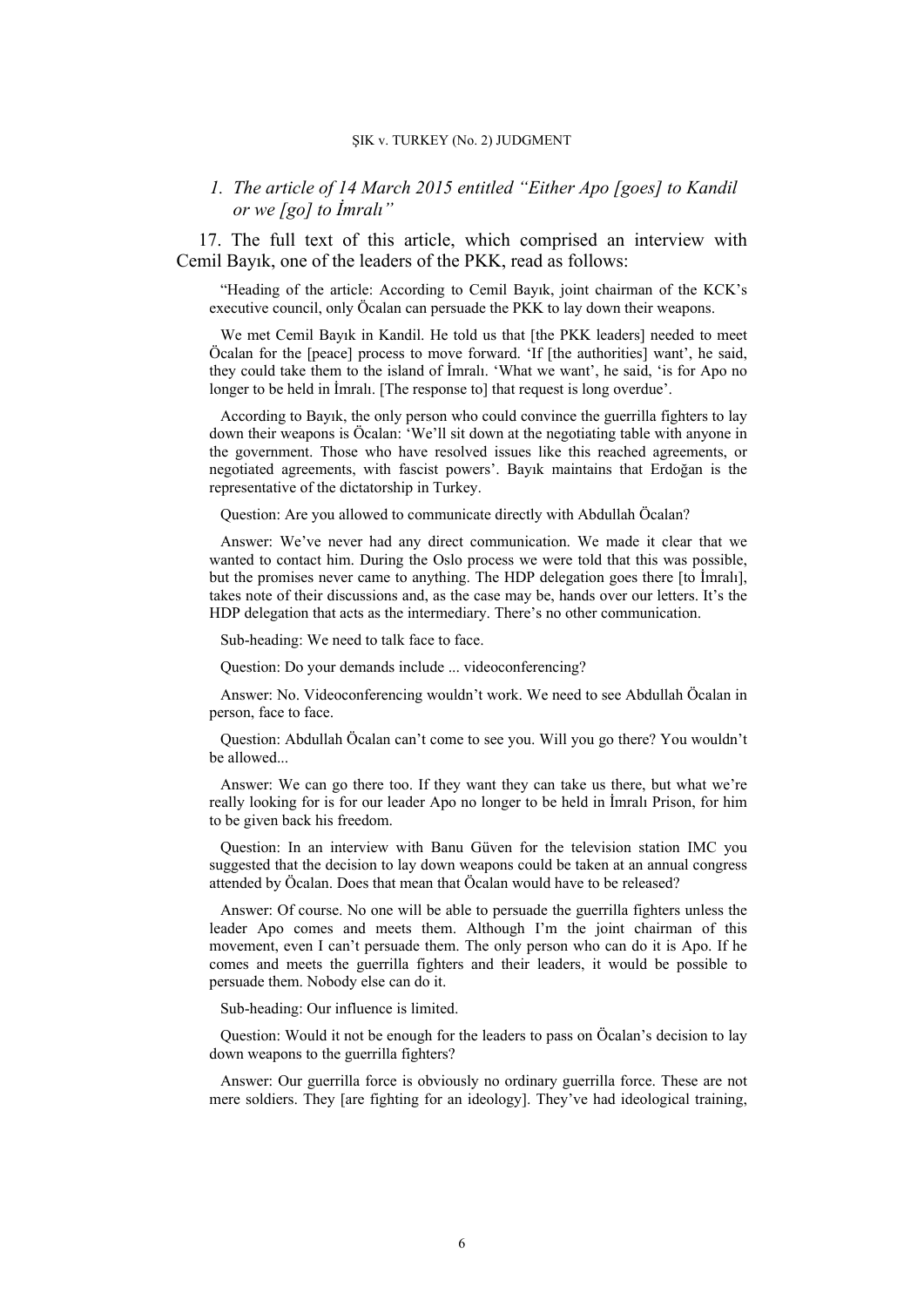they're loyal to our ideals and to our leader Apo. Our influence is limited. They'll only be convinced if the leader comes to talk to them.

Question: To what extent is it realistic to demand that Abdullah Öcalan be released?

Answer: In my view, it's realistic. It's even overdue.

Question: How realistic, how likely is it?

Answer: There are also certain circumstances that are conducive to [this demand] being met. If the will is there, it's even easy to achieve. That decision lies with the political authorities, with the State. In Turkey, the authorities and the State are effective enough to create the perception they want among the public. If they want, they can easily create the perception that Apo needs to be released, without causing a reaction in society.

Sub-heading: We've done our duty

Question: Are we to understand that if this condition isn't met, the armed struggle in Turkey will carry on and the weapons won't be handed in?

Answer: The Turkish State and the government need to make significant efforts to put an end to the armed struggle. We began by conducting a political struggle in order to tackle the problems of this people. We never wanted an armed struggle. But we were left with no other option. We were unable to expose this issue, whose existence had been denied by the State. It was the armed struggle that served to highlight the issue in all its dimensions and to create a climate conducive to resolving it. Once we considered the armed struggle to have reached the necessary level, we began making political demands on this issue. We declared a unilateral ceasefire on several occasions to enable the groundwork [to be laid]. We've made all the necessary efforts on our side.

Sub-heading: No further efforts are required before signing

Question: What are those efforts?

Answer: We took initiatives that no other force in the world would have taken. If you look at similar problems around the world, you can see that ceasefires were declared under the auspices of a third party, that the guerrilla fighters came out of their trenches, the prisoners were freed and the war ended. Without third-party supervision, without an agreement between the parties, without a document signed by them, these stages would not have happened. Even without these conditions being met we made major unilateral concessions. It's not up to us to take any more steps – it's the turn of the State and the government. If they do it, we'll do what's required of us without hesitation. Our leader Apo said that if negotiations began, the parties would need to proceed in parallel, but it hasn't happened like that. On our side, we've made concessions, we've even taken numerous steps [in that direction], but the State and the government have not reciprocated as required.

Sub-heading: Turkey has never wanted [involvement by a] third party

Question: Is there a third party? Was there one in the past?

Answer: No, at the moment there isn't. At one time, during the Oslo process, there was one. But Turkey has never wanted a third party.

Question: When you say 'third party' are you talking about an independent body or about supervision by a State?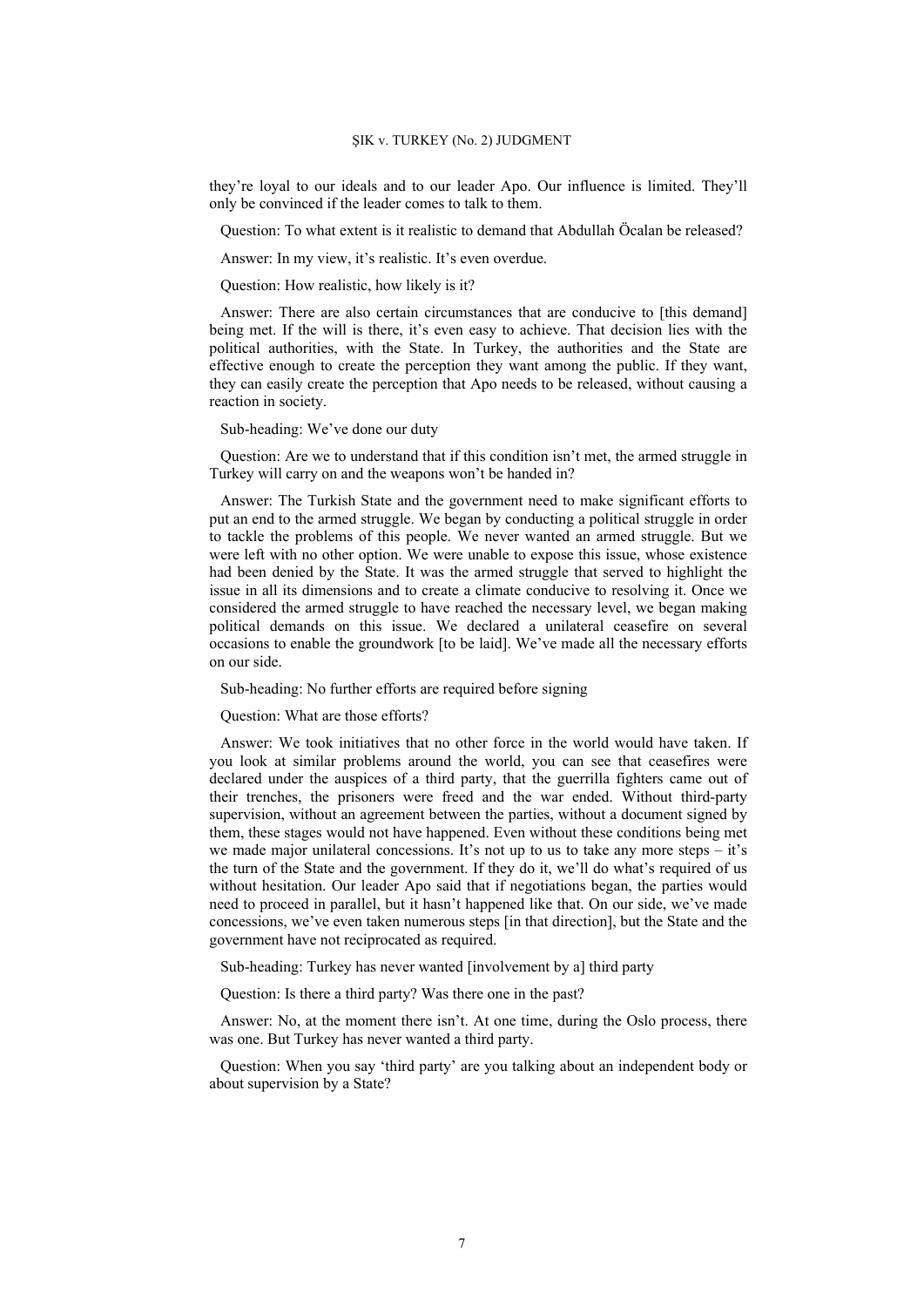Answer: We were in touch with the leader Apo through the HDP delegation, before Apo made his historic declaration at the Nevruz [festival] in 2013. We sent the following message to Apo and to the State and the government: if we make a historic declaration proposing a democratic solution to the Kurdish question, then it has to be made clear what the mechanisms [of that solution] are. Our proposal was the presence of a third party.

#### Question: Did you mention any third party in particular?

Answer: No. It could have been the Turkish Parliament or a committee of Turkish non-governmental organisations. We presented several options. They didn't accept them and instead sought a bilateral solution. They said that they wanted a local, national solution. In reality, they were inventing excuses not to do it (*ipe un sermek*). Because there's no precedent for this kind of solution anywhere in the world. Turkey took no steps in this direction. They said that the process wouldn't work with a third party.

#### Sub-heading: It wasn't realistic

Answer (continued): As far as we were concerned it wasn't realistic. In order to find out whether or not they were willing to resolve the issue, we nevertheless accepted their proposal, as they had rejected the alternative [third-party involvement]. Because we want to find a solution. That's why we also agreed to those conditions. But we then realised that what they called a local or national [solution] wasn't aimed at finding a solution.

#### Sub-heading: They don't accept the Kurdish question

Question: Should we infer from your comments that the Turkish government or the State want to solve the problem of the PKK rather than the Kurdish question?

Answer: That's it exactly. The State and its government don't accept the existence of the Kurdish question. They don't accept that there is a people like the Kurdish people. In reality, this question needs to be addressed and solved as a political issue.

#### Sub-heading: Their argument has failed

Answer (continued): If you characterise the issue as 'terrorism', then your solution will inevitably be war. The Turkish State's actions are consistent with its argument that there is no Kurdish question, there's just the issue of terrorism. But that argument has failed. The PKK's struggle has highlighted the fact that this approach is untenable both in Turkey and internationally. All the countries in the world have also realised this. At the point we're at now, they can't leave this issue unresolved.

#### Sub-heading: We haven't committed any crime

Question: At the negotiating table, did ... the AKP regard the members of the PKK as criminals who should be granted amnesty or as important players in the Kurdish question, which extends beyond its borders and also includes international players?

Answer: Of course, we're criminals in the eyes of the Turkish government. But we haven't committed any crime. We're carrying on a struggle on behalf of the most natural rights of any people, but [the Turkish government] claim that no such people, and no such rights, exist. So we're regarded as criminals under their laws. If what we're doing is a crime then, yes, we have committed [that crime] and we'll continue to commit it. Until we've achieved our objective.

Sub-heading: Ankara's demands for a local solution are unrealistic

Question: What is your objective?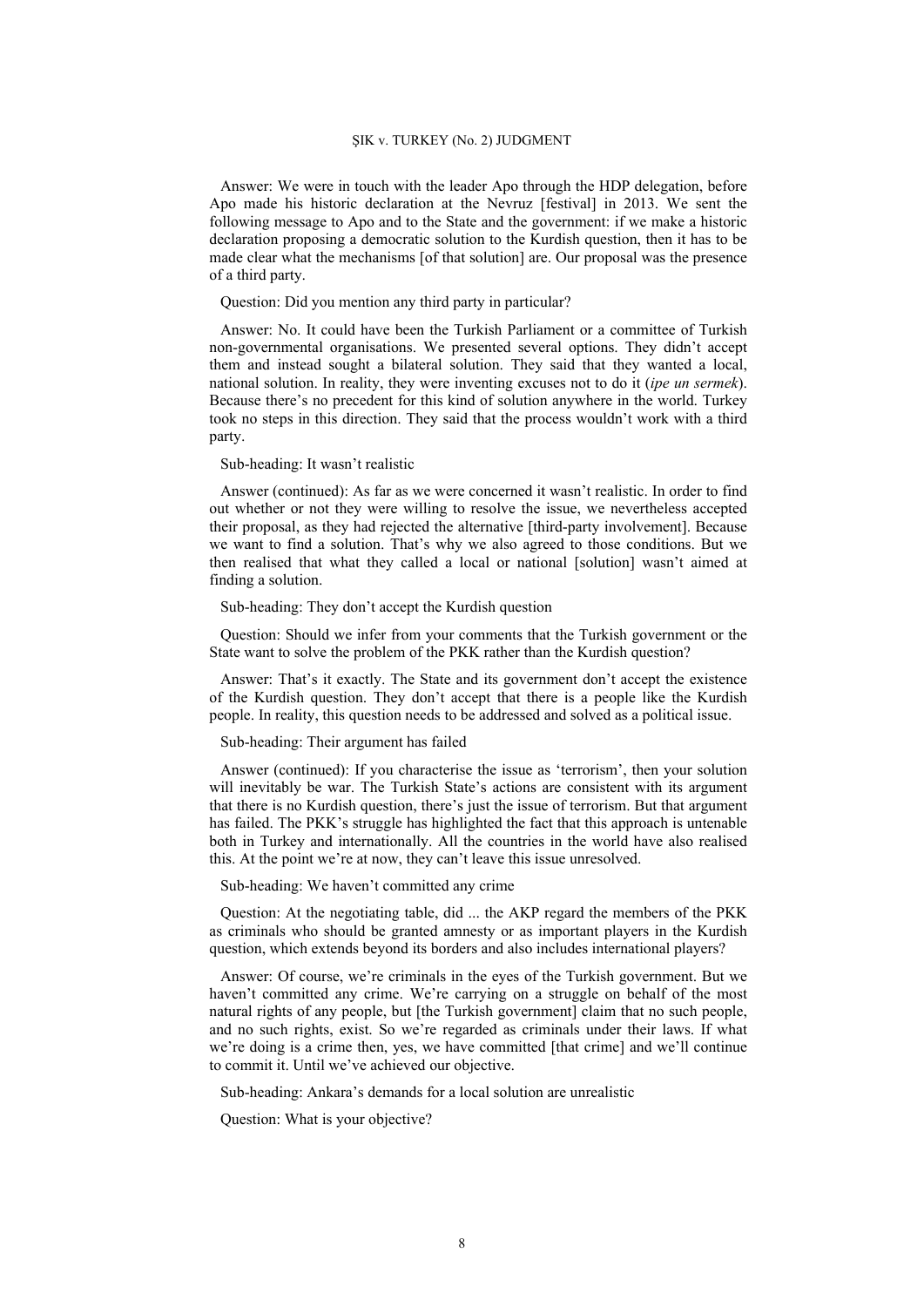Answer: To secure for this people its natural rights. First of all, the Kurdish question is not just a problem for Turkey. It's not simply an issue between the Kurds and the Turkish State and its government. We have an issue that transcends those borders. The issue concerns Turkey, but it also concerns the Middle East and even the international community. Kurdistan is a divided country, a divided people, with each part under the sovereignty of a different State. Each State conducts its [own] policy in the part under its control. And those States conduct international relations with various world powers. From that perspective, the whole world is concerned by this issue, but there are also regional particularities which [are at the root] of this issue and which make it more complicated. The United States plays the leading role in the region. Turkey is a member of NATO and at the same time is a member of the Organisation of Islamic Cooperation and a candidate for [accession to] the European Union.

Sub-heading: All the forces in the world are concerned

Answer (continued): That's why this has become a question which concerns every grouping. Resolving an issue with Turkey in fact amounts to resolving an issue with the United States, NATO, the European Union and the Organisation of Islamic Cooperation. In sum, all the forces in the world are concerned by this issue. Turkey's obstinate insistence on finding a national and local solution is unrealistic.

Sub-heading: He specifically chose the date of 28 February

Question: On 28 February, at the meeting between the HDP and the AKP, a tenpoint plan proposed by Öcalan was announced. Was this Öcalan's final word on the subject of the process?

Answer: No. Because you say your final word when you've achieved your objective. In that situation you get exhaustion and depression, the rot sets in. Apo and the PKK are looking to lead a revolution within the revolution.

Question: When I mentioned the 'final word', I meant that this ten-point declaration forced the AKP to face up to its responsibilities. What happens if it doesn't assume those responsibilities?

Answer: The leader asked us to insist that the declaration be made on 28 February. As we are a movement that is opposed to military coups, we wanted to make the declaration on 28 February. A joint declaration was signed by the parties and the joint text was announced to the public. The government delegation and the delegation of the HDP were photographed together. On the same photograph, in the same frame. That was significant, because it was the first time that the government had shown that it was facing up to its responsibilities. That wasn't an easy thing for Turkey to do, and it's very important.

Question: Indeed, but if the government doesn't assume its responsibilities, what will happen?

Answer: Öcalan will make an appeal, the PKK will announce that it's giving up its weapons, and the problem will be solved that way. It's a superficial trick designed to deceive society. By selling this false perception to society, they hope to win the elections. The Kurdish movement is not fooled.

Sub-heading: If there were democracy there would be no Kurdish issue

Question: So why do you stay at the [negotiating] table with the AKP?

Answer: We sit down at the [negotiating] table with whoever is in power. It's not surprising. Those who resolved similar problems around the world resolved them with fascist governments or dictators or negotiated with them. That's what's happening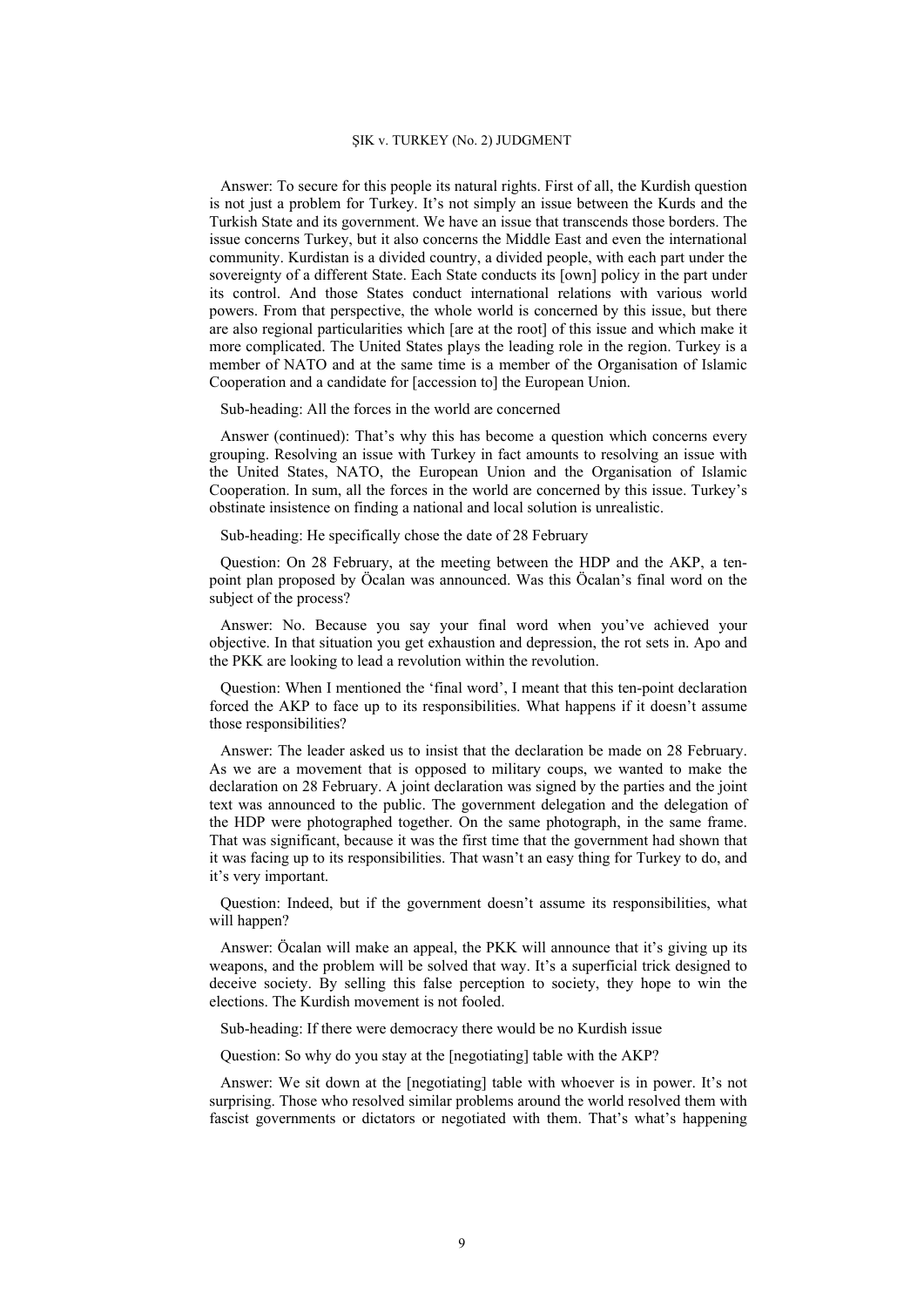here too. If there were a democratic government in Turkey, there wouldn't be a Kurdish issue or a democratic issue.

Question: Do Erdoğan and the AKP represent fascism in Turkey?

Answer: It's Erdoğan who represents AKP hegemony and dictatorship. It's impossible for the AKP to promote Erdoğan's dictatorship in Turkey and at the same time to claim to resolve the issue of Kurdistan.

Question: Is this all a political initiative aimed at nationalist voters?

Answer: On the one hand [the AKP] addresses the nationalist community, and on the other hand it provokes us and provokes the people, so that we'll say 'Enough is enough' and leave the negotiating table. If the AKP doesn't resolve the issue and continues to provoke us and to stall the process, we can move on unilaterally to a certain point in resolving the issue. If we receive further provocation and threats [the AKP] could prompt us to leave the table. It's made all these efforts, but they haven't succeeded.

Sub-heading: The AKP is counting votes

Question: What interest does the AKP have in all this? What does it stand to gain if you leave the [negotiating] table?

Answer: Of course [the AKP] stands to gain. It claims that it's the party that's addressing the issue while we're against [finding] a solution. They're pushing us to tipping point, pushing us to make [concessions]. They're patient, they work at it. If we leave the [negotiating] table [the AKP will say]: 'We wanted to resolve the issue, we were patient, but the PKK didn't want a solution, they wanted to carry on waging war. They weren't in favour of peace, they think of nothing but waging war'. That's how [the AKP] always operates.'

# *2. The interview of 31 March 2015 entitled "Remarkable account given by activists to Ahmet Şık half an hour before being killed"*

18. This interview, published on the evening of 31 March 2015 on the website of the newspaper *Cumhuriyet*, read as follows:

"Heading: The *Cumhuriyet* journalist Ahmet Şık spoke to the activists by telephone half an hour before their death. Why did they carry out this action? What do they want? Are they lawyers? What did they talk about to the prosecutor? They answered all these questions.

The activists B.D. and Ş.Y. answered Ahmet Şık's questions by telephone half an hour before being killed in the hostage-taking incident. Ahmet Şık's questions and their replies are set out here.

Question: Are you going to put an end to your action? What stage are the negotiations at?

Answer: We tweeted the service numbers of the police officers concerned taken from the investigation file. According to the file, the criminal bureau [the police inspectorate] found that three police officers out of the 21 officers suspected were especially implicated. We discovered that it was these three officers who may have fired at B.E.<sup>1</sup>. The prosecutor also gave us that information. In the negotiations we're

<sup>1.</sup> B.E., a 15-year-old demonstrator who died in hospital after being struck on the head by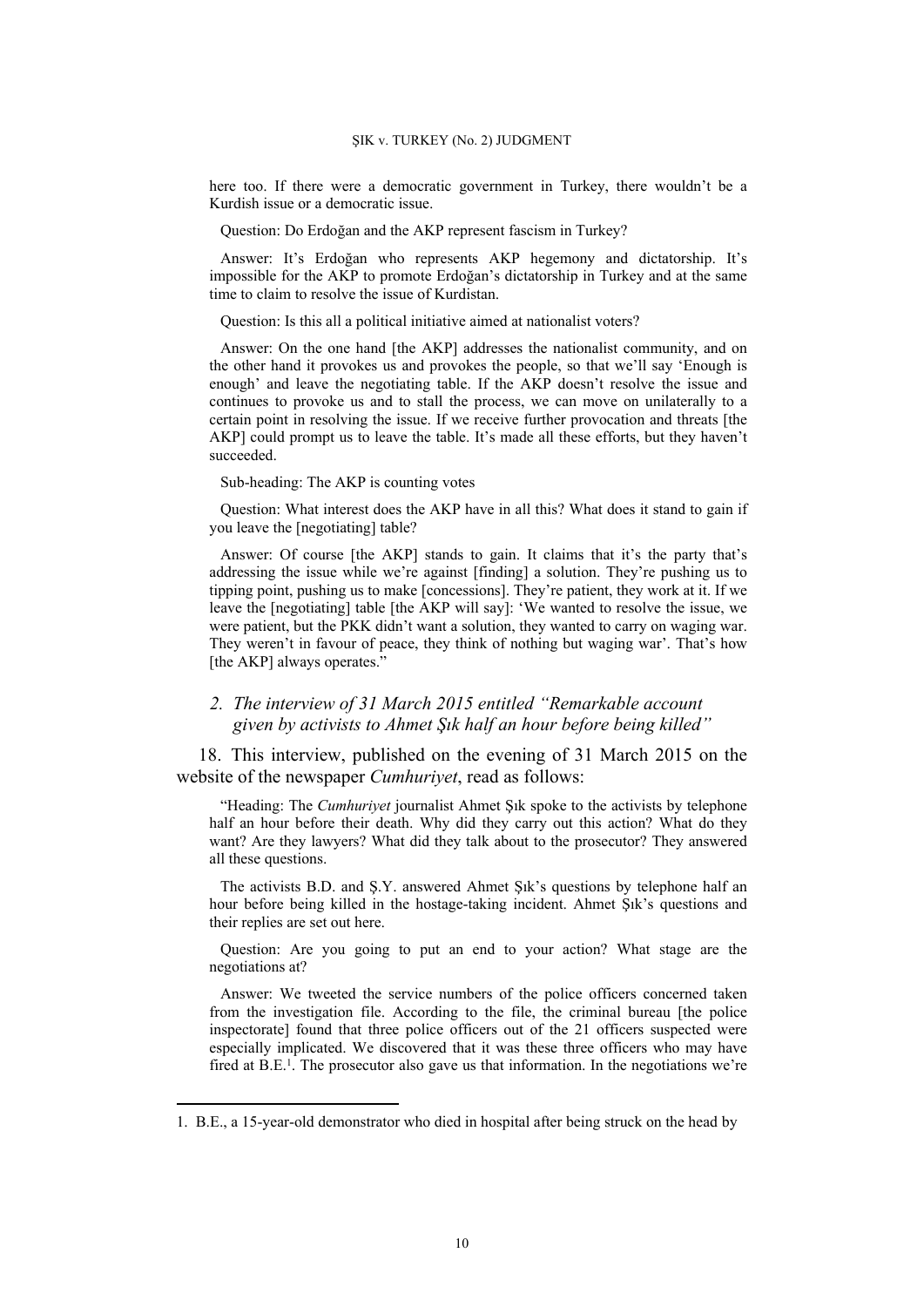asking for the identity of these three police officers to be disclosed and broadcast live. The negotiators also told us [that they were 99% sure that] the people who killed B.E. were police officers. We're asking for the public to be told the names live on air. Here, we've studied the files too. We've looked at photos of the suspects. In the criminal bureau report the three officers were already circled in red. One of them is called G.T. His service number is ... We also provided the service numbers of the other police officers and we want their names to be disclosed live on air.

Question: Do you think your demand will be met?

Answer: The names of B.E.'s killers [are known] but haven't been disclosed. Thanks to our action, the names will be announced and [the police officers] will face trial. The killers in the cases of A.İ.K. and E.S. were identified, but we know how that trial ended. The killers are never punished properly. That's why we want them to be tried by a [lay] jury. That's our second demand.

Question: What will happen if your demand isn't met?

Answer: Our demand is clear. The names must be announced live on air. The negotiators have to honour their commitments. The identity of the cops has to be disclosed and the officers have to confess to their crimes in a live broadcast. When that demand has been met we can negotiate on the other demands which we've already announced. If our [first] demand isn't met we'll do what we said at the beginning. We provided the police officers' service numbers. We want the names to be announced. Once that's been done we can put an end to our action. Now we're starting a final negotiation and we've given a deadline of half an hour [it's now 7.40 p.m.]. [If the police officers] don't admit to their crimes live on air, the negotiations will end. The telephone calls will end too and we'll punish the prosecutor.

Question: Was it also you who demanded that the head of the security directorate and the deputy chief public prosecutor give a live statement at midday?

Answer: Yes, that statement was made in line with our demand. When we began our action we gave a three-hour deadline. We were able to get in touch with the team of negotiators shortly before that expired. As the authorities promised to announce the identity of B.E.'s killers, we said that if that was done the negotiations would continue. The chief of police and the deputy chief public prosecutor then made a statement live on air and we extended the deadline. If they hadn't made that announcement the deadline wouldn't have been extended.

Question: When you entered the building, did you use lawyers' IDs? Reports that you were lawyers were also circulating. How did you get into the courthouse with weapons?

Answer: We're not saying anything about how we got in. No doubt that will emerge eventually but we're not giving any explanations at this stage. Rumours of this kind make lawyers a target. In fact, even without us putting on lawyers' robes or using lawyers' IDs, lawyers would be targeted in this case. Lawyers in this country have been targeted repeatedly. They've been put in prison and even killed because they [were identified to their] clients. So they won't suddenly become targets because of our action. Anyone who doesn't support the AKP and the established order in this country is already a target. We're not lawyers either, we're DHKP/C fighters. At the end of the day, we decided to carry out this action and we tried all kinds of methods. This action is a method [that we were forced to use].

a teargas canister during the 2013 "Gezi Park" demonstrations in Istanbul.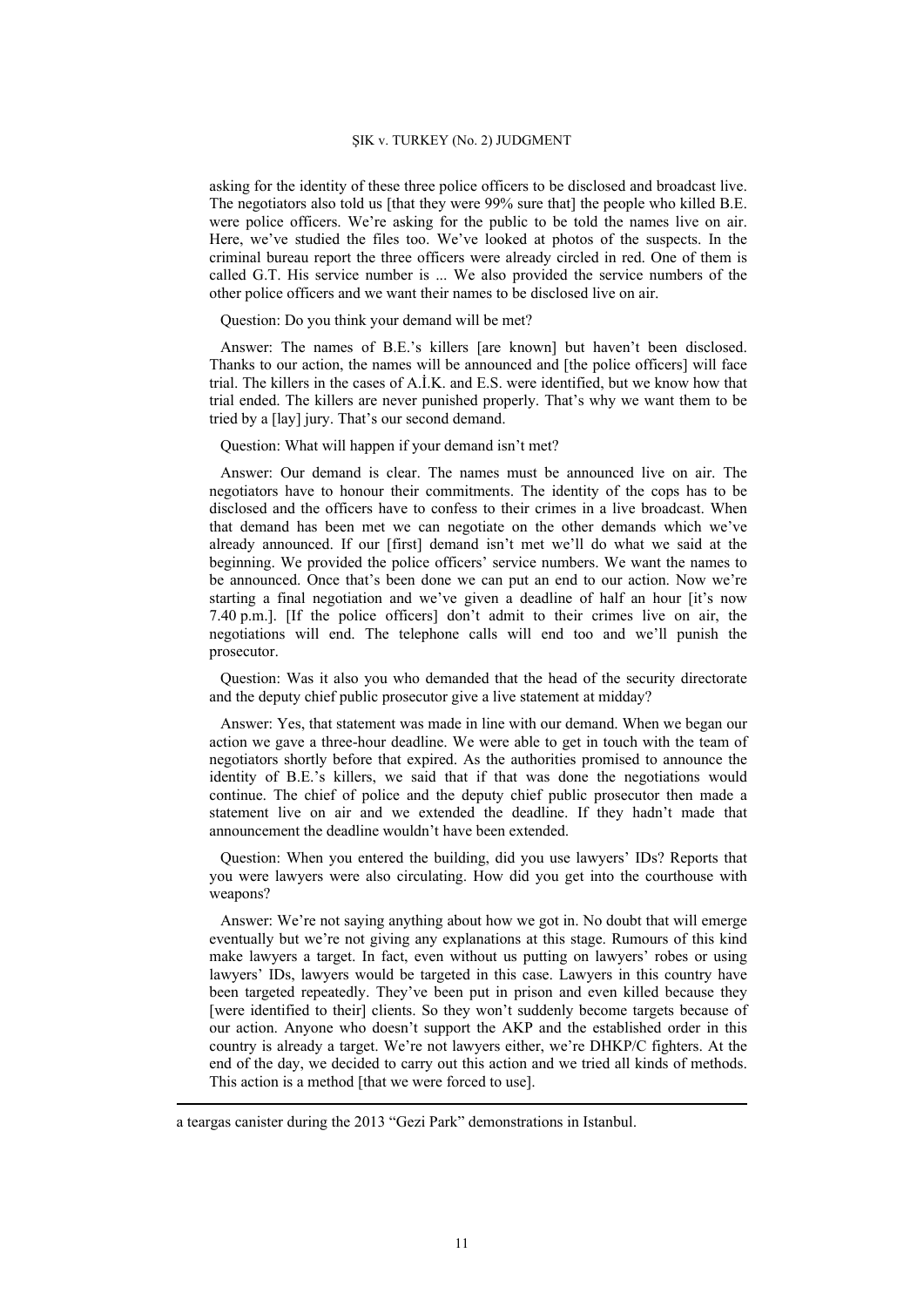Question: Does armed action deliver justice?

Answer: The revolutionaries have worked hard for justice in this country. They've carried out lots of actions to date. The revolutionaries have protested, the lawyers have insisted. But instead of prosecuting the killers they arrested the protesters. The protesters were investigated and tortured. We're demanding justice for the killing of B.E. But they only make use of the justice system when the interests of the established order are at stake, and to arrest those who seek justice. We're here today to deliver justice. The methods we use, and our action, are legitimate.

Question: You say that if your demand isn't met you'll punish the prosecutor. Is that legitimate?

Answer: We're trying to avoid that. Meeting our demand and ensuring that nothing happens to the prosecutor, [all that] is in their hands. After all, these are their own prosecutors and police officers. It is these prosecutors and police officers who protect their established order. If they don't want anything to happen to them, they just have to agree to our demand. We believe that the established order doesn't respect its own people. They use them and then discard them. It's up to them to decide what happens now. We're not making any further demands.

Question: What condition is the prosecutor in? Can we speak to him?

Answer: I can't let you speak to him. But he's fine. He's already spoken on the phone to another prosecutor whom he knows and to a senior police officer. He's in good health, he says so himself.

Question: Have you spoken to the prosecutor at all? According to [some of the media], this prosecutor has worked hard to find the perpetrators of B.E.'s killing.

Answer: Yes, we've spoken to him. The prosecutor tries to defend himself. But when you look at the file, all you find is the lawyers' applications. There's no sign of any efforts by the prosecutor to make progress in the case. We now know how the case has been conducted so far. The prosecutors haven't dealt with the case. It was the lawyers and the families who tried to find the video recordings. The revolutionaries took action several times to demand [that the case be dealt with]. But they were placed in police custody. They were tortured. They were arrested. No one can name a single step taken by the prosecutors in this case. Everyone knows what the judiciary does in cases like this. They just protect the State and its criminals. In this case as well the prosecutor is responsible for the impunity of the police. We've already said that to him.

Question: The murder of B.E. had already provoked a response among the great majority of the public. Hundreds of thousands of people who attended his funeral protested against that injustice. Does your action not destroy the legitimate basis [of the protests]?

Answer: B.E. was an ordinary person, but he was our kid. We knew him. We knew him personally, [he was] from our area. B.E. was a kid who grew up [with us]. He was our soul, our brother, our comrade. It was no accident that millions of people attended his funeral. The revolutionaries carried out actions for 360 days to draw attention to that injustice and provoke a public response. Lots of martyrs were killed during the June uprising, but none of the funerals were like that. Of course, B.E.'s age and the fact that he was still a child were a factor, but that huge gathering took place because of our demands for justice. As we said at the start, in deciding on this action [the hostage-taking] we've done [everything we could] up till now. We used democratic means to call for action to be taken. But since justice was not done we said that we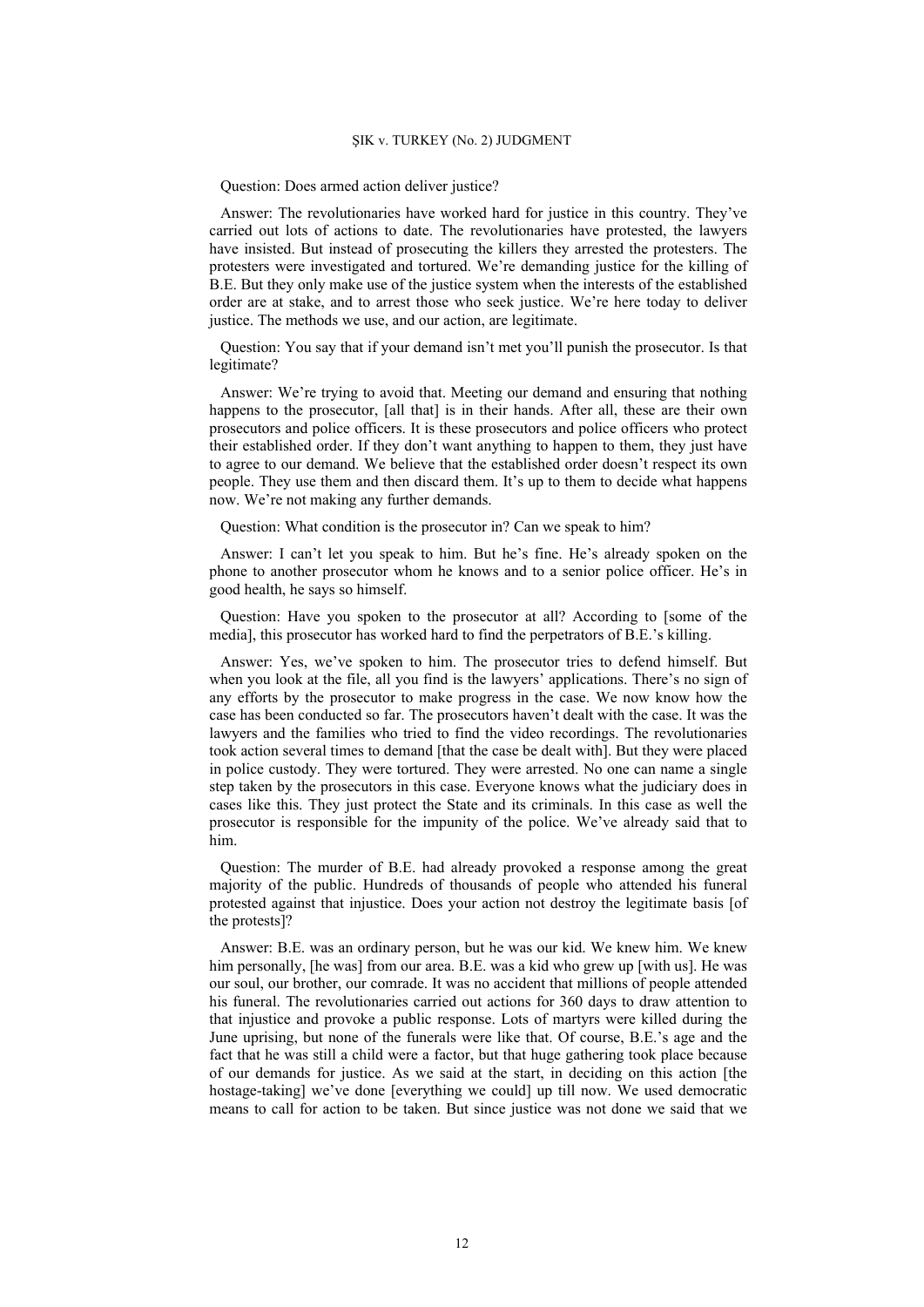might deliver justice by taking up our weapons. Our legitimacy comes from our ideology."

19. When this interview was published in the print edition of *Cumhuriyet* on 1 April 2015, under the heading "This action is a method we were forced to use", it was preceded by an introduction written by the applicant, worded as follows:

"[The activist] was on the phone shortly before the bloody operation which put an end to the latest hostage-taking incident without leaving a single witness behind to tell the truth. When I rang the number for the second time without being sure that anyone would answer, a young voice said 'Hello'. I don't know which [of the two] it was. When I introduced myself and began asking my questions one after another, the negotiations could be heard in the background. [The activist] asked me to be quick, but he answered all my questions.

Although his words showed his determination, he kept repeating the same thing: 'If the police officers' identity is disclosed, our action will end'. That didn't happen. This simple demand, which the judicial authorities should already have met, was rejected. The operation, which was described as 'successful', resulted in the death of the prosecutor Mehmet Selim Kiraz and of Ş.Y. and B.D., who said that they had gone there to kill the prosecutor. This last interview is published here as a record."

## *3. Contribution to a seminar held from 23 to 26 September 2014*

20. During a seminar on press freedom organised in Heybeliada (Turkey) in partnership with the European Parliament, the applicant reportedly made the following remarks:

"Working in the media wing of an organisation conducting an armed struggle does not make you a member of that organisation. As far as I'm concerned, all my colleagues who work in the PKK's media wing are journalists."

## *4. Items posted by the applicant on social media from his Twitter account @sahmetsahmet*

21. The post of 28 November 2015:

"They chose to slaughter Tahir Elçi instead of arresting him. You're a mafia, you bunch of murderers."

### 22. The post of 17 February 2016:

"Do people who try to prove that the PYD is a terrorist organisation, while the United States and the EU refer to it as their ally against jihadist terrorism, not become ordinary suspects?"

#### 23. The post of 11 December 2016:

"Instead of comparing the people who were burnt in the cellars of the houses in Cizre and those who were killed by a bomb in Istanbul, speak out against both. Both are acts of violence."

## 24. The post of 14 December 2016: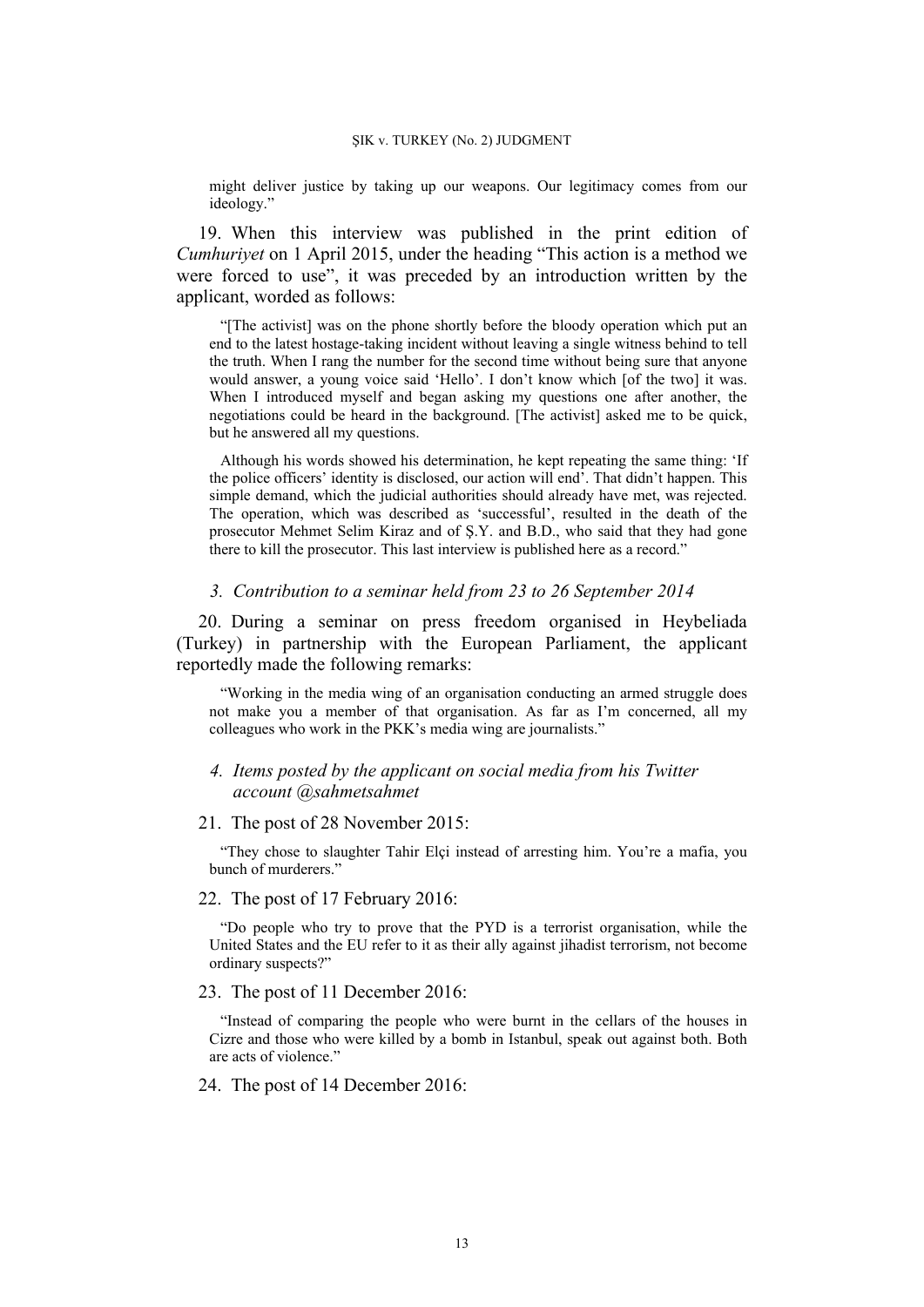"A war has been going on with the PKK since 1984 in a particular region of the country, despite occasional interruptions."

25. The post of 20 December 2016 concerning the possibility that the killer of the Russian ambassador in Ankara may have been a member of an organisation:

"To the government and its supporters who are trying to prove that the murderer is a member of FETÖ, but not of Al-Nusra: what will you do about the fact that the killer is a police officer?"

A message, the date of which is unknown, invoked by the magistrate's court, but not taken up either by the indictment or by the Constitutional Court's judgment:

"If the act attributed to S.S.Ö. is a crime, shouldn't there be more suspects, starting with the person who resides in the Palace?"

# *5. The articles by the applicant mentioned in the detention order but not expressly referred to by the Constitutional Court*

26. An article published on 8 July 2015 under the heading "What we're doing is journalism; what you're doing is treason", and another article published on 9 July 2015 under the heading "MİT had information on the Reyhanlı massacre but did not share that information with the police", both reported on remarks made by the public prosecutor Ö.Ş. alleging that the organisation MİT (the national intelligence agency) had concealed the Reyhanlı explosives attack from the judicial authorities. The prosecutor Ö.Ş. was subsequently arrested in the context of a criminal investigation concerning some judges and members of the security forces who were alleged to be militants of the organisation FETÖ, in connection with the affair known as "the MİT lorries".

27. An article was published on 13 February 2015 entitled "The secret in the lorries revealed". The article stated, citing recordings of telephone calls between the leaders of the Turkmen forces in Syria, that the consignment of weapons and ammunition transported from Turkey to Syria in lorries belonging to MİT had not been intended for Turkmen militia but for the jihadist organisation Ansar Al-Islam.

# II. PROCEEDINGS ON THE MERITS OF THE ACCUSATIONS AGAINST THE APPLICANT

## **A. The indictment of 3 April 2017**

28. On 3 April 2017 the Istanbul public prosecutor's office filed a bill of indictment with the Istanbul 27th Assize Court against seventeen individuals including the applicant. They were accused mainly of lending assistance to terrorist organisations without being members of them (an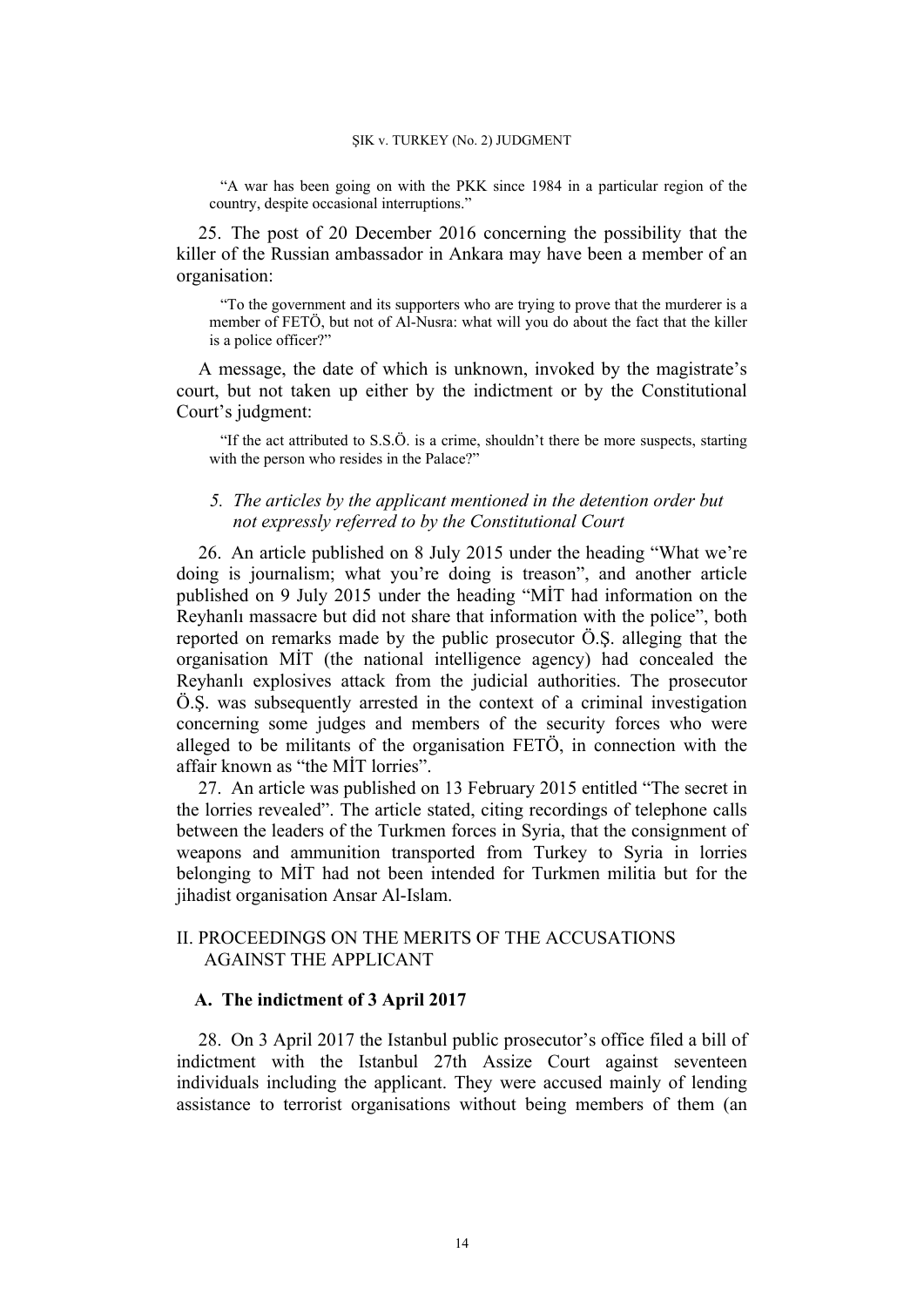offence under Article 220 § 7 of the Criminal Code ("the CC")). The public prosecutor considered that, by publishing articles that were glaringly at odds with the world view of its readers (some of which had been written by the applicant), the newspaper *Cumhuriyet* had conveyed manipulative and destructive information concerning the State. He maintained that the newspaper, in publishing statements by leaders and prominent figures of terrorist organisations, had become the champion of terrorist organisations such as FETÖ/PDY, the PKK/KCK and the DHKP/C (People's Revolutionary Liberation Party/Front). According to the public prosecutor, the newspaper had not acted within the limits of freedom of expression but had manipulated public opinion and disguised the truth, had acted in accordance with the aims of the terrorist organisations and had thus attempted to create domestic upheaval in order to render the country ungovernable.

29. In support of the charges against the applicant the Istanbul public prosecutor's office referred, among other material, to the following published items (the charges that were not subsequently taken into account by the Constitutional Court are not mentioned here).

(a) The article of 14 March 2015 containing an interview with one of the PKK's leaders, Cemil Bayık. The public prosecutor stressed that the applicant had referred to the terrorists several times as guerrilla fighters. He considered that, in view of its content and presentation, the article had pursued an aim that went beyond informing the public, that it contained violence and coercion and that it had been designed to convey to the public manipulative comments made by the PKK, in order to achieve a form of indoctrination. The public prosecutor inferred from this that the article amounted to propaganda in favour of the PKK.

(b) The articles of 31 March and 1 April 2015 concerning the incident in which a prosecutor had been held hostage in his office by left-wing extremists. In the view of the prosecuting authorities, the articles in question had not criticised the terrorists; instead, owing to their presentation on the front page of the newspaper together with a large photograph taken while the terrorists were holding a gun to the prosecutor's head, and their use of the adjectives "young and determined" to describe one of the terrorists, the articles had conveyed the latter's message to the public and intensified it with the use of images.

30. The public prosecutor's office also cited the applicant's contribution to a seminar on press freedom held from 23 to 26 September 2014 in Heybeliada (see paragraph 20 above), and, among other materials, the five social media posts referred to in paragraphs 21-25 above.

31. As to the classification of these acts, the public prosecutor pointed out that Article 220 § 6 of the CC provided that any person who committed an offence on behalf of an illegal organisation was to be sentenced for belonging to that organisation, even if he or she was not a member of it. In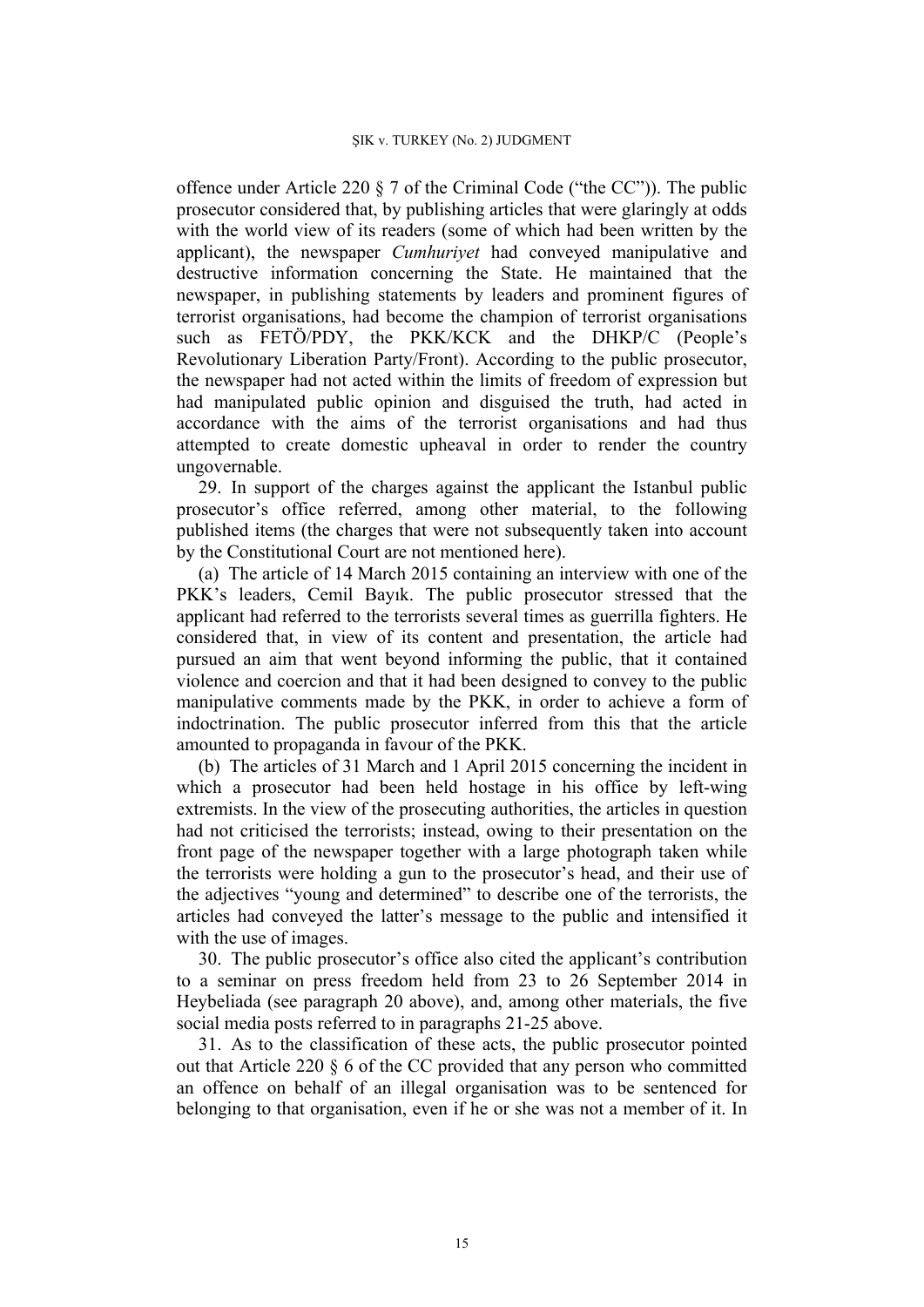his view the methods employed by individuals, the timing of their actions and the contacts which they established with the leaders of the illegal organisation all constituted evidence of their wish to act in concert with that organisation. He added that the position with regard to persons who were aware of the organisation's aims and had served it voluntarily should be assessed in the same way, and specified that the fact that the activities actually had a legitimate (legal) basis did not alter that position.

32. According to the public prosecutor, activities which in normal circumstances would be lawful, in view of the public's right to receive information and journalists' right to practise their profession, were subjected in all national and international systems to restrictions based on criteria such as national security, public order and public peace. It was clear that the following acts could not be regarded as lawful: participating, in the context of one's personal journalistic activities, in a campaign to manipulate public opinion conducted by an illegal organisation; attempting to present the leaders and members of illegal organisations as likeable individuals; publishing statements by the leaders of those organisations containing calls to violence and threats; and giving a platform to the activities of the terrorist organisations by accusing the State of links to international terrorism.

# **B. Decisions of the first and second-instance courts on the merits of the accusations**

33. In the proceedings before the Istanbul Assize Court the applicant submitted his defence against the public prosecutor's charges. He argued mainly that he was being put on trial for his work as a journalist, and denied the accusations against him.

34. The applicant then submitted arguments concerning the articles referred to in the detention order and the bill of indictment and taken into consideration by the Constitutional Court.

35. The applicant submitted that his article of 14 March 2015 containing the interview with Cemil Bayık had remained within the bounds of ethical journalism, and that he had reproduced the words of the interviewee without adding or subtracting anything, merely correcting grammatical mistakes. In his view, the reason why that article had been referred to in the indictment was in order to establish a link between himself, the newspaper *Cumhuriyet* and the PKK. What actually troubled the prosecuting authorities was the content of Cemil Bayık's message in that interview; an interview like that would have been regarded as newsworthy anywhere in the world, and by publishing it he had simply been practising his profession as a journalist.

36. As to the interview of 31 March 2015 with the terrorists who had taken the public prosecutor, S.K., hostage and killed him, the applicant maintained that in conducting that interview he had sought to discover the reasons for the militants' action. As he was a journalist with *Cumhuriyet*, he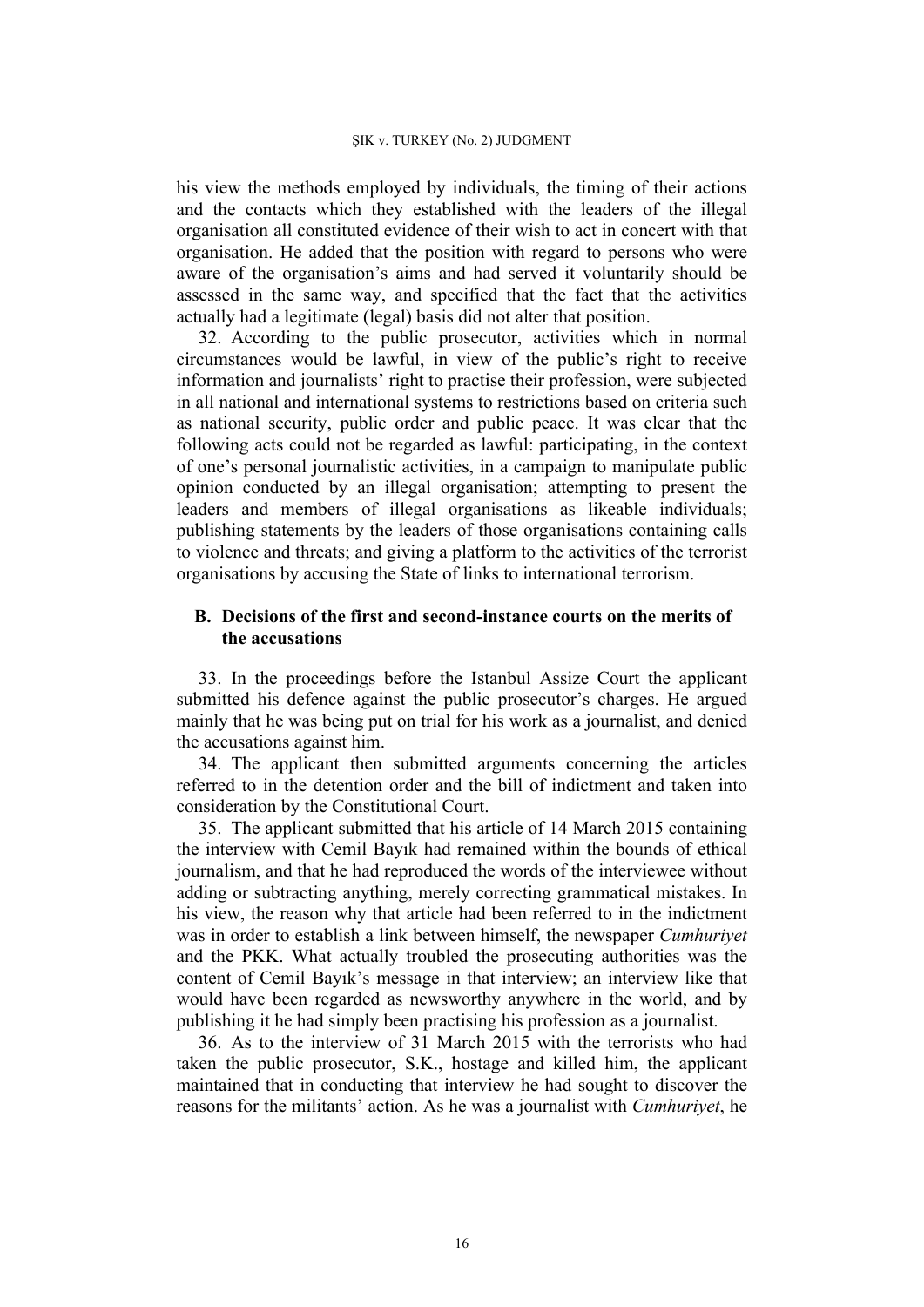was not very familiar with the running of the newspaper's website, but was aware that the articles published in the newspaper were also posted on the website. As to the form in which the interview had been presented, on the front page and page 6 of the newspaper, the division of tasks within the newspaper and the different job descriptions meant that it was the editors who decided on the presentation of the articles and news items for publication, after making an overall assessment. The person who had written the article was not involved at that stage, in line with the newspaper's practice. If an attempt was made to establish responsibility on the basis of the way in which the interview had been presented in the newspaper, he was prepared to accept that responsibility.

37. With regard to his social media posts, the applicant argued that these should not be interpreted without taking into consideration their context and the content of the information to which they related.

38. In a judgment of 25 April 2018 the Istanbul Assize Court, taking the view that the offences of which the applicant was accused were proven, found him guilty of assisting the terrorist organisations the PKK, the DHKP/C and FETÖ without being a member of those organisations, under Article 220 § 7 of the CC. It sentenced him to seven years and six months' imprisonment. In giving reasons for its judgment the Assize Court referred to the evidence against the applicant, such as his posts referring to the need to try or punish the State at international level, for instance the posts concerning the "MİT lorries" affair, the interviews he had conducted with senior figures in the PKK/KCK portraying that organisation as being perfectly respectable or acting in democratic fashion, and his wish to see terrorist organisations like the DHKP/C and the PKK/KCK "legalised" and to portray them as innocent organisations.

39. As to the article of 14 March 2015 containing the interview with Cemil Bayık, entitled "Either Apo [goes] to Kandil or we [go] to İmralı", the Istanbul Assize Court noted that the applicant had published it during the period when the newspaper *Cumhuriyet* had allegedly begun assisting terrorist organisations. It observed that in the course of the interview the link between Abdullah Öcalan and the organisation (the PKK) had been mentioned; that the organisation's terrorists had been described as "guerrilla fighters" and thereby glorified; that the PKK's so-called expectations had been listed; that the ceasefire declared by the PKK had been portrayed as a concession to the State; and that the views of one of the terrorist organisation's leaders concerning the President of the Republic had been expounded. In the Assize Court's view, the interview had depicted the terrorist organisation as a peace-seeking entity which carried out actions merely because it was forced to and which had the capacity to crush the State but refrained from doing so.

40. As to the applicant's interview with the activists who had taken a public prosecutor hostage and killed him, the Assize Court considered that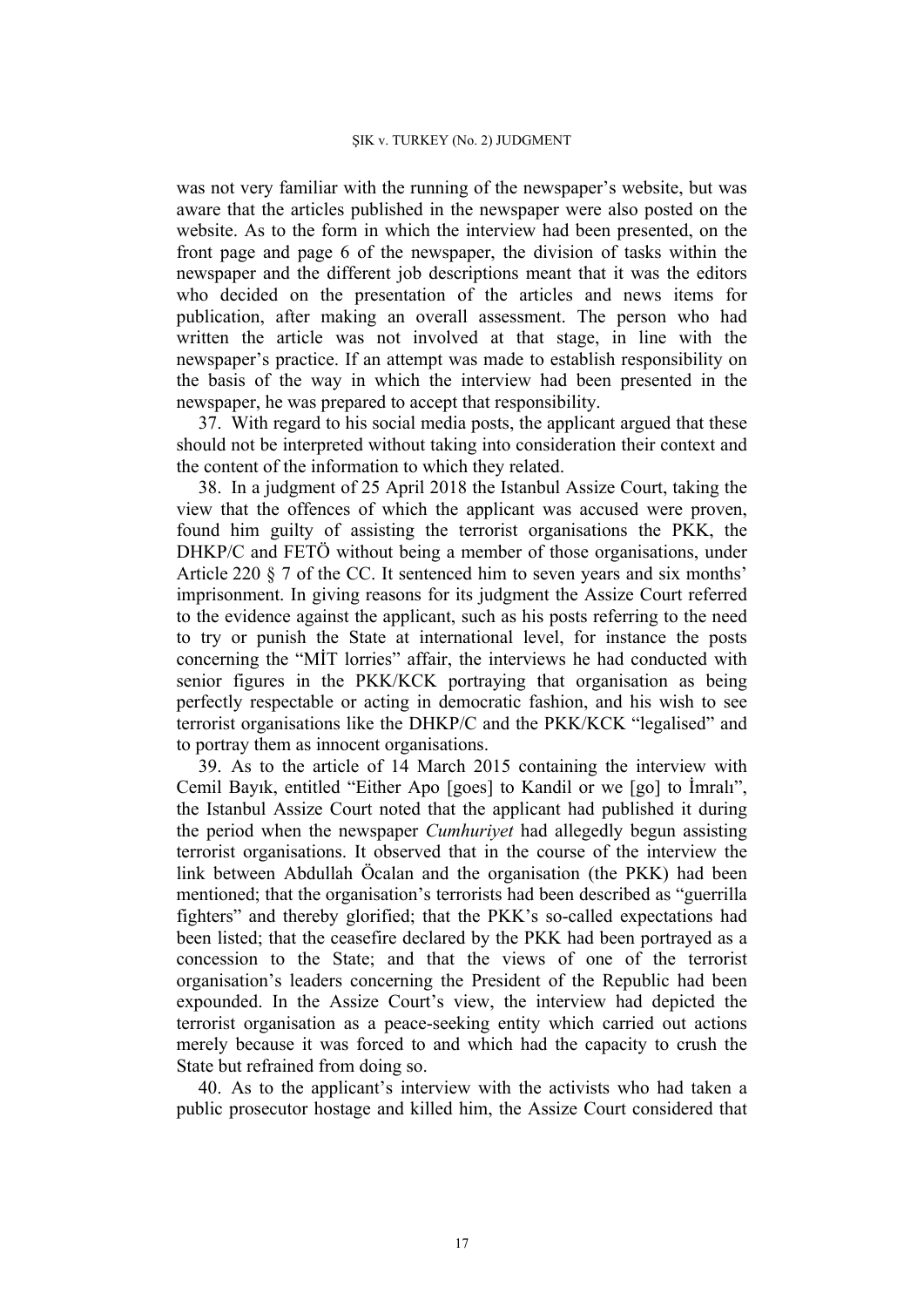the immediate publication of the interview under the heading "This action is a method we were forced to use", and its presentation together with a photograph on the newspaper's front page, constituted an act seeking to legitimise those violent actions and amounted to assisting a terrorist organisation.

41. The Assize Court further held that the applicant's social media posts had contained statements claiming that the PYD (a pro-Kurdish armed organisation in Syria) was not a terrorist organisation and that it was the State which was a mafia and a murderer.

42. Generally, the court noted that the above-mentioned articles and posts were characterised by their tendency to portray these organisations as legitimate and innocent rather than by any effort to inform the public or pursue the public interest.

43. The Assize Court classified the applicant's articles and posts as assistance to terrorist organisations, for the following reasons. The applicant had been a journalist and reporter with *Cumhuriyet* at a time when the newspaper was publishing material in support of terrorist organisations and when the recently recruited managers had encouraged the practice; the applicant's articles, which were aimed at a wide readership, had contained information and comments in support of the main arguments relied on by the terrorist organisations and their attempted actions against the State; these acts on the part of the applicant, combined with those of the other journalists and of the newspaper's management, had gone beyond mere propaganda in favour of those organisations; in his defence before the Assize Court, the applicant had adopted an accusatory attitude towards the State and the State system, and had persisted in this attitude despite warnings from the court; his defence before the court had been based chiefly on political statements echoing the main arguments of the terrorist organisations; and a complaint had been made to the prosecuting authorities concerning his remarks during the trial. The Assize Court found that there were no mitigating factors in the applicant's case, taking the view that he had committed the offence intentionally as he had chosen to interview individuals whom the terrorist organisations considered to be important, the interviews had been destructive and one-sided rather than shocking from the point of view of journalistic information, and the applicant had displayed no remorse.

44. The applicant and other convicted defendants appealed against the Istanbul Assize Court judgment of 25 April 2018.

45. In a judgment of 18 February 2019 the Istanbul Court of Appeal (Third Criminal Division) dismissed the applicant's appeal after examining the case on the merits. It held as follows:

"... the impugned judgment did not contain any substantive or procedural irregularities. There were no deficiencies in the evidence taken or the other investigative steps carried out by the first-instance court. The impugned acts were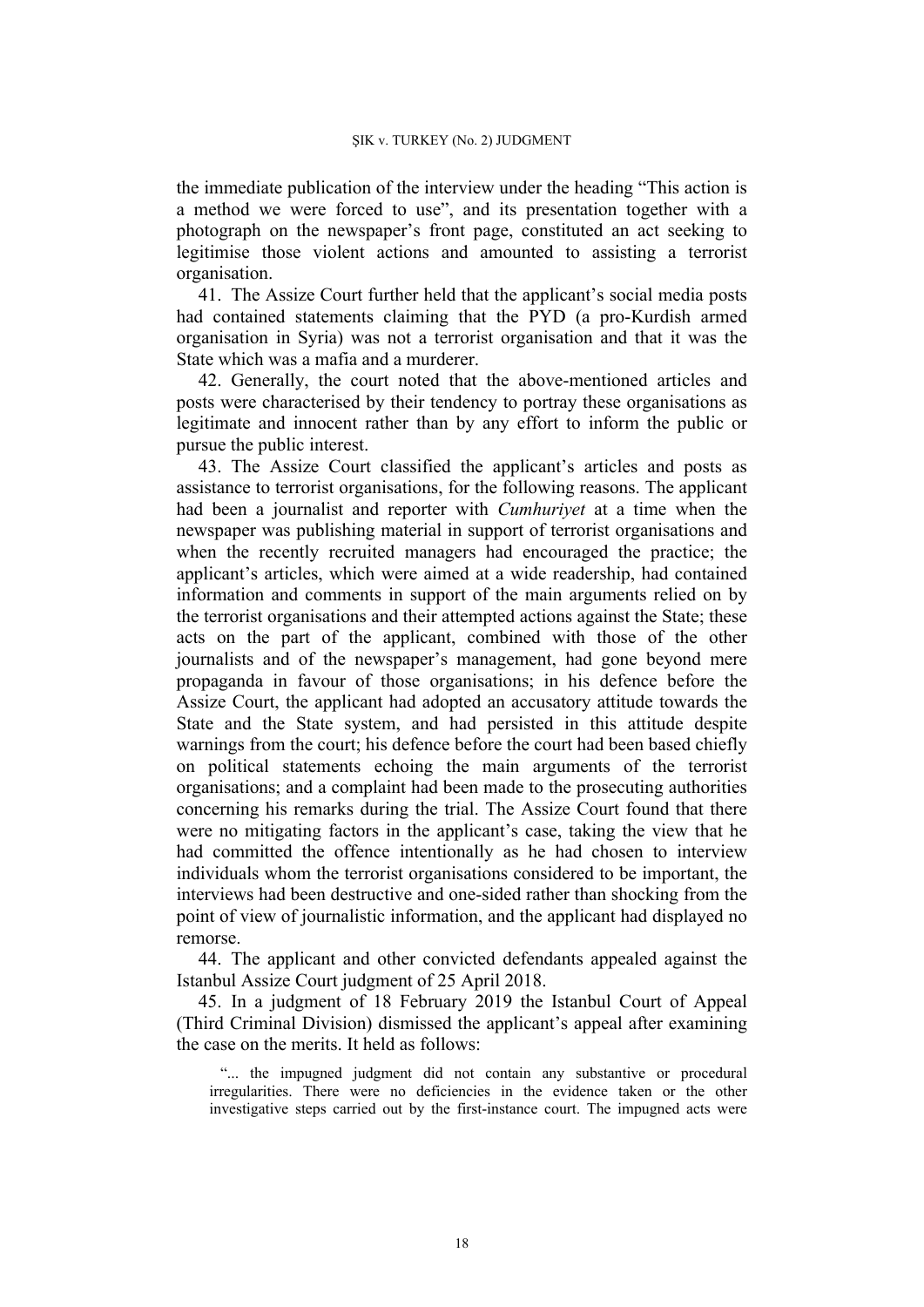correctly characterised in accordance with the types of offences provided for by law. The sentences were fixed in accordance with the convictions and the law. Accordingly, the grounds of appeal advanced by the prosecutor's office and by the convicted persons are unfounded...."

## **C. The appeals to the Court of Cassation**

46. In his submissions of 16 July 2019 the chief public prosecutor attached to the Court of Cassation sought the quashing of the judgment convicting the applicant of assisting terrorist organisations and requested that he be re-tried for the offence of disseminating propaganda in favour of terrorist organisations and/or the offence of denigrating the organs or institutions of the State. The chief public prosecutor sought the quashing of the judgment convicting the other *Cumhuriyet* journalists and managers on the grounds that there was no basis for their conviction.

47. In a judgment of 18 September 2019 the Court of Cassation quashed the appeal judgment convicting the applicant and his co-accused, basing its decision on the grounds advanced by the chief public prosecutor. In its reasoned judgment delivered on 27 September 2019 pointing out the particular features of the offence of assisting a terrorist organisation, the Court of Cassation emphasised that persons committing that offence, in addition to a general intentional fault, namely intent to carry out acts punishable under criminal law, had to have committed a specific intentional fault consisting in pursuing a particular objective. The court held that, for the offence of assisting a terrorist organisation to be established, the perpetrator had to have deliberately assisted such an organisation while being aware that the latter pursued the aim of committing criminal offences. The court specified that the expression "while being aware" also required direct intent on the part of the perpetrator. Hence, in the court's view, it was also necessary to ascertain whether the person concerned had acted with the intention of helping to achieve the illegal aims of the organisation in question.

48. As to the issue of the establishment of the facts on the basis of the evidence for and against the accused, the Court of Cassation referred to the general criminal-law principle whereby the accused should have the benefit of the doubt. The court pointed out that, for any person to be convicted, the commission of an offence had to be proved beyond doubt. A decision to convict could not be arrived at by interpreting to the detriment of the accused facts or allegations that were doubtful or not wholly clarified.

49. The Court of Cassation therefore concluded that the lower courts had erroneously characterised the offences in issue as "assisting a terrorist organisation".

50. However, the Court of Cassation considered that the applicant, unlike the other accused, should be tried for some of the acts in question under criminal-law provisions other than those concerning the offence of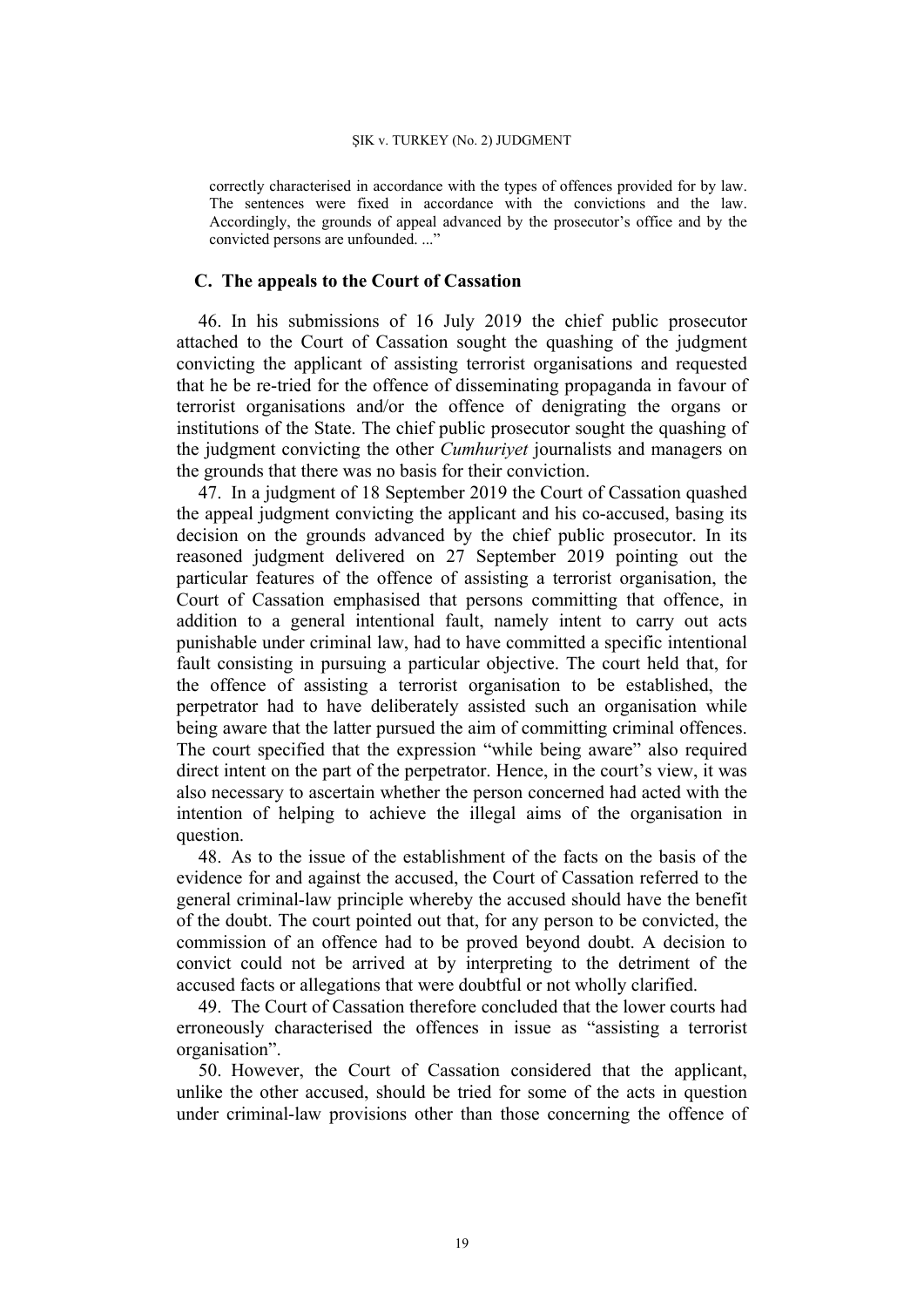assisting a terrorist organisation. With regard to the interview of 31 March 2015 with the activists of the DHKP/C who had taken the prosecutor M.S. Kiraz hostage and killed him, the court held that "the fact of contacting members of the terrorist organisation DHKP/C by telephone when they were engaged in a violent terrorist act that caused [public] outrage, and publishing statements and explanations by them which sought to legitimise their methods, including violence, force and threats, and encouraged the use of such methods" should be assessed under section 6(2) of the Prevention of Terrorism Act, which made it an offence to print or publish the written or oral statements of a terrorist organisation. As to the items posted by the applicant on Twitter on 17 February 2016 on the subject of the PYD and on 14 December 2016 on the subject of the "war" with the PKK, the Court of Cassation ordered the lower courts to assess whether those posts had constituted the offence of disseminating propaganda in favour of a terrorist organisation under Article 220 § 8 of the CC. The court also instructed the lower courts to examine whether the item posted by the applicant on 28 November 2015 on the subject of the killing of the lawyer Tahir Elçi was to be regarded as denigrating the institutions and organs of the State, an offence under Article 301 of the CC.

The case was remitted to the Istanbul Assize Court.

51. At the first hearing in the case, on 21 November 2019, the newly composed Istanbul Assize Court invited the applicant, like the other accused, to make a final statement before judgment was given. In a judgment of the same day the court departed from the Court of Cassation judgment of 18 September 2019 and confirmed its own judgment of 18 February 2019 convicting the accused.

52. The case is still pending before the plenary criminal divisions of the Court of Cassation.

# III. THE INDIVIDUAL APPLICATION TO THE CONSTITUTIONAL **COURT**

53. On 30 January 2017 the applicant lodged an individual application with the Constitutional Court. He alleged a breach of his right to liberty and security and his right to freedom of expression and freedom of the press. He also maintained that he had been arrested and detained on grounds other than those provided for by the Turkish Constitution and the Convention.

54. In a decision of 2 May 2019 the Constitutional Court declared the application inadmissible as being manifestly ill-founded.

55. With regard to the applicant's complaint concerning the lawfulness of his initial and continued pre-trial detention, the Constitutional Court, in seeking to ascertain whether there had been a strong suspicion that the applicant had committed the offences with which he was charged, referred to the pre-trial detention order made by the magistrate on 30 December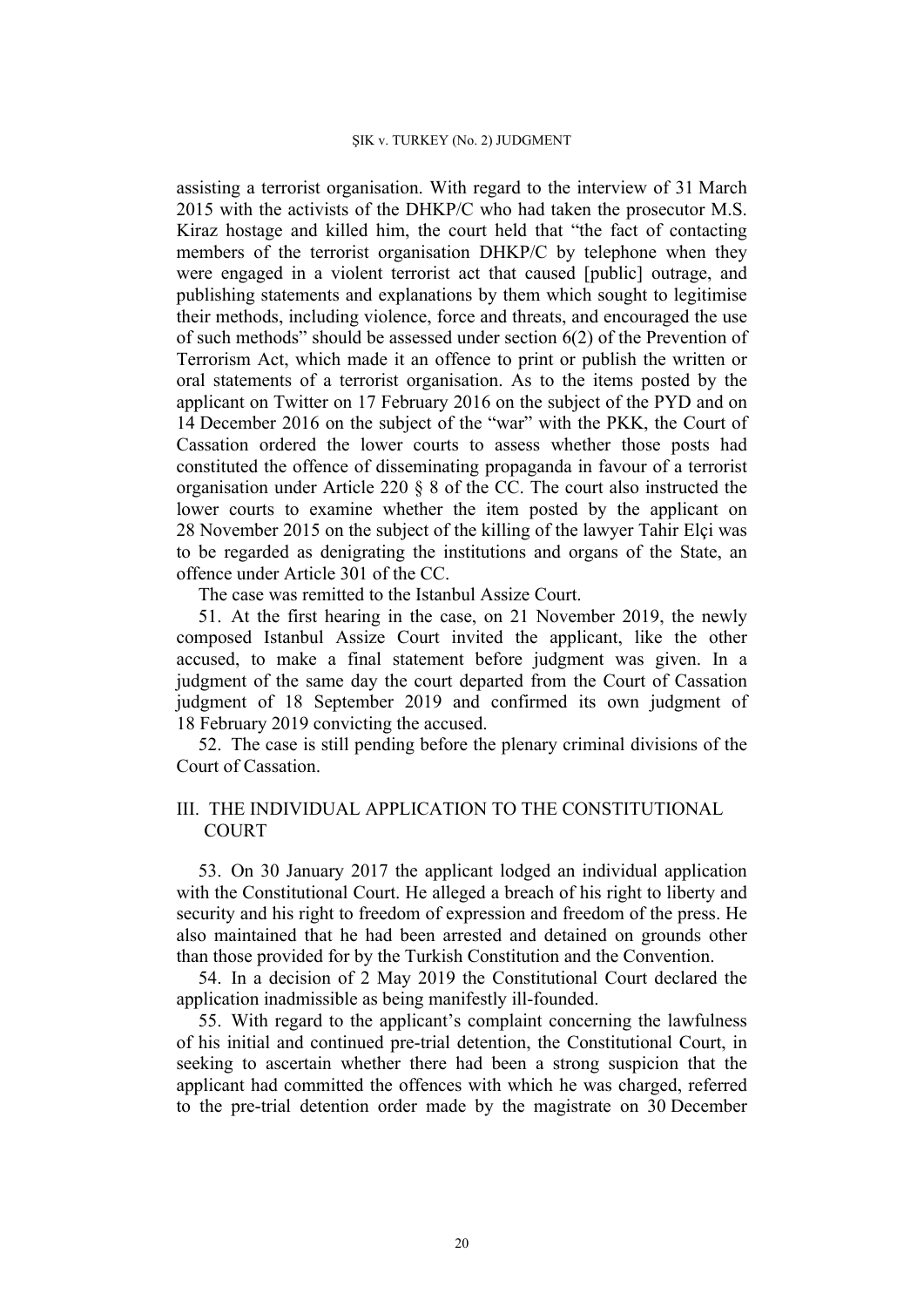2016. It noted the magistrate's findings to the effect that the applicant had depicted the security forces' efforts to combat terrorist organisations as terrorism, that he had manipulated the facts in order to present the State as an entity that cooperated with certain terrorist organisations and supplied weapons to them, that he had written articles and posts supporting the actions carried out by the PKK, the DHKP/C and FETÖ/PDY, and that he had thus sought to legitimise those actions, had gone beyond the aim of informing the public and had ensured that the points of view of the terrorist organisations were disseminated widely among the public.

56. As to the articles published on 31 March 2015 on the newspaper's website and on 1 April 2015 in the print edition, concerning the incident in which a public prosecutor had been taken hostage and killed, the Constitutional Court noted that the applicant had interviewed members of the organisation before they killed the prosecutor and while law-enforcement officers were still attempting to dissuade them from continuing with their action, and that he had published the interview on the newspaper's website on the evening of the killing and on the front page and page 6 of the print edition the following day, together with a photograph showing a gun being held to the prosecutor's head. The Constitutional Court held that it had been neither arbitrary nor unfounded for the investigating authorities to consider, taking into account the content of the interview and the manner in which it had been presented, that there was a strong suspicion that the applicant was guilty, given that he had interviewed the perpetrators of the action while they were actually committing it and had relayed their message to the public although it was clear that the organisation to which the perpetrators belonged had carried out the action in order to have its voice heard and to remain in the headlines.

57. The Constitutional Court also noted that the magistrate who had ordered the applicant's detention had taken into consideration the fact that the applicant, in presenting his interview with Cemil Bayık, one of the leaders of the PKK, had referred to the terrorists several times as "guerrilla fighters"; that it was clear from the content and presentation of the interview that the applicant, overstepping the limits of his task of informing the public, had relayed to the public the PKK's rhetoric concerning current events, a rhetoric which contained manipulative messages in support of violence and coercion and was designed to create a particular perception; and that the applicant had thus disseminated propaganda in favour of that organisation. The Constitutional Court also observed that, according to the detention order, the applicant – in his contribution to a seminar held from 23 to 26 September 2014 in Heybeliada and in the items he had posted on social media on 17 February 2016 concerning the organisation PYD, on 11 December 2016 concerning the bomb attacks in Cizre and Istanbul, on 14 December 2016 concerning the "war" with the PKK, and on 20 December 2016 concerning the possibility that the killer of the Russian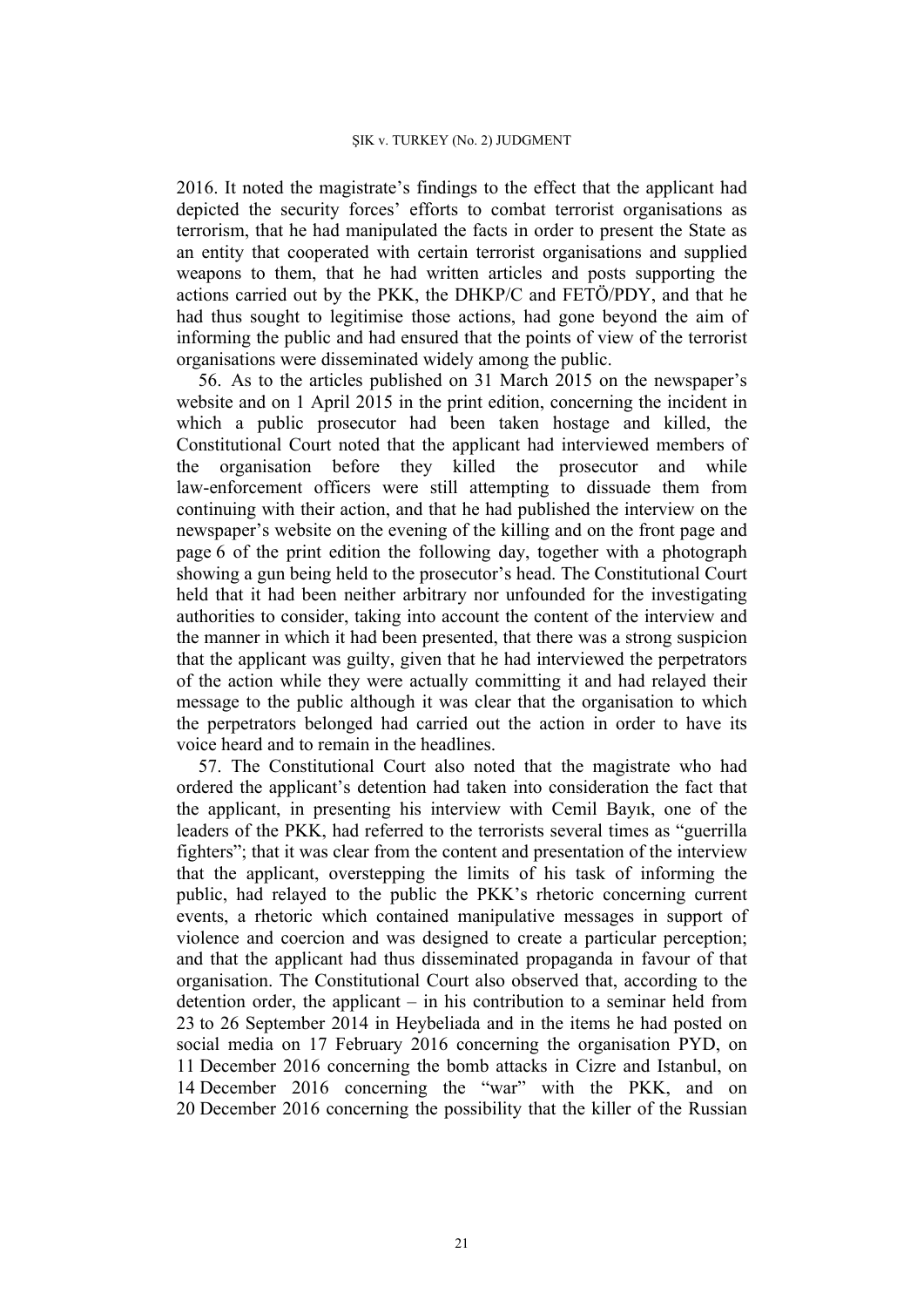ambassador was a member of the organisation Al-Nusra or of FETÖ – had supported the actions of terrorist organisations and had attempted to legitimise those actions. The Constitutional Court held that it had been neither arbitrary nor unfounded for the investigating authorities to consider that there was a strong indication of the applicant's guilt, in view of the language used in the article, statement and posts in question and the impact that they had had on public opinion at the time of their publication.

58. On the basis of those suspicions the Constitutional Court considered that the applicant had posed a flight risk in view of the severity of the statutory penalty for the offences of which he had been accused, that not all the evidence had been gathered at the time of his arrest and that protective measures other than detention would have been insufficient.

59. In the light of its finding that there had been strong suspicions against the applicant and that his pre-trial detention had been a proportionate measure, the Constitutional Court held that there was no reason to reach a different conclusion regarding the applicant's claim that he had been placed in pre-trial detention solely on account of acts coming within the scope of his freedom of expression and freedom of the press. It therefore dismissed this complaint also.

60. The Vice-President of the Constitutional Court wrote a dissenting opinion expressing the view that there had been no reasonable or strong suspicion capable of justifying the applicant's arrest and detention. With regard to the applicant's interview with one of the perpetrators of the hostage-taking and killing of a public prosecutor, published on 31 March and 1 April 2015, he considered that, although interviewing terrorists while their action was in progress undeniably resulted in their message being conveyed to the public, a distinction had to be made between the offence of disseminating propaganda in favour of a terrorist organisation and journalism which disregarded professional ethics in search of a scoop. In the view of the Vice-President, the applicant could have been more sensitive in his presentation of the information in terms of the language, style and imagery used. However, conveying information on terrorist acts to the public inevitably involved informing society about the terrorists' aims. In covering this particular event, virtually all the media outlets concerned had provided the public with information on the terrorists' aims and the reasons behind their action; this was quite natural in the context of journalistic activity. Were it otherwise, any information concerning terrorist actions was liable to be regarded as propaganda in favour of a terrorist organisation. That would prevent the flow of information and the creation of a climate of healthy discussion in a democratic society on the subject of terrorism.

61. As to the applicant's interview with one of the PKK's leaders, Cemil Bayık, the dissenting judge considered that the approach taken by the majority – which had regarded the interview as possible propaganda in favour of a terrorist organisation owing to the presentation and content of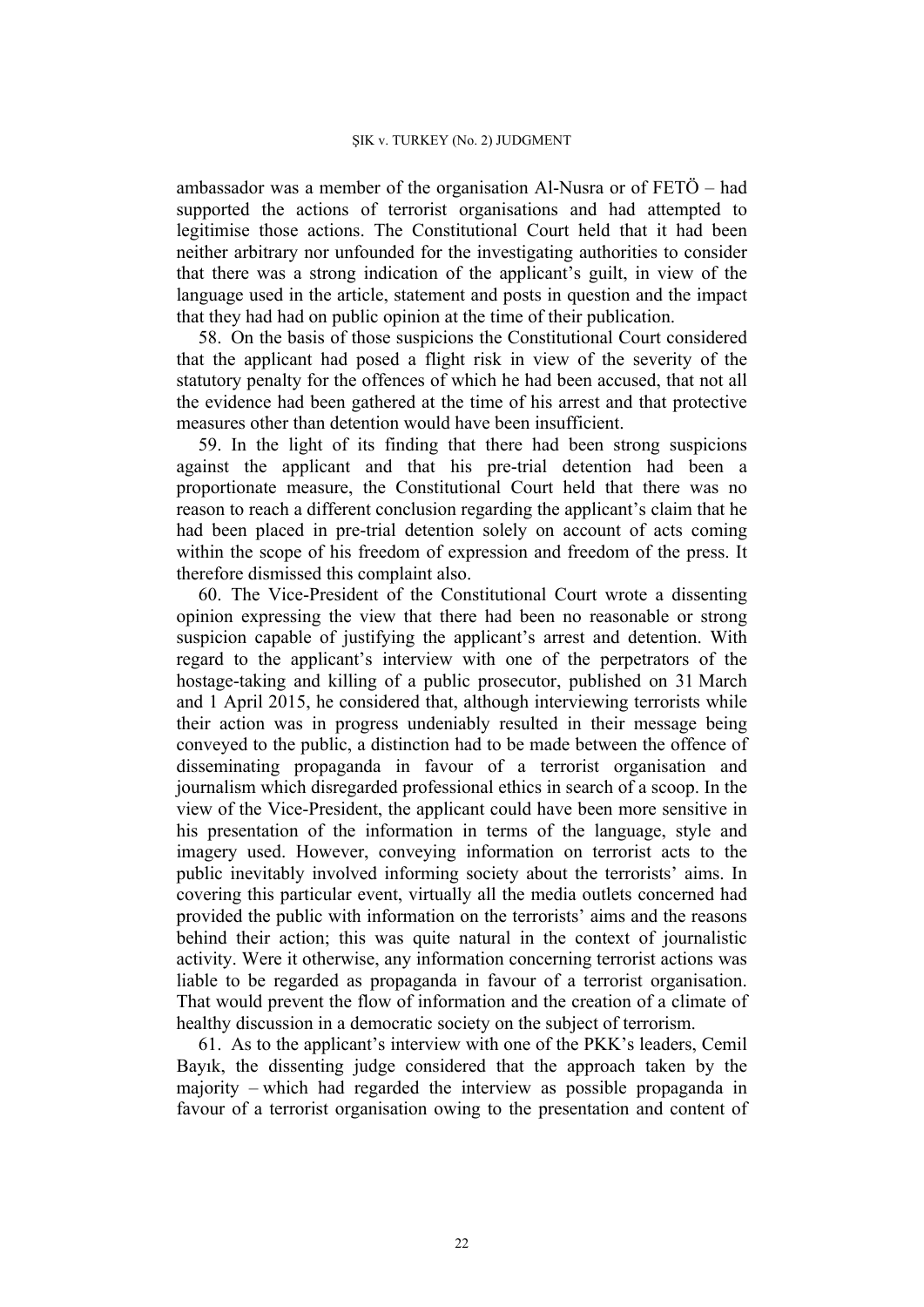the interview and the use of the term "guerrilla fighters" – was problematic in that such a characterisation would severely restrict free independent journalism on the subject of the terrorist organisations.

62. The dissenting judge accepted that journalists, when reporting on a vital issue of immediate concern to the public and informing the public about terrorist organisations and terrorists, had to be careful not to use the kind of language and style that legitimised terrorism and terrorists. However, the terminology used in an interview was simply a matter of the editorial choices of the journalist or his or her newspaper. Poor choices were not the result of the offence of disseminating propaganda in favour of terrorism but were simply poor journalism. In the dissenting judge's view, the existence of propaganda in favour of terrorist organisations could not be inferred solely from a few words used in a text without taking the whole text into consideration. To do so would have a chilling effect on independent interviewing.

63. The dissenting judge also criticised the approach of the majority, who, in examining the existence of strong suspicions, had taken account of the way in which the articles and posts had been perceived by society at the time of the events, and their impact on people. He argued that it was not possible, on the basis of guesswork and suppositions, to attribute to the articles and posts in question meanings other than those attributed by an objective observer.

64. The dissenting judge observed that the applicant had not, in any of the impugned articles, news items or posts, used language that expressly incited others to the use of violence or to terrorist acts, even though his style had been sharply critical and even at times problematic from the point of view of journalistic ethics. In the judge's view the writings in question, which undoubtedly had news value, clearly came within the scope of public debate and were covered by freedom of expression and freedom of the press. He considered that the investigating authorities, by interpreting the applicant's remarks broadly, had attributed a meaning to them which went beyond their outward meaning.

65. The dissenting judge also took the view that there had been a breach of the applicant's freedom of expression and press freedom on account of the applicant's initial and continued pre-trial detention. In the judge's view, detaining individuals on the basis of suspicions of disseminating propaganda in favour of a terrorist organisation grounded merely on a few sentences within some articles had a chilling effect on freedom of expression and press freedom, rendering them meaningless and undermining the media's role as a public watchdog. In a free democratic society the press was expected not just to deliver journalism that had close links to the authorities and simply published official statements, but also to deliver independent journalism that investigated events and explained the background to them.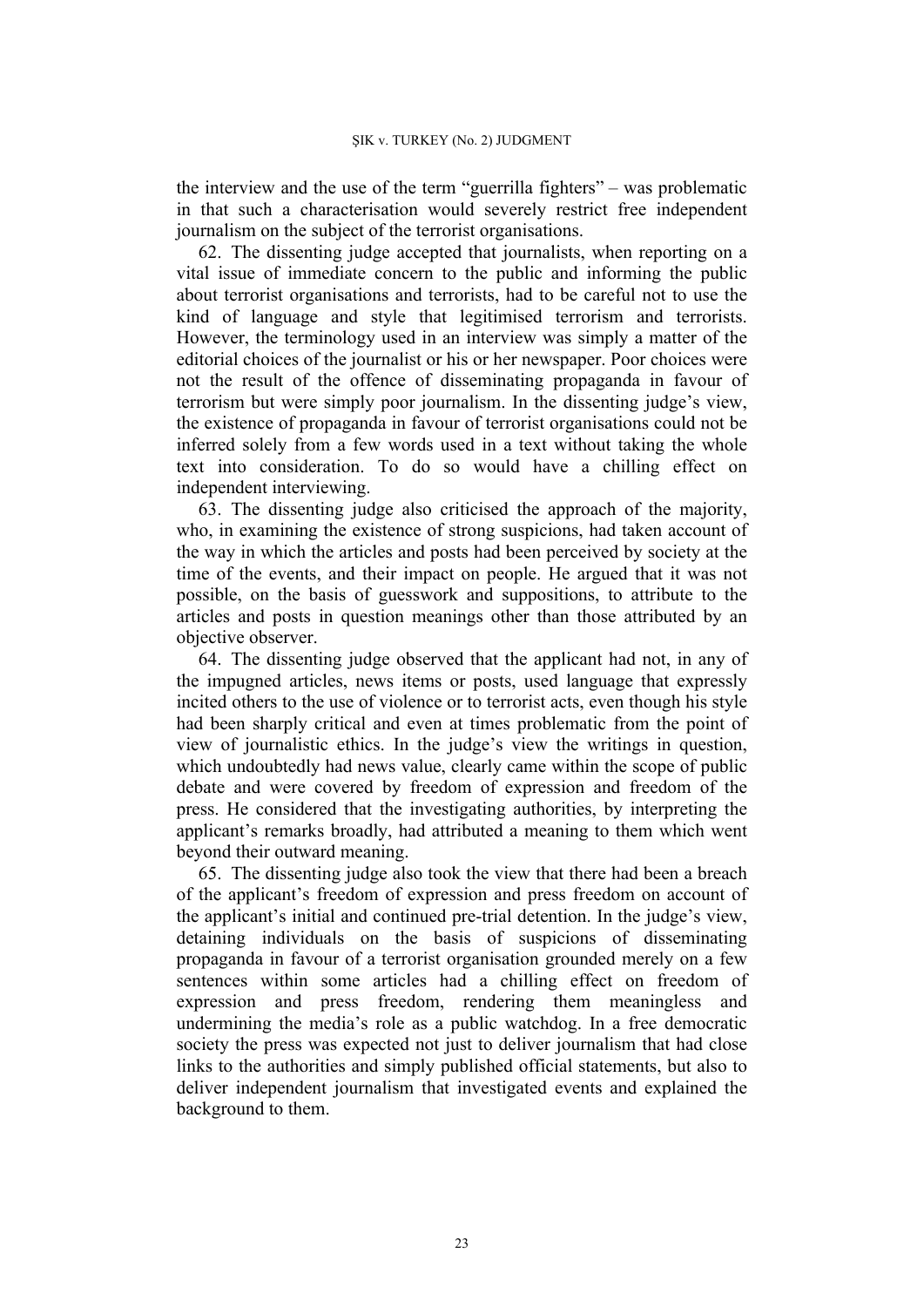# RELEVANT DOMESTIC LEGAL FRAMEWORK AND PRACTICE

## I. RELEVANT PROVISIONS OF THE CONSTITUTION

### 66. The relevant parts of Article 19 of the Constitution read as follows:

"Everyone has the right to personal liberty and security.

Individuals against whom there are strong presumptions of guilt may be detained only by order of a judge and for the purposes of preventing their absconding or the destruction or alteration of evidence, or in any other circumstances provided for by law that also necessitate their detention. No one shall be arrested without an order by a judge except when caught *in flagrante delicto* or where a delay would have a harmful effect; the conditions for such action shall be determined by law.

A person who has been arrested or detained shall be brought before a judge within forty-eight hours at the latest or, in the case of offences committed jointly with others, within four days, not including the time required to convey the person to the court nearest to the place of detention. No one shall be deprived of his or her liberty after the expiry of the aforementioned periods except by order of a judge. These periods may be extended during a state of emergency or a state of siege or in time of war.

Anyone who has been detained shall be entitled to request a trial within a reasonable time and to apply for release during the course of the investigation or criminal proceedings. Release may be conditioned by a guarantee to ensure the person's appearance throughout the trial, or the execution of the court sentence.

Everyone who is deprived of his or her liberty for any reason whatsoever shall be entitled to apply to a competent judicial authority for a speedy decision on his or her case and for his or her immediate release if the detention is not lawful.

II. RELEVANT PROVISIONS OF THE CRIMINAL CODE

67. The relevant parts of Article 220 of the Criminal Code ("the CC"), which concerns the offence of forming an organisation with the aim of committing a criminal offence, provide as follows:

"...

..."

...

...

(6) Anyone who commits an offence on behalf of an [illegal] organisation shall also be sentenced for belonging to that organisation, even if he or she is not a member of it. The sentence to be imposed for membership may be reduced by up to half. This paragraph shall apply only to armed organisations.

(7) Anyone who assists an [illegal] organisation knowingly and intentionally (*bilerek ve isteyerek*), even if he or she does not belong to the hierarchical structure of the organisation, shall be sentenced for membership of that organisation. The sentence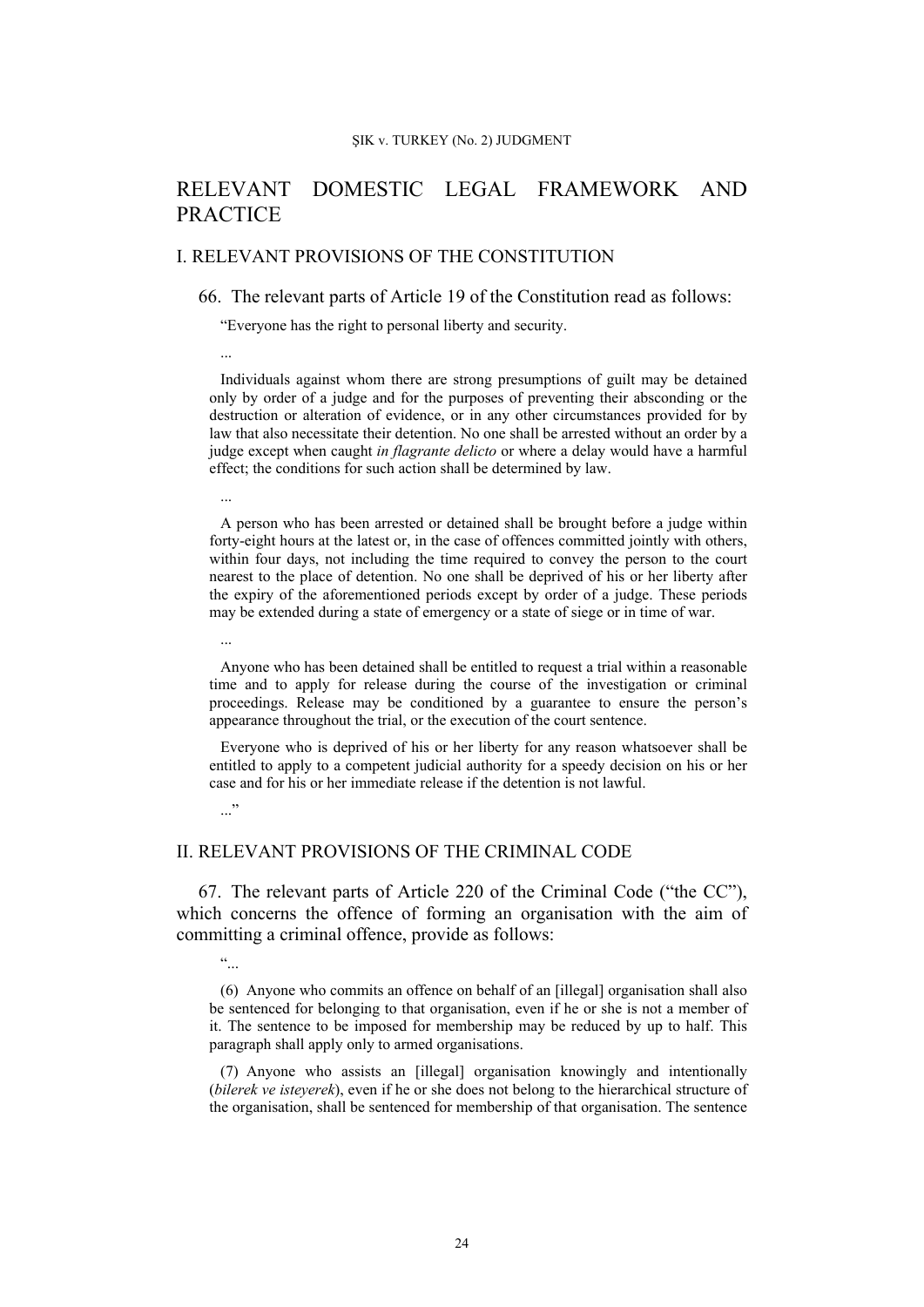to be imposed for membership may be reduced by up to two-thirds, depending on the nature of the assistance.

(8) Anyone who disseminates propaganda in favour of the organisation [formed with the aim of committing offences] by legitimising or condoning methods such as force, violence or threats shall be liable to a term of imprisonment of one to three years."

68. Article 314 of the CC, which concerns the crime of belonging to an armed organisation, provides as follows:

"1. Anyone who forms or leads an organisation with the aim of committing the offences listed in the fourth and fifth parts of this chapter [crimes against the State and the constitutional order] shall be sentenced to ten to fifteen years' imprisonment.

2. Any member of an organisation referred to in the first paragraph above shall be sentenced to five to ten years' imprisonment.

3. The provisions relating to the offence of forming an organisation with the aim of committing criminal offences shall apply in their entirety to this offence."

69. Article 301 of the CC, as amended by Law no. 5759 of 30 April 2008, reads as follows:

"(1) Any person who publicly denigrates (*aşağılayan*) the Turkish nation, the State of the Republic of Turkey, the Turkish Grand National Assembly, the Government of the Republic of Turkey or the judicial organs of State shall be liable to a term of imprisonment of between six months and two years.

(2) Any person who publicly denigrates the armed forces or the security forces of the State (*Devletin askeri ve emniyet teşkilatı*) shall be punished in accordance with the provisions of the first paragraph.

(3) The expression of critical opinions shall not constitute an offence.

(4) Prosecution of this offence shall be subject to the authorisation of the Minister of Justice."

## III. RELEVANT PROVISIONS OF THE CODE OF CRIMINAL PROCEDURE

70. Pre-trial detention is governed by Articles 100 et seq. of the Code of Criminal Procedure ("the CCP"). In accordance with Article 100, a person may be placed in pre-trial detention where there is factual evidence giving rise to strong suspicion that the person has committed an offence and where the detention is justified on one of the grounds laid down in the Article in question, namely: if the suspect has absconded or there is a risk that he or she will do so, and if there is a risk that the suspect will conceal or tamper with evidence or influence witnesses. For certain offences, in particular offences against State security and the constitutional order, the existence of strong suspicion is sufficient to justify pre-trial detention.

71. Article 101 of the CCP provides that pre-trial detention is ordered at the investigation stage by a magistrate at the request of the public prosecutor and at the trial stage by the competent court, whether of its own motion or at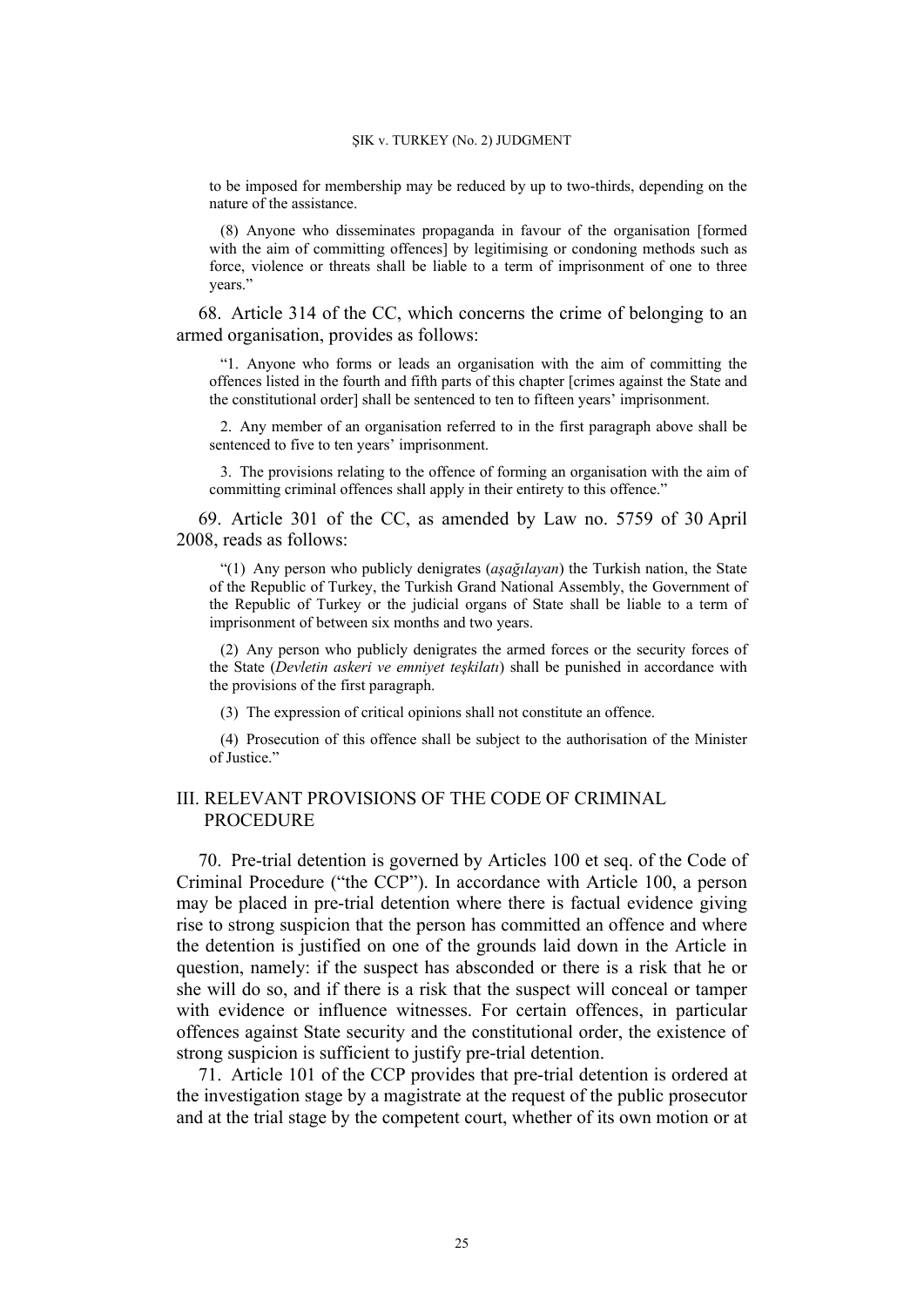the prosecutor's request. An objection may be lodged with another magistrate or another court against decisions ordering or extending pre-trial detention. Such decisions must include legal and factual reasons.

72. Pursuant to Article 108 of the CCP, during the investigation stage, a magistrate must review a suspect's pre-trial detention at regular intervals not exceeding thirty days. Within the same period, the detainee may also lodge an application for release. During the trial stage, the question of the accused's detention is reviewed by the competent court at the end of each hearing, and in any event at intervals of no more than thirty days.

73. Article 141 § 1 (a) and (d) of the CCP provides:

...

..."

"Compensation for damage ... may be claimed from the State by anyone ...:

(a) who has been arrested or taken into or kept in detention under conditions or in circumstances not complying with the law;

(d) who, even if he or she was detained lawfully during the investigation or trial, has not been brought before a judicial authority within a reasonable time and has not obtained a judgment on the merits within a reasonable time;

74. Article 142 § 1 of the same Code reads as follows:

"The claim for compensation may be lodged within three months after the person concerned has been informed that the decision or judgment has become final, and in any event within one year after the decision or judgment has become final."

75. According to the case-law of the Court of Cassation, it is not necessary to wait for a final decision on the merits of the case before ruling on a compensation claim lodged under Article 141 of the CCP on account of the excessive length of pre-trial detention (decisions of 16 June 2015, E. 2014/21585 – K. 2015/10868 and E. 2014/6167 – K. 2015/10867).

## IV. CASE-LAW OF THE CONSTITUTIONAL COURT

76. In its decision of 4 August 2016 (no. 2016/12) concerning the dismissal of two members of the Constitutional Court and its decision of 20 June 2017 (*Aydın Yavuz and Others*, no. 2016/22169) concerning a person's pre-trial detention, the Constitutional Court provided information and assessments on the attempted military coup and its consequences. It carried out a detailed examination, from a constitutional perspective, of the facts leading to the declaration of the state of emergency. As a result of this examination, it found that the attempted military coup of 15 July 2016 had been a clear and serious attack both on the constitutional principles that sovereignty was unconditionally and unreservedly vested in the people, who exercised it through authorised organs, and that no individual or body could exercise any State authority not emanating from the Constitution, and also on the principles of democracy, the rule of law and human rights. According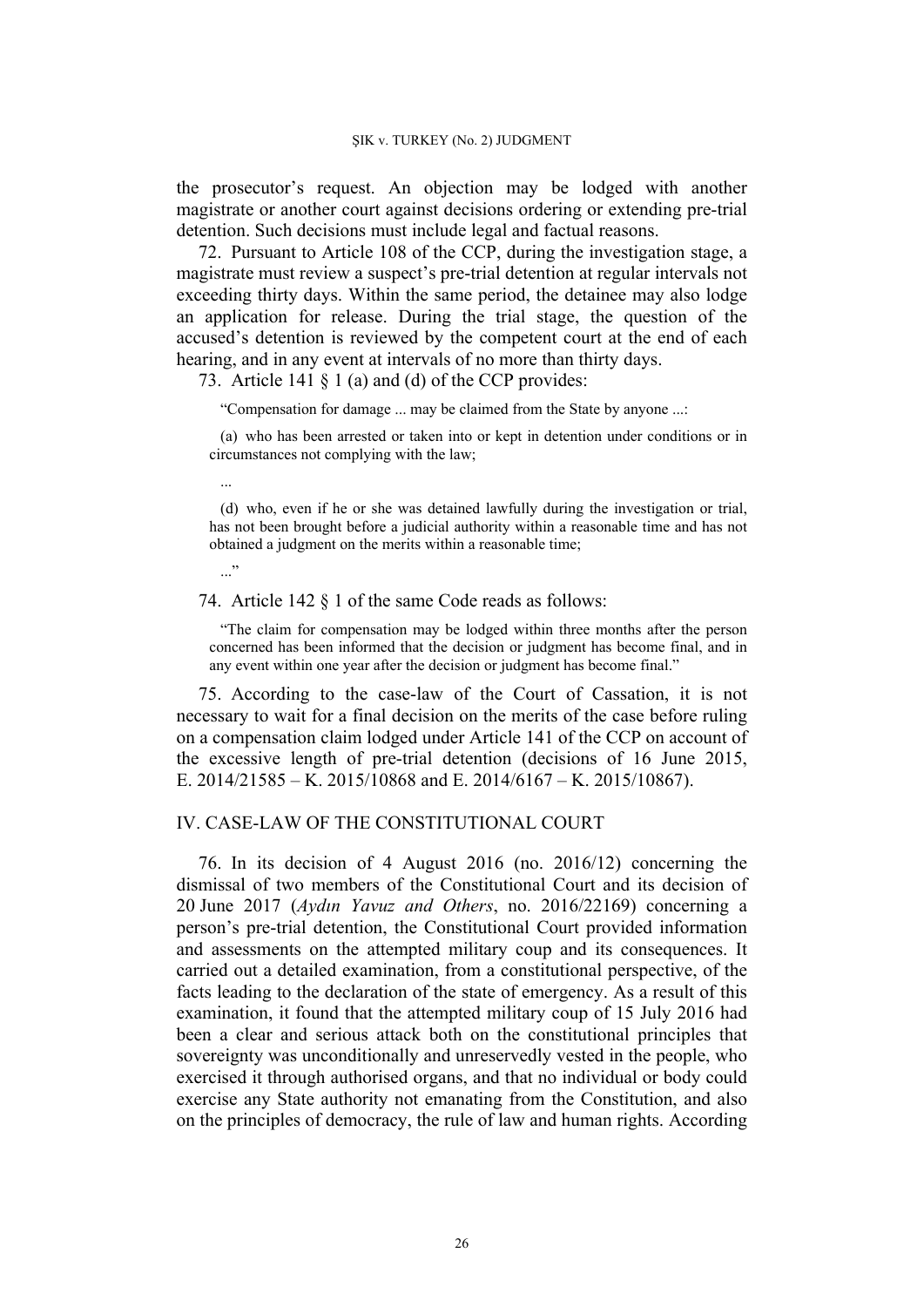to the Constitutional Court, the attempted military coup had been a practical illustration of the severity of the threats posed to the democratic constitutional order and human rights. After summarising the attacks carried out during the night of 15 to 16 July 2016, it emphasised that in order to assess the severity of the threat posed by a military coup, it was also necessary to consider the risks that might have arisen had the coup attempt not been thwarted. It found that the fact that the attempted coup had taken place at a time when Turkey had been under violent attack from numerous terrorist organisations had made the country even more vulnerable and considerably increased the severity of the threat to the life and existence of the nation. The Constitutional Court noted that in some cases it might not be possible for a State to eliminate threats to its democratic constitutional order, fundamental rights and national security through ordinary administrative procedures. It might therefore be necessary to impose extraordinary administrative procedures, such as a state of emergency, until such threats were eliminated. Bearing in mind the threats resulting from the attempted military coup of 15 July 2016, the Constitutional Court accepted the power of the Council of Ministers, chaired by the President, to issue legislative decrees on matters necessitating the state of emergency. In that context, it also emphasised that the state of emergency was a temporary legal regime, in which any interference with fundamental rights had to be foreseeable and the aim of which was to restore the normal regime in order to safeguard fundamental rights.

# V. COUNCIL OF EUROPE MATERIALS

77. On 15 February 2017 the Commissioner for Human Rights published a memorandum on freedom of expression and media freedom in Turkey. The parts of this memorandum directly related to the present case are found at paragraphs 79-89 under the heading "Detentions on remand causing a chilling effect".

78. Furthermore, the relevant Council of Europe and international texts on the protection and role of human-rights defenders, including journalists, are set out in the Aliyev v. Azerbaijan judgment (nos. 68762/14 and 71200/14, §§ 88-92, 20 September 2018) and in the Kavala v. Turkey judgment (no. 28749/18, §§ 74-75, 10 December 2019).

# VI. NOTICE OF DEROGATION BY TURKEY

79. On 21 July 2016 the Permanent Representative of Turkey to the Council of Europe sent the Secretary General of the Council of Europe the following notice of derogation:

"I communicate the following notice of the Government of the Republic of Turkey.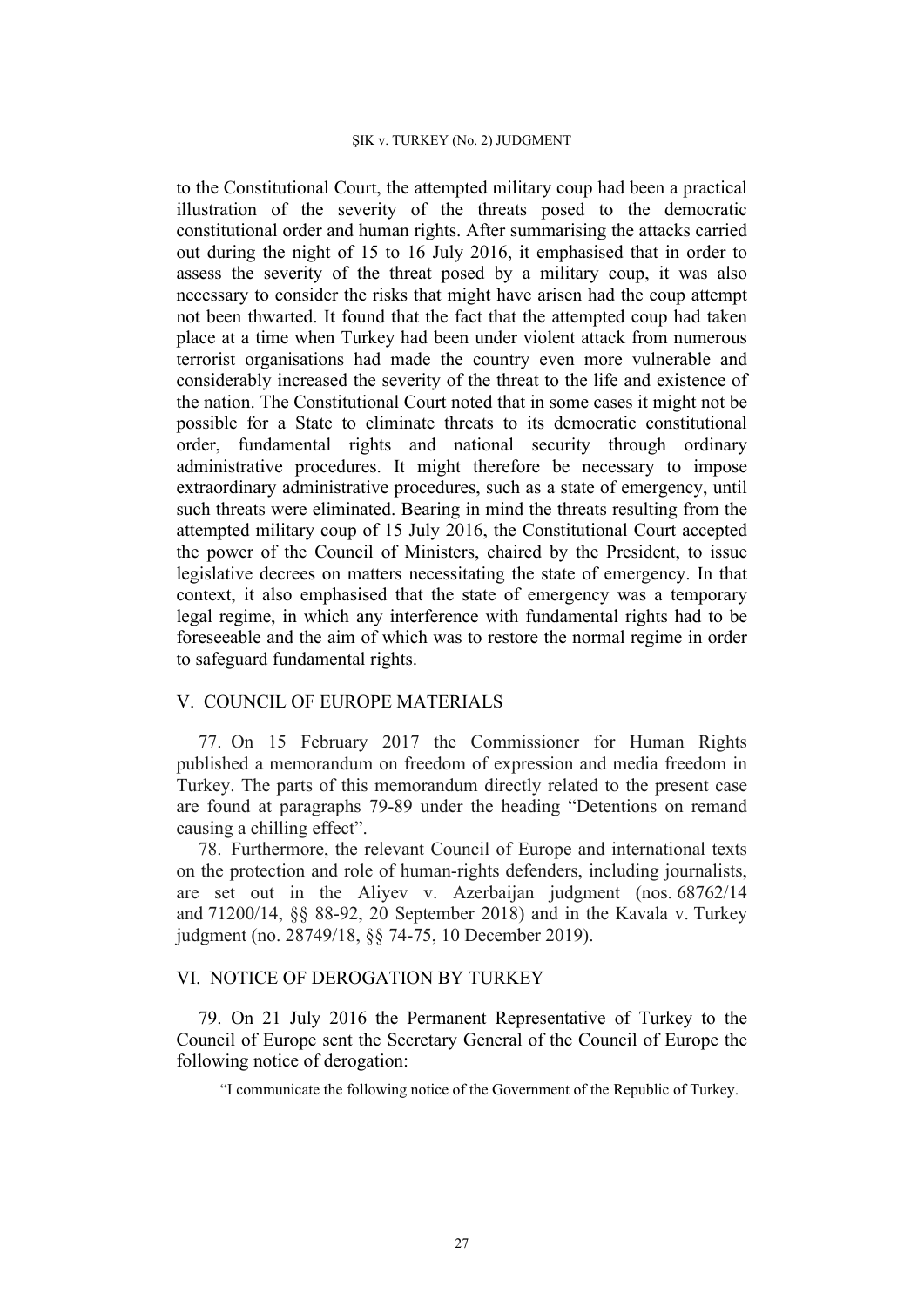On 15 July 2016, a large-scale coup attempt was staged in the Republic of Turkey to overthrow the democratically-elected government and the constitutional order. This despicable attempt was foiled by the Turkish state and people acting in unity and solidarity. The coup attempt and its aftermath together with other terrorist acts have posed severe dangers to public security and order, amounting to a threat to the life of the nation in the meaning of Article 15 of the Convention for the Protection of Human Rights and Fundamental Freedoms.

The Republic of Turkey is taking the required measures as prescribed by law, in line with the national legislation and its international obligations. In this context, on 20 July 2016, the Government of the Republic of Turkey declared a State of Emergency for a duration of three months, in accordance with the Constitution (Article 120) and the Law No. 2935 on State of Emergency (Article 3/1b). ...

The decision was published in the Official Gazette and approved by the Turkish Grand National Assembly on 21 July 2016. Thus, the State of Emergency takes effect as from this date. In this process, measures taken may involve derogation from the obligations under the Convention for the Protection of Human Rights and Fundamental Freedoms, permissible in Article 15 of the Convention.

I would therefore underline that this letter constitutes information for the purposes of Article 15 of the Convention. The Government of the Republic of Turkey shall keep you, Secretary General, fully informed of the measures taken to this effect. The Government shall inform you when the measures have ceased to operate.

..."

# THE LAW

# I. PRELIMINARY OBSERVATIONS CONCERNING THE DEROGATION BY TURKEY

80. In the Government's submission, all the applicant's complaints should be examined with due regard to the derogation of which the Secretary General of the Council of Europe had been notified on 21 July 2016 under Article 15 of the Convention. They submitted that in availing itself of its right to make a derogation from the Convention, Turkey had not breached the provisions of the Convention. In that context they argued that there had been a public emergency threatening the life of the nation on account of the risks caused by the attempted military coup and that the measures taken by the national authorities in response to the emergency had been strictly required by the exigencies of the situation.

81. The applicant contested the Government's argument. In his submission, the application of Article 15 of the Convention could not result in the removal of all the safeguards under Article 5. He submitted that there had been no reasonable suspicion that he had committed an offence.

82. The Court observes that the applicant's pre-trial detention took place during the state of emergency. It also notes that the criminal proceedings instituted against him during that period have extended beyond it.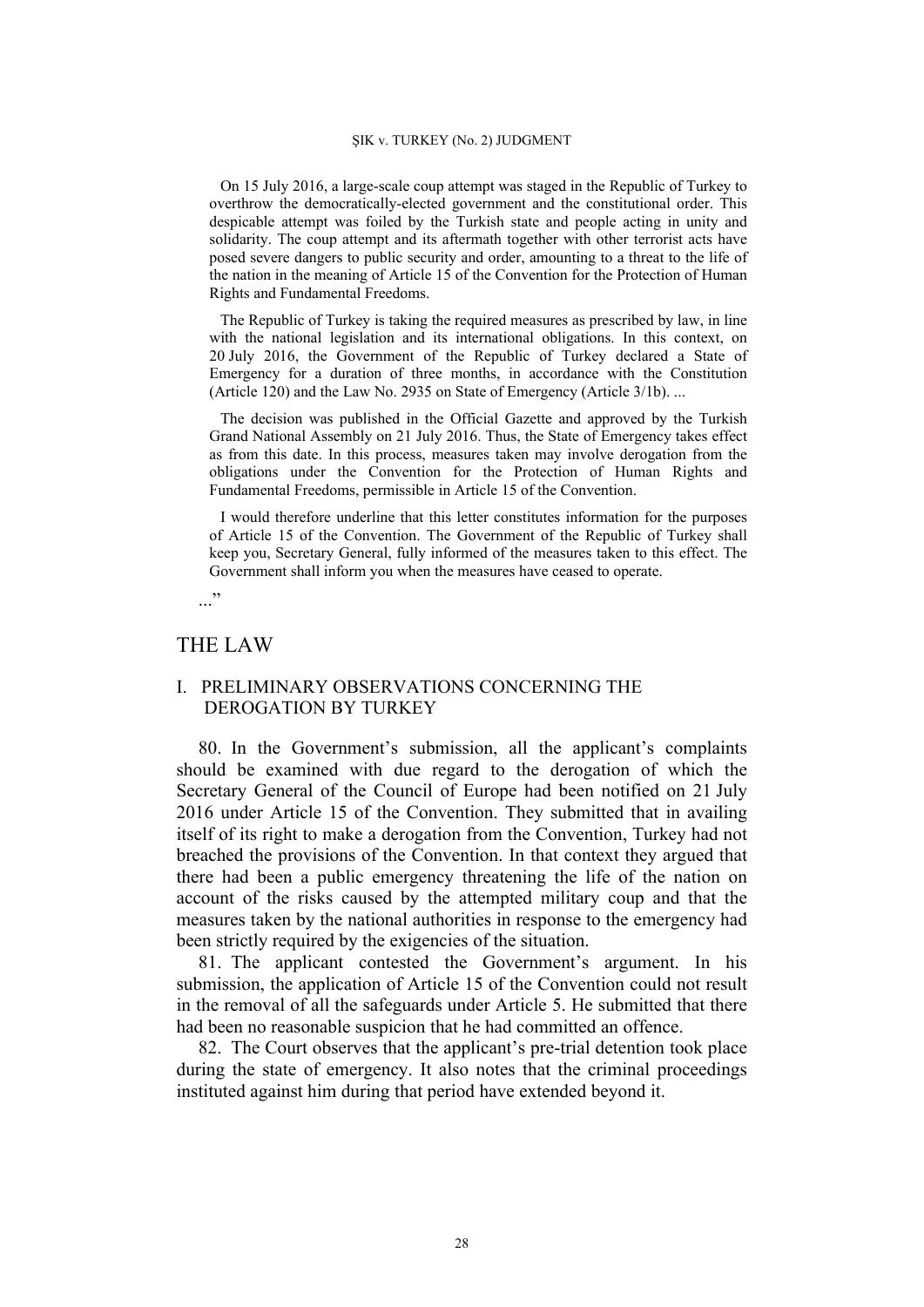83. At this stage the Court observes that in its judgment in the case of *Mehmet Hasan Altan v. Turkey* (no. 13237/17, § 93, 20 March 2018) it held that the attempted military coup had disclosed the existence of a "public emergency threatening the life of the nation" within the meaning of the Convention. As to whether the measures taken in the present case were strictly required by the exigencies of the situation and consistent with the other obligations under international law, the Court considers it necessary to examine the applicant's complaints on the merits, and will do so below.

# II. THE GOVERNMENT'S PRELIMINARY OBJECTIONS

# **A. Objection of failure to exhaust domestic remedies on account of the failure to bring a compensation claim**

84. Regarding the applicant's complaints concerning his pre-trial detention, the Government stated that a compensation claim had been available to him under Article 141 § 1 (a) and (d) of the CCP. The Government contended that the applicant could and should have brought a compensation claim on the basis of those provisions.

85. The applicant contested the Government's argument. He asserted, in particular, that a compensation claim had not offered any reasonable prospect of success in terms of remedying the unlawfulness of his detention or securing his release.

86. As regards the period during which the applicant was in detention, the Court reiterates that for a remedy in respect of the lawfulness of an ongoing deprivation of liberty to be effective, it must offer a prospect of release (see *Gavril Yosifov v. Bulgaria*, no. 74012/01, § 40, 6 November 2008, and *Mustafa Avci v. Turkey*, no. 39322/12, § 60, 23 May 2017). It notes that the remedy provided for in Article 141 of the CCP is not capable of terminating an applicant's pre-trial detention.

87. As to the period during which the applicant was released pending trial, the Court notes that he had already submitted his complaints under Article 5 of the Convention in the context of his application to the Constitutional Court. That court examined those complaints on the merits and dismissed them in its judgment of 2 May 2019.

88. The Court considers that, regard being had to the rank and authority of the Constitutional Court in the Turkish judicial system, and in view of the conclusion reached by that court concerning these complaints, a claim for compensation under Article 141 of the CCP had, and continues to have, no prospect of success (see, to similar effect, *Pressos Compania Naviera S.A. and Others v. Belgium*, 20 November 1995, § 27, Series A no. 332, and *Carson and Others v. the United Kingdom* [GC], no. 42184/05, § 58, ECHR 2010). Accordingly, the Court considers that the applicant was not required to exercise this compensatory remedy, even after his release.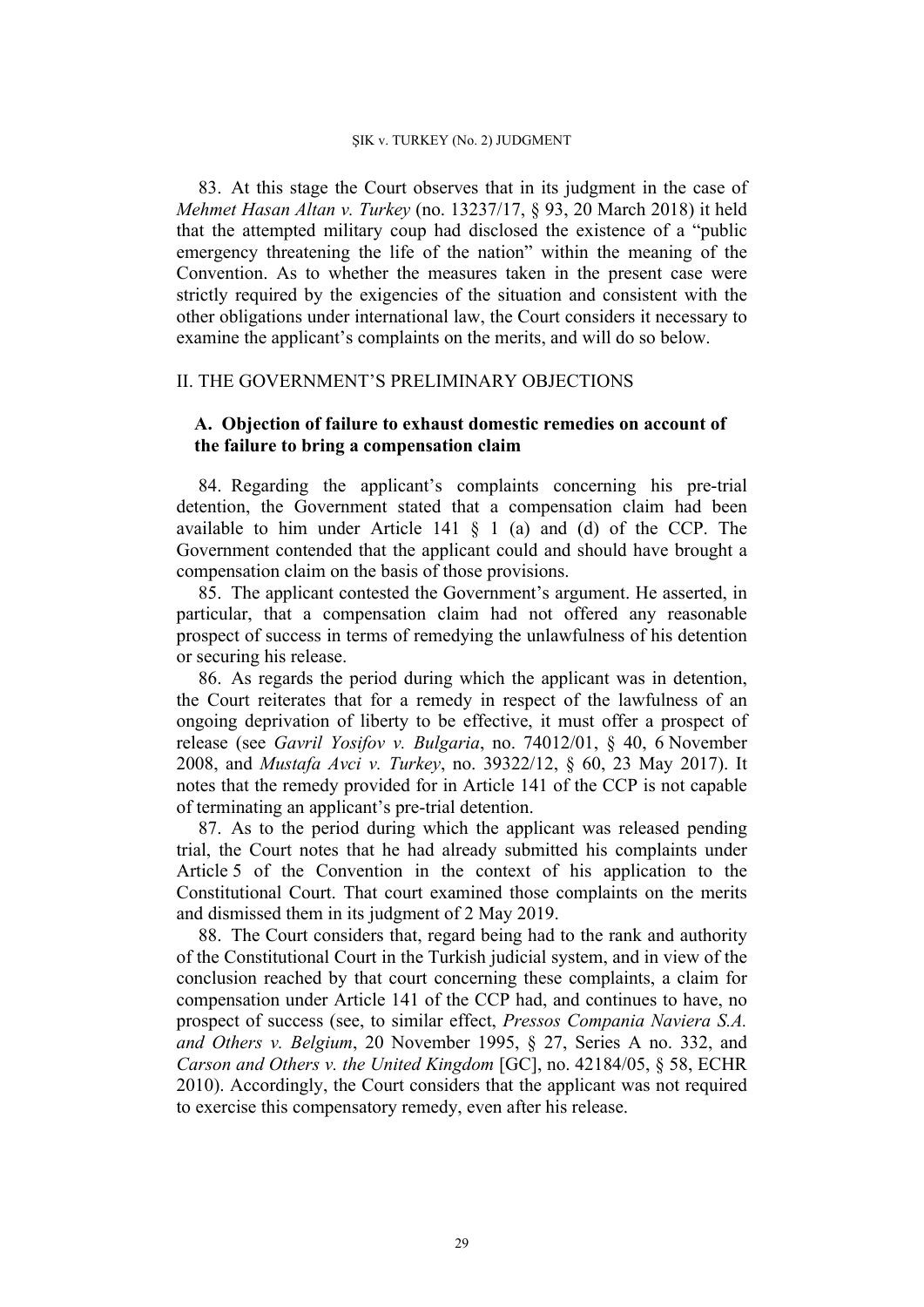89. The objection raised by the Government in this regard must therefore be dismissed.

# **B. Objections concerning the individual application to the Constitutional Court**

90. The Government, relying mainly on the Court's findings in its decisions in *Uzun v. Turkey* ((dec.), no. 10755/13, 30 April 2013) and *Mercan v. Turkey* ((dec.), no. 56511/16, 8 November 2016), alleged that the applicant had failed to use the remedy of an individual application before the Constitutional Court.

91. The applicant contested the Government's argument.

92. The Court reiterates that an applicant's compliance with the requirement to exhaust domestic remedies is normally assessed with reference to the date on which the application was lodged with the Court (see *Baumann v. France*, no. 33592/96, § 47, ECHR 2001-V (extracts)). Nevertheless, the Court accepts that the last stage of a particular remedy may be reached after the application has been lodged but before its admissibility has been determined (see *Karoussiotis v. Portugal*, no. 23205/08, § 57, ECHR 2011 (extracts); *Stanka Mirković and Others v. Montenegro*, nos. 33781/15 and 3 others, § 48, 7 March 2017; and *Azzolina and Others v. Italy*, nos. 28923/09 and 67599/10, § 105, 26 October 2017).

93. The Court observes that on 30 January 2017 the applicant lodged an individual application with the Constitutional Court, which gave its judgments on the merits on 2 May 2019.

94. Accordingly, the Court also dismisses this objection raised by the Government.

# III. ALLEGED VIOLATION OF ARTICLE 5 §§ 1 AND 3 OF THE **CONVENTION**

95. The applicant complained that his initial and continued pre-trial detention had been arbitrary. He alleged, in particular, that the judicial decisions ordering and extending his pre-trial detention had not been based on any concrete evidence grounding a reasonable suspicion that he had committed a criminal offence. In his submission, the facts on which the suspicions against him had been based related solely to acts coming within the scope of his activity as a journalist and, hence, of his freedom of expression.

96. In this regard he alleged a violation of Article 5 §§ 1 and 3 of the Convention, the relevant parts of which provide: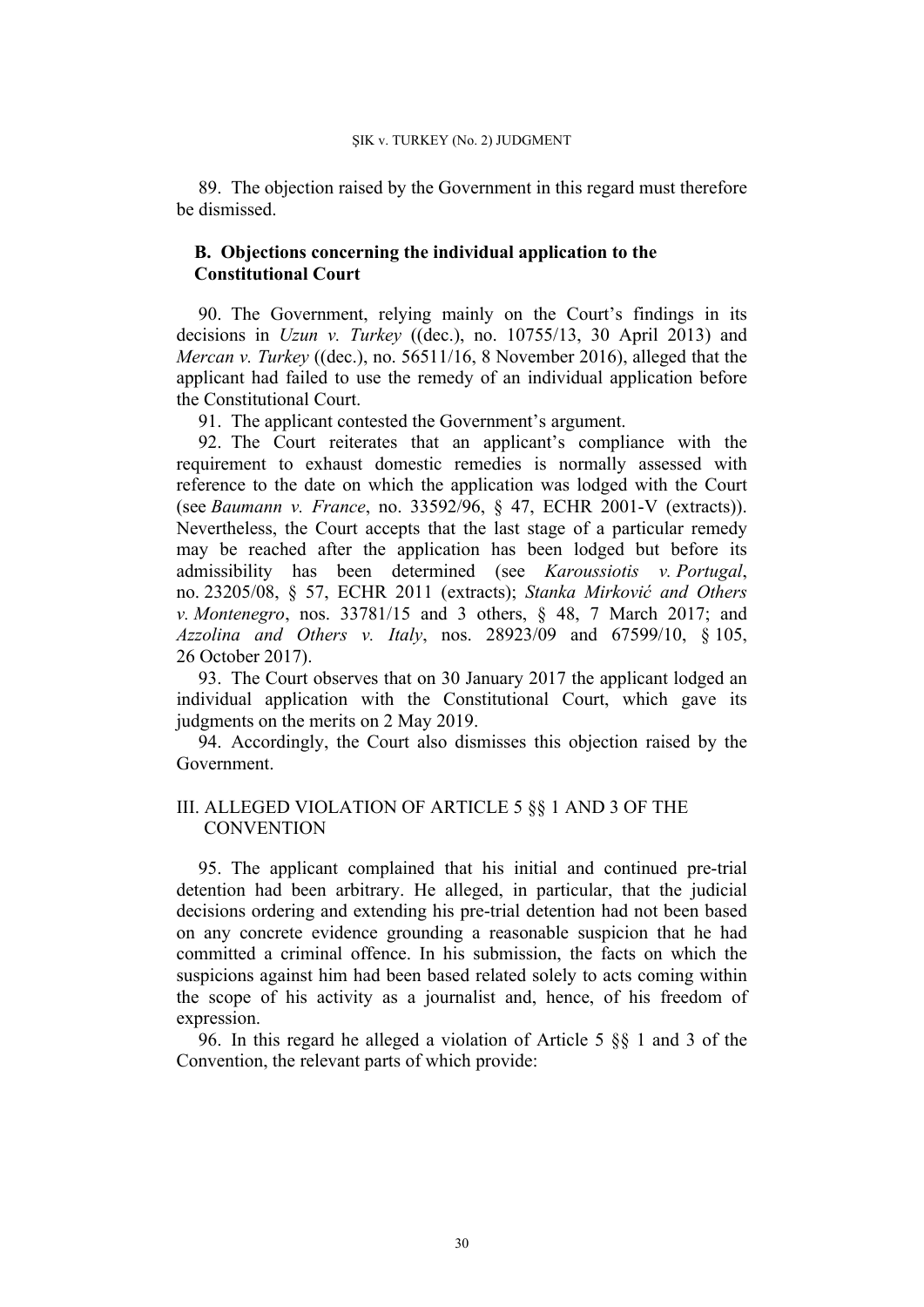"1. Everyone has the right to liberty and security of person. No one shall be deprived of his liberty save in the following cases and in accordance with a procedure prescribed by law:

(c) the lawful arrest or detention of a person effected for the purpose of bringing him before the competent legal authority on reasonable suspicion of having committed an offence or when it is reasonably considered necessary to prevent his committing an offence or fleeing after having done so;

3. Everyone arrested or detained in accordance with the provisions of paragraph 1 (c) of this Article ... shall be entitled to trial within a reasonable time or to release pending trial. Release may be conditioned by guarantees to appear for trial."

97. The Government contested that argument.

### **A. Admissibility**

98. The Court notes that these complaints are not manifestly ill-founded and are not inadmissible on any other grounds listed in Article 35 of the Convention. They must therefore be declared admissible.

## **B. Merits**

...

...

#### *1. The parties' submissions*

### **(a) The applicant**

99. The applicant maintained that there were no facts or information that could satisfy an objective observer that he had committed the offences of which he was accused. The main facts on which the suspicions against him had been based were the articles and interviews he had produced as part of his activity as a journalist with the newspaper *Cumhuriyet*.

100. The applicant also pointed to the aspects of his initial and continued detention which he considered to be in breach of the provisions of domestic law and hence unlawful. Firstly, he alleged that the suspicions against him had been beset by uncertainties and inaccuracies. Although he had been arrested on suspicion of disseminating propaganda on behalf of three terrorist organisations (the PKK, FETÖ/PDY and the DHKP/C), and also of breaching Article 301 of the Criminal Code, the reasons given in the detention orders had referred only to the offence of propaganda in favour of two terrorist organisations (the PKK and FETÖ/PDY). Once the trial had begun, his continued detention had been based, not on suspicion of his having disseminated propaganda on behalf of terrorist organisations, but on suspicion of his having carried out activities on behalf of three terrorist organisations (the PKK, FETÖ/PDY and the DHKP/C).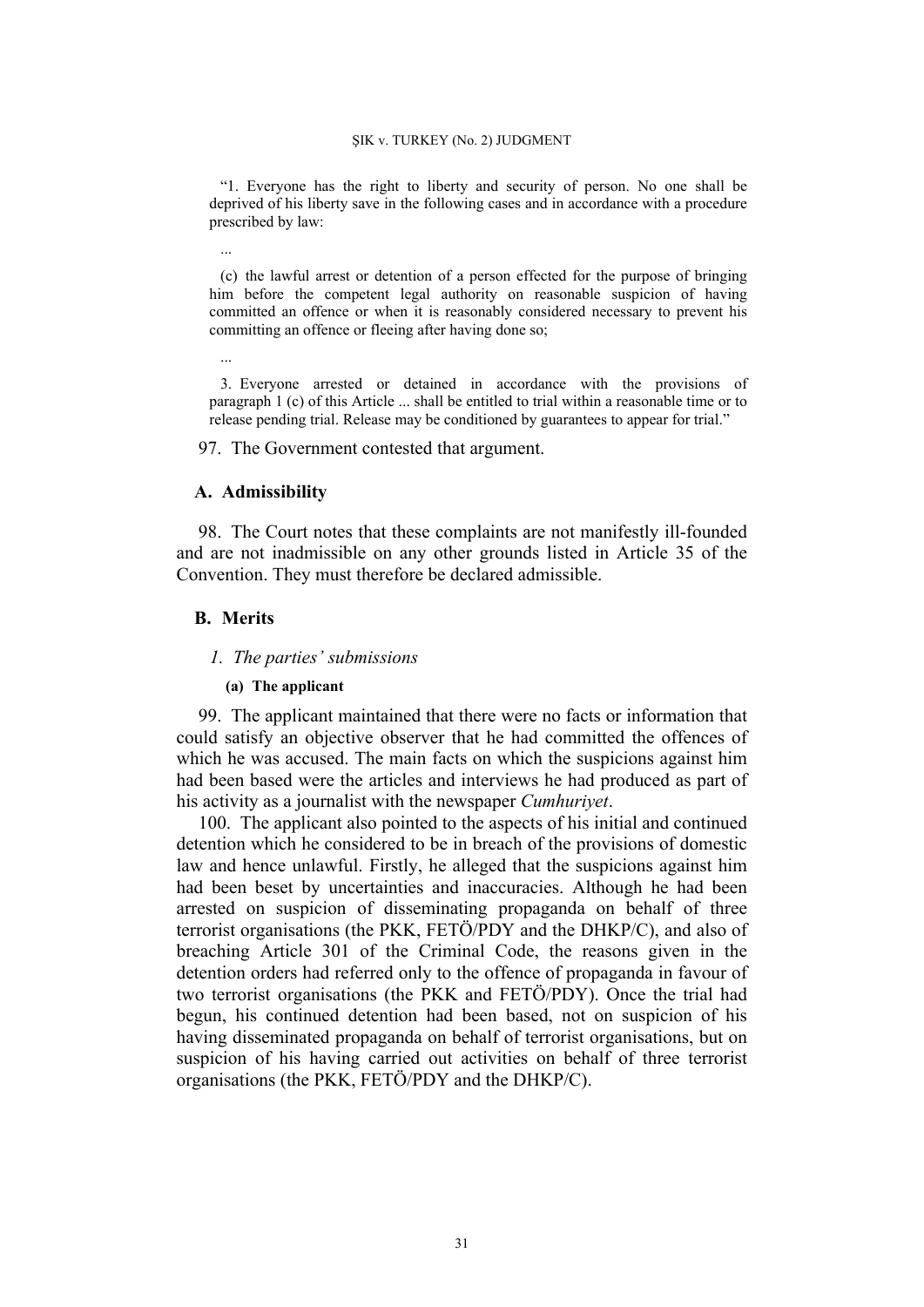101. Secondly, the applicant submitted that the facts on which the suspicions against him were based had been unclear, as he had also been accused of publishing articles in line with the editorial stance of the daily newspaper *Cumhuriyet*, which allegedly had close ties to the organisation FETÖ/PDY. In fact, according to the applicant, not only had *Cumhuriyet* repeatedly condemned FETÖ/PDY as a criminal organisation, the applicant himself had also exposed the illegal acts committed by the members of that organisation, in his book "The Imam's Army". His detention in the context of the criminal proceedings brought against him by judges who were members of FETÖ/PDY, in which he had been accused of assisting the organisation Ergenekon, had been the subject of his previous application to the Court (no. 53413/11). In a judgment of 8 July 2014 the Court had found a violation of Article 5 and Article 10 of the Convention in that case. The applicant pointed to the obvious contradiction between the accusations in the present case and those which had given rise to a violation of the Convention in 2014.

102. The applicant also challenged the reasons given by the judicial authorities for keeping him in pre-trial detention.

### **(b) The Government**

103. The Government, referring to the principles established in the Court's case-law in this sphere (they cited *Fox, Campbell and Hartley v. the United Kingdom*, 30 August 1990, § 32, Series A no.182, and *İpek and Others v. Turkey*, nos. 17019/02 and 30070/02, 3 February 2009), stated at the outset that the applicant had been arrested and placed in pre-trial detention in the course of a criminal investigation instituted in the context of action to combat terrorist organisations.

104. According to the information in the investigation file, the basis for the investigation concerning the applicant and other suspects in the same proceedings had been the suspicion that the newspaper for which the applicant worked had been acting in accordance with the objectives of terrorist organisations such as FETÖ/PDY, the PKK/KCK and the DHKP/C, with a view to provoking civil war and rendering the country ungovernable before and after 15 July 2016.

105. The Government stressed that the organisation FETÖ/PDY was an atypical terrorist organisation of an entirely new kind. Firstly, the organisation in question had placed its members in all the State organisations and institutions, that is to say, in the judicial apparatus, the law-enforcement agencies and the armed forces, in an apparently lawful manner. Furthermore, it had created a parallel structure by setting up its own organisation in all spheres, including the mass media, the trade unions, the financial sector and education. Secondly, FETÖ/PDY, by insidiously placing its members in sections of the press that were not part of its own organisation, had attempted to steer the material published by them in order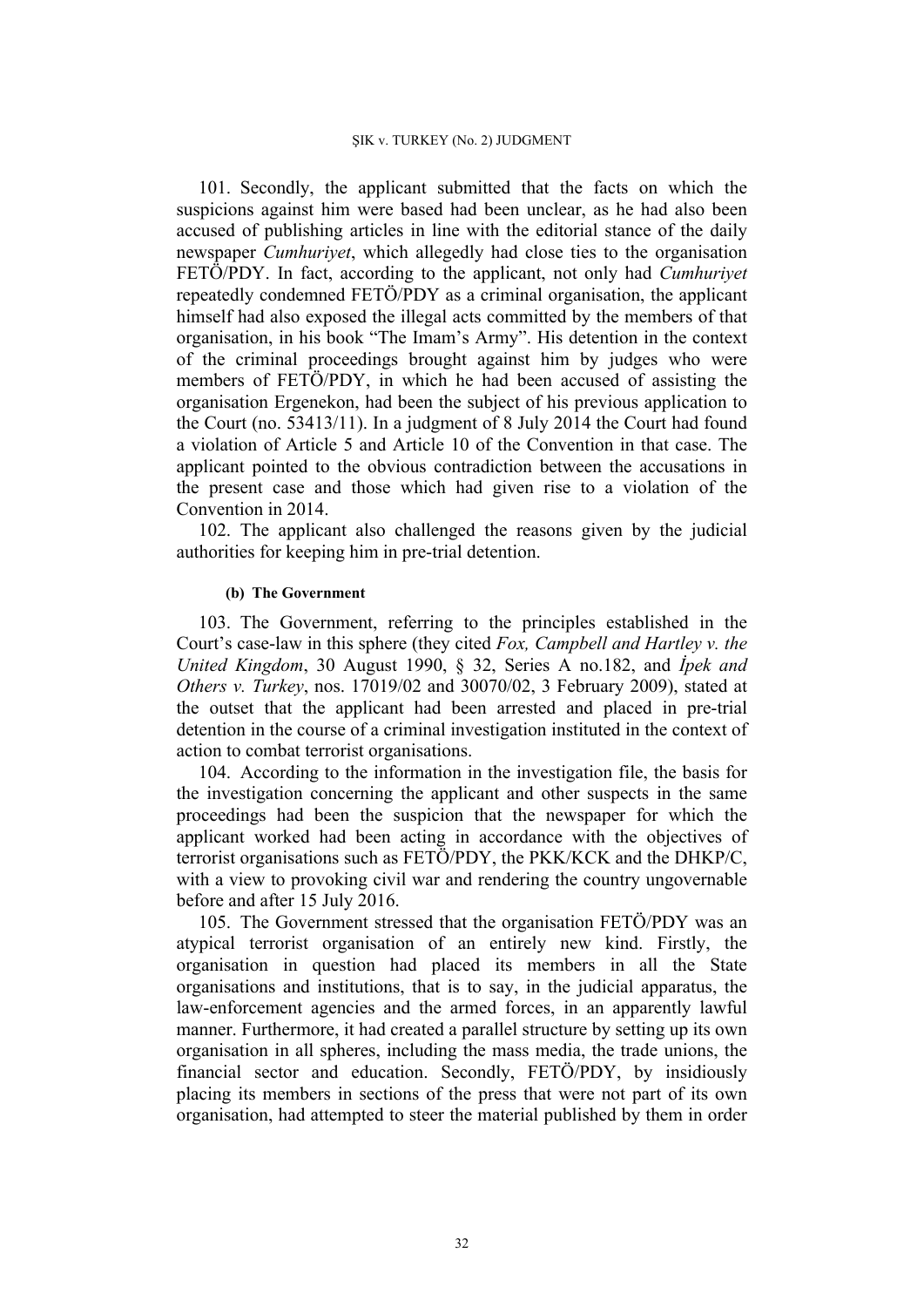to convey subliminal messages to the public and thus manipulate public opinion for its own aims.

106. In the Government's submission, the ultimate aim of the terrorist organisation the PKK had been established by Abdullah Öcalan and his friends in 1978, when they had founded the organisation. That aim was to establish an independent State of Kurdistan based on Marxist-Leninist principles and covering east and south-east Turkey and parts of Syria, Iran and Iraq. The KCK was a political model for reconstructing Kurdish society through administrative and judicial structures, in accordance with the PKK's ultimate goal. According to the Government, the PKK and its sub-groups had carried out terrorist activities that had infringed the right to life (several thousand people had been killed and wounded, including civilians and members of the security forces, in the period preceding the attempted coup), the right to liberty and security, the right to respect for one's home and the right to property, in several regions of Turkey. In particular, these organisations had stepped up the number of terrorist attacks in a bid to declare the supposed autonomy of certain provinces in south-east Turkey and to bring pressure to bear on the population of that region by preventing free movement (digging trenches, installing barricades and planting bombs at the exit and entry points of the towns and cities), and by using military weapons.

107. The Government further submitted that from the evidence that had been gathered during the criminal investigation, it was objectively possible to conclude that there had been a reasonable suspicion that the applicant had committed the offences of which he was accused. On the strength of the evidence obtained during the investigation, criminal proceedings had been instituted against the applicant and were currently pending before the domestic courts.

### *2. The third-party interveners*

## **(a) The Commissioner for Human Rights**

108. The Commissioner for Human Rights pointed out that excessive recourse to detention was a long-standing problem in Turkey. In that connection he noted that 210 journalists had been placed in pre-trial detention during the state of emergency, not including those who had been arrested and released after being questioned. One of the underlying reasons for the high numbers of journalists being detained was the practice of judges, who often tended to disregard the exceptional nature of detention as a measure of last resort that should only be applied when all other options were deemed insufficient. In the majority of cases where journalists had been placed in pre-trial detention, they had been charged with terrorism-related offences without any evidence corroborating their involvement in terrorist activities. The Commissioner for Human Rights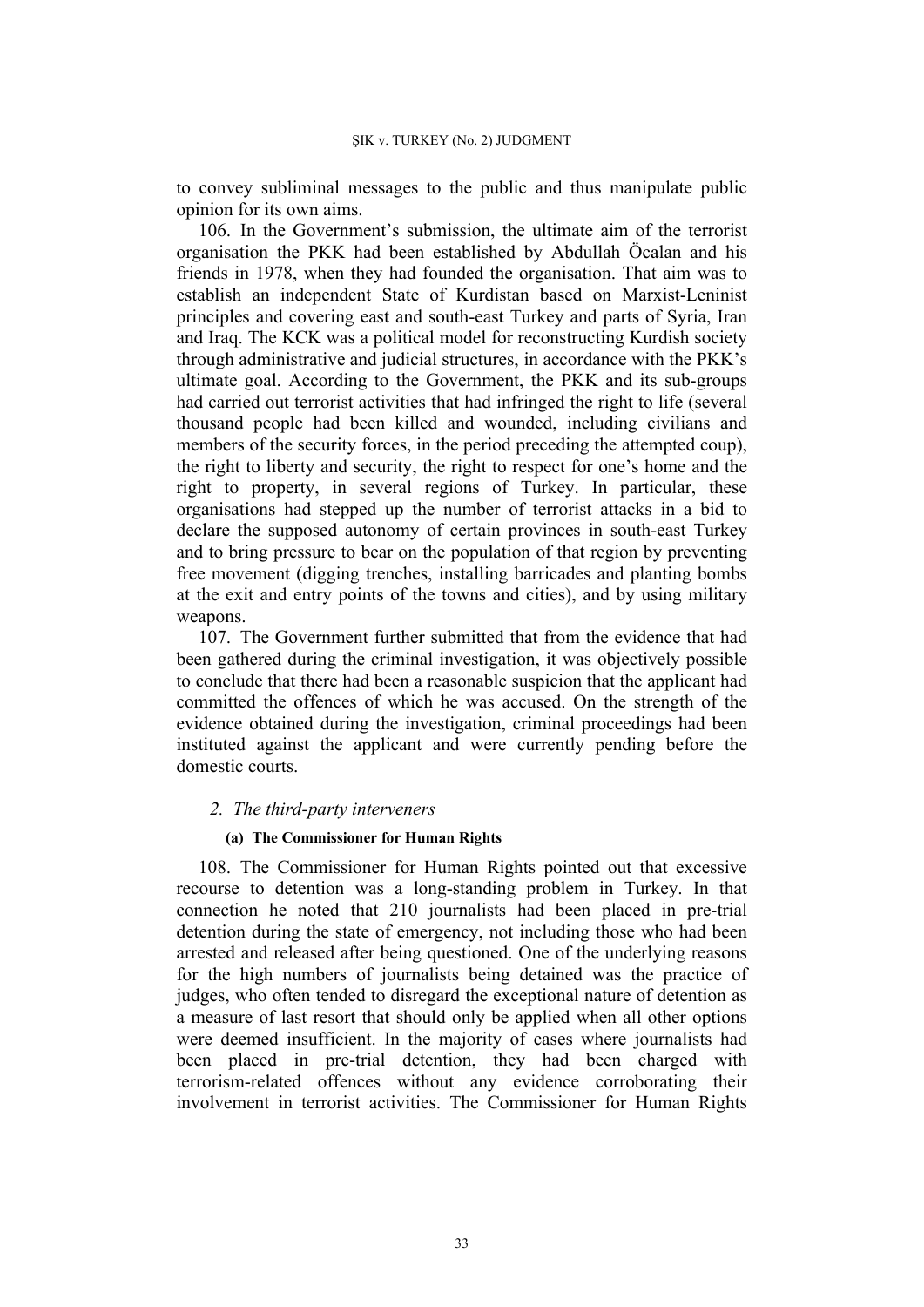was struck by the weakness of the accusations and the political nature of the decisions ordering and extending pre-trial detention in such cases.

#### **(b) The Special Rapporteur**

109. The Special Rapporteur noted that since the declaration of a state of emergency, a large number of journalists had been placed in pre-trial detention on the basis of vaguely worded charges without sufficient evidence.

#### **(c) The intervening non-governmental organisations**

110. The intervening non-governmental organisations stated that since the attempted military coup more than 150 journalists had been placed in pre-trial detention. Emphasising the crucial role played by the media in a democratic society, they criticised the use of measures depriving journalists of their liberty.

### *3. The Court's assessment*

### **(a) Relevant principles**

111. The Court reiterates firstly that Article 5 of the Convention guarantees a right of primary importance in a "democratic society" within the meaning of the Convention, namely the fundamental right to liberty and security (see *Assanidze v. Georgia* [GC], no. 71503/01, § 169, ECHR 2004-II).

112. All persons are entitled to the protection of that right, that is to say, not to be deprived, or to continue to be deprived, of their liberty (see *Weeks v. the United Kingdom*, 2 March 1987, § 40, Series A no. 114), save in accordance with the conditions specified in paragraph 1 of Article 5 of the Convention. The list of exceptions set out in Article 5 § 1 of the Convention is an exhaustive one (see *Labita v. Italy* [GC], no. 26772/95, § 170, ECHR 2000-IV), and only a narrow interpretation of those exceptions is consistent with the aim of that provision, namely to ensure that no one is arbitrarily deprived of his or her liberty (see *Assanidze*, cited above, § 170; *Al-Jedda v. the United Kingdom* [GC], no. 27021/08, § 99, ECHR 2011; and *Buzadji v. the Republic of Moldova* [GC], no. 23755/07, § 84, ECHR 2016 (extracts)).

113. Article 5 § 1 (c) of the Convention does not presuppose that the investigating authorities should have obtained sufficient evidence to bring charges at the point of arrest or while the applicants were in custody. The purpose of questioning during detention under Article 5 § 1 (c) is to further the criminal investigation by confirming or dispelling the concrete suspicion grounding the arrest (see *Brogan and Others v. the United Kingdom*, 29 November 1988, § 53, Series A no. 145-B). Thus, facts which raise a suspicion need not be of the same level as those necessary to justify a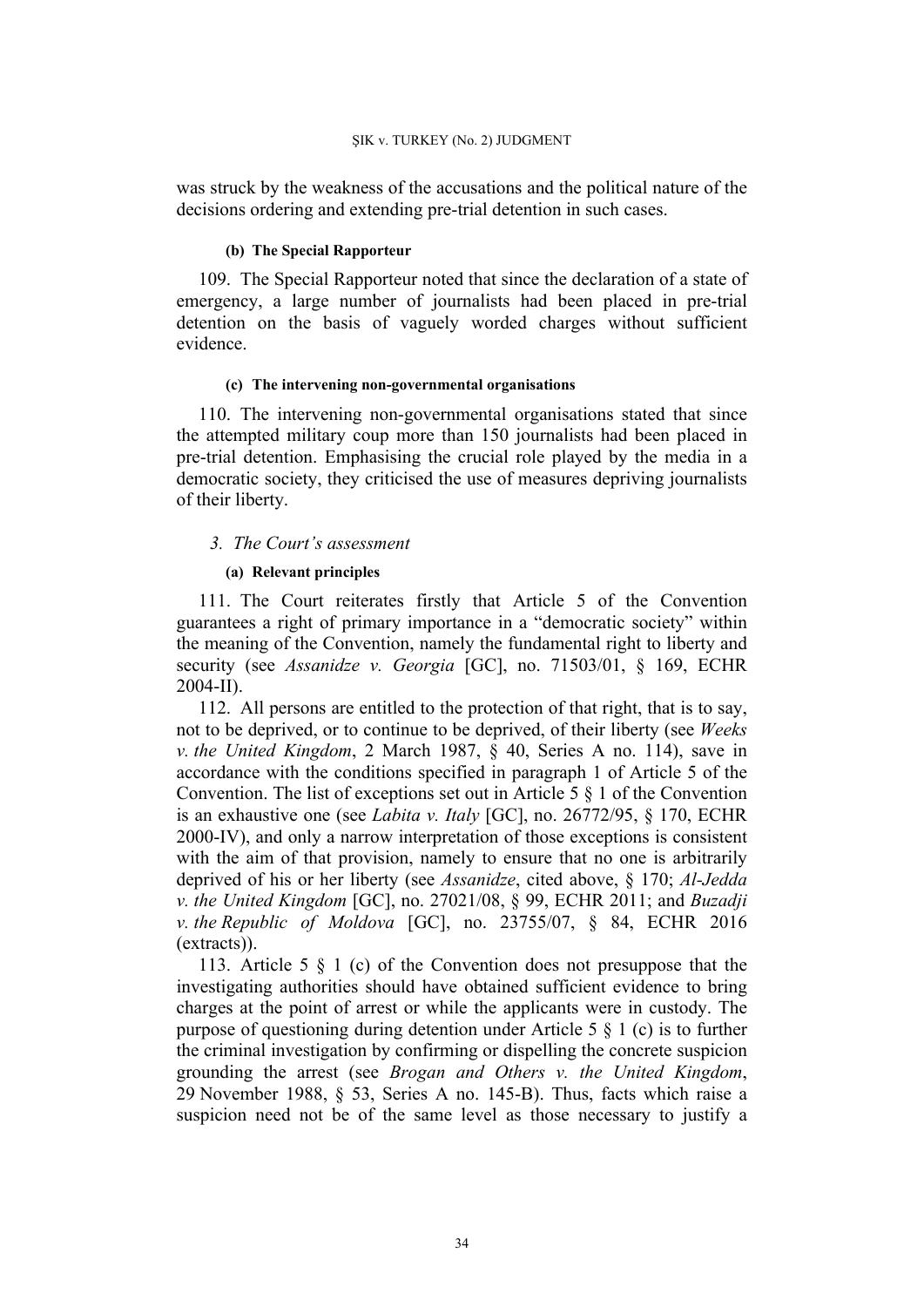conviction or even the bringing of a charge, which comes at the next stage of the process of criminal investigation (see *Murray v. the United Kingdom*, 28 October 1994, § 55, Series A no. 300-A; *Metin v. Turkey* (dec.), no. 77479/11, § 57, 3 March 2015; and *Yüksel and Others v. Turkey*, nos. 55835/09 and 2 others, § 52, 31 May 2016).

114. However, the "reasonableness" of the suspicion on which an arrest must be based forms an essential part of the safeguard against arbitrary detention laid down in Article 5 § 1 (c) of the Convention. For that reason, the fact that a suspicion is held in good faith is insufficient in itself. There are in fact two aspects to the "reasonable suspicion" requirement, which are separate but overlapping: a factual aspect and an aspect concerning the classification as criminal conduct.

115. Firstly, as regards the factual aspect, the notion of "reasonable suspicion" presupposes the existence of facts or information which would satisfy an objective observer that the person concerned may have committed the offence. What may be regarded as "reasonable" will depend upon all the circumstances (see, among other authorities, *Fox, Campbell and Hartley v. the United Kingdom,* 30 August 1990, § 32, Series A no. 182, and *Merabishvili v. Georgia* [GC], no. 72508/13, § 184, 28 November 2017), but the Court must be able to ascertain whether the essence of the safeguard afforded by Article 5  $\S$  1 (c) of the Convention has been secured. It must therefore consider, in assessing the factual aspect, whether the arrest and detention were based on sufficient objective elements to justify a "reasonable suspicion" that the facts at issue had actually occurred and were attributable to the persons under suspicion (see *Fox, Campbell and Hartley*, cited above, §§ 32-34, and *Murray*, cited above, §§ 50-63). Consequently the respondent Government have to furnish at least some facts or information capable of satisfying the Court that the arrested person was reasonably suspected of having committed the alleged offence.

116. Secondly, the other aspect of the existence of a "reasonable suspicion" within the meaning of Article  $5 \t S 1$  (c) of the Convention, namely the classification as criminal conduct, requires that the facts relied on can be reasonably considered as falling under one of the sections describing criminal behaviour in the Criminal Code. Thus, there could clearly not be a "reasonable suspicion" if the acts or facts held against a detained person did not constitute a crime at the time when they occurred (see *Kandjov v. Bulgaria*, no. 68294/01, § 57, 6 November 2008).

117. Further, it must not appear that the alleged offences themselves were related to the exercise of the applicant's rights under the Convention (see, *mutatis mutandis*, *Merabishvili*, cited above, § 187). In that regard the Court emphasises that, since the Convention is intended to guarantee not rights that are theoretical or illusory but rights that are practical and effective (see, among many other authorities, *N.D. and N.T. v. Spain* [GC], nos. 8675/15 and 8697/15, § 171, 13 February 2020), a suspicion cannot be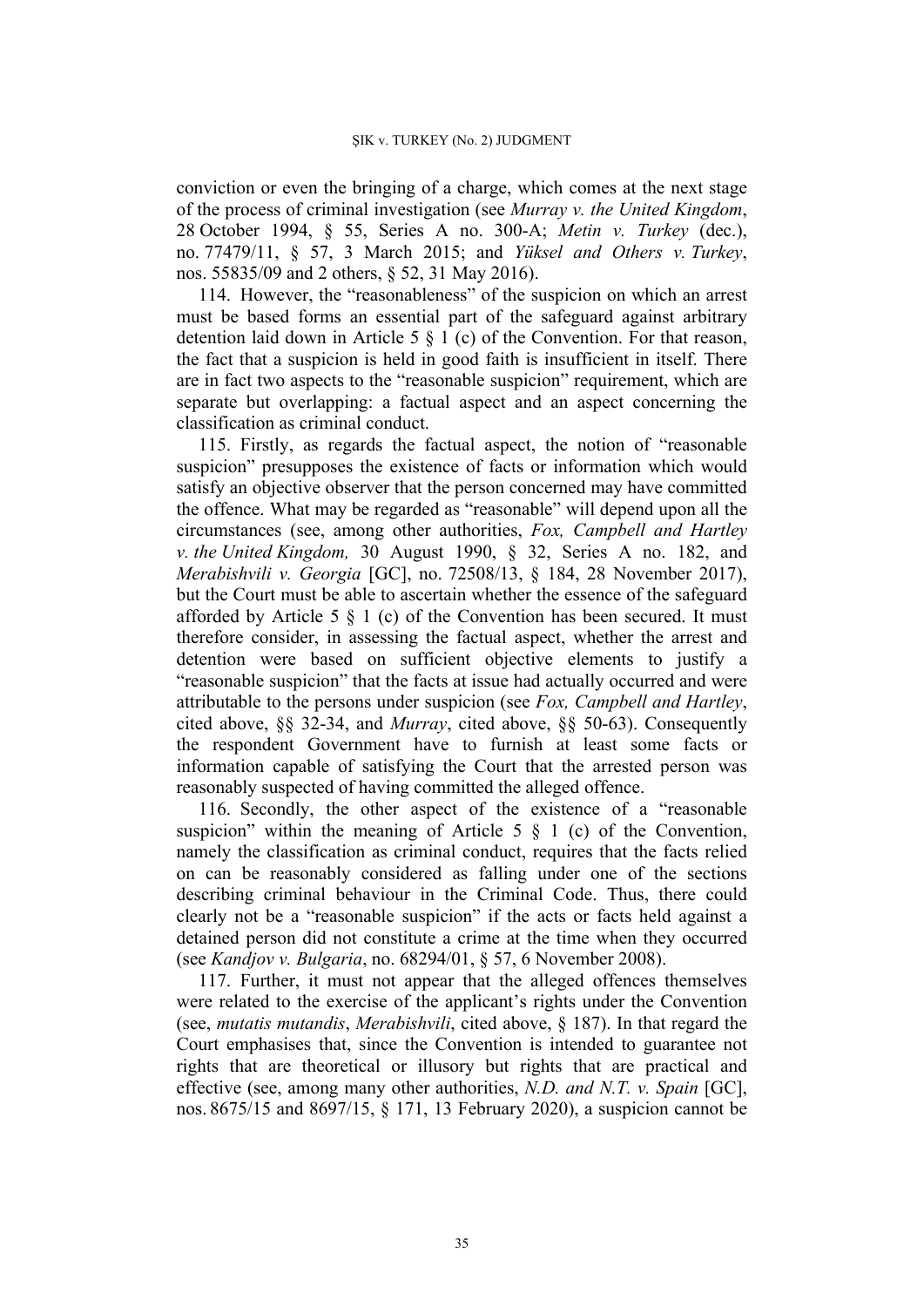regarded as reasonable if it is based on an approach consisting in "classifying as criminal conduct" the exercise of the rights and freedoms recognised by the Convention. Otherwise, the use of the notion of "reasonable suspicion" to deprive the persons concerned of their physical liberty would risk rendering it impossible for them to exercise their rights and freedoms under the Convention.

118. In that connection the Court reiterates that any deprivation of liberty should be in keeping with the purpose of Article 5 of the Convention, namely to protect the individual from arbitrariness. It is a fundamental principle that no detention which is arbitrary can be compatible with Article 5  $\S$  1 and the notion of "arbitrariness" in that Article extends beyond lack of conformity with national law, so that a deprivation of liberty may be lawful in terms of domestic law but still arbitrary and thus contrary to the Convention (see, among other authorities, *A. and Others v. the United Kingdom* [GC], no. 3455/05, §§ 162-64, ECHR 2009, and *Creangă v. Romania* [GC], no. 29226/03, § 84, 23 February 2012).

119. The Court also observes that it is at the time of arrest that the suspicions against a person must be "reasonable" and that, in cases of prolonged detention, those suspicions must remain "reasonable" (see, among many other authorities, *Stögmüller v. Austria*, 10 November 1969, p. 40, § 4, Series A no. 9; *McKay v. the United Kingdom* [GC], no. 543/03, § 44, ECHR 2006-X; and *Ilgar Mammadov v. Azerbaijan*, no. 15172/13, § 90, 22 May 2014). Furthermore, the requirement for the judicial officer to give relevant and sufficient reasons for the detention – in addition to the persistence of reasonable suspicion that the arrested person has committed an offence – applies already at the time of the first decision ordering pre-trial detention, that is to say "promptly" after the arrest (see *Buzadji*, cited above, § 102).

## **(b) Application of these principles to the present case**

120. The Court observes that the applicant was suspected of disseminating propaganda in favour of organisations considered as terrorist organisations or of assisting them, mainly on account of his articles and interviews published in the newspaper for which he worked and through his posts on social media. These are serious criminal offences which are punishable by imprisonment under Turkish law.

121. The Court's task under Article 5 of the Convention is to ascertain whether there were sufficient objective elements to satisfy an objective observer that the applicant could have committed the offences of which he was accused. In view of the seriousness of these offences and the severity of the potential sentence, the facts need to be examined with great care. In that connection it is essential that the facts grounding the suspicion should be justified by verifiable and objective evidence and that they can be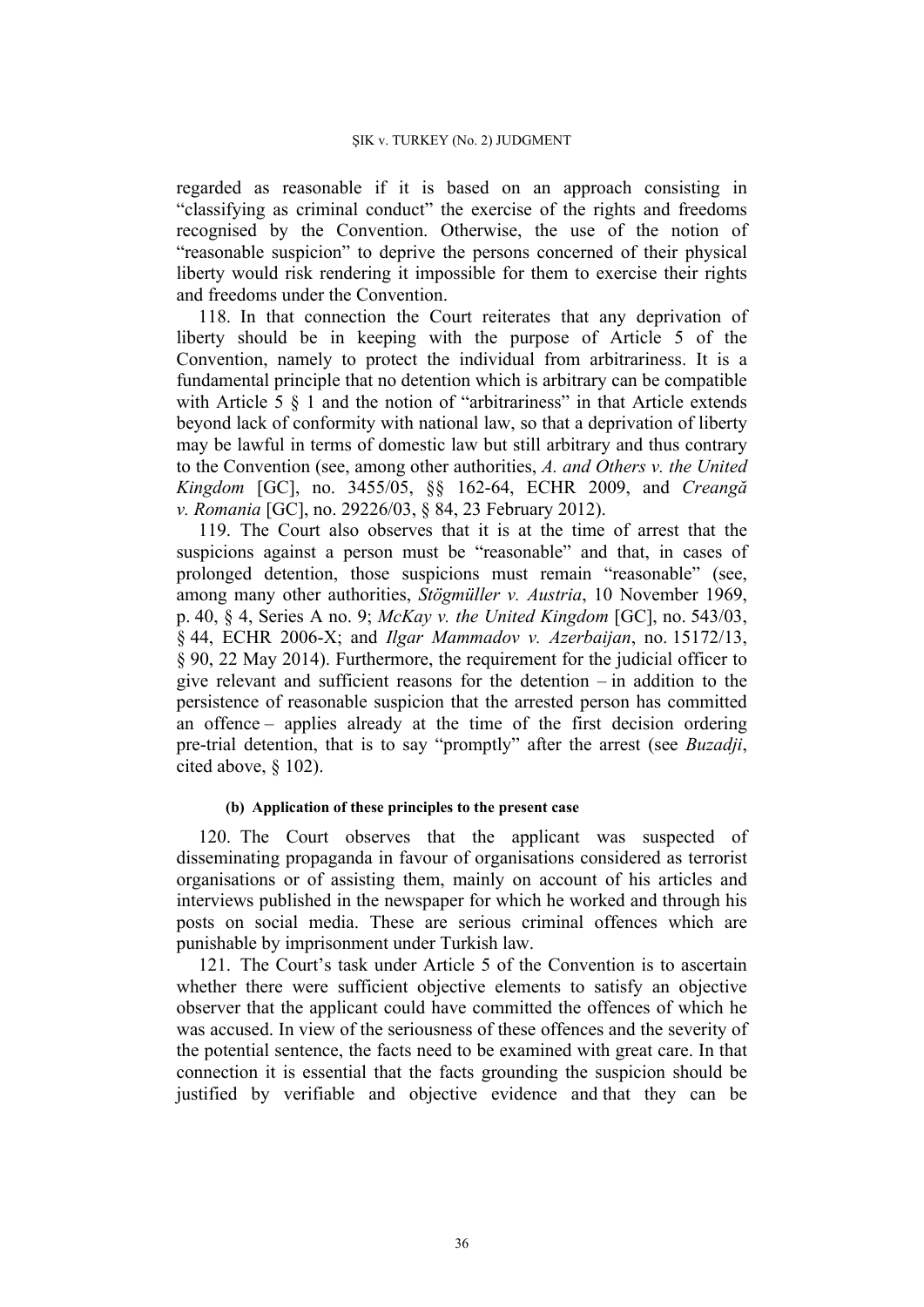reasonably considered as falling under one of the sections describing criminal behaviour in the Criminal Code.

122. The Court notes in that regard that the dispute between the parties in the present case does not concern the wording of the text or headings of the articles and social media posts referred to in the decisions of the judicial authorities responsible for pre-trial detention. Instead it concerns the plausibility of certain, possibly criminal, acts with which the applicant was charged (the factual aspect), as well as the classification of the alleged acts as criminal conduct (aspect concerning the classification under criminal law).

> *(i) Factual aspect of the existence of "reasonable suspicion": plausibility of the acts of disseminating propaganda in favour of terrorist organisations or lending assistance to those organisations*

123. The Court considers that the strong suspicion that the applicant had disseminated propaganda in favour of FETÖ/PDY or had lent assistance to that organisation raises an issue as to the plausibility of these criminal acts. In that connection it notes the applicant's claim that he had been persecuted in 2004-05 (by unlawful detention of almost one year) by judges who were allegedly members of FETÖ/PDY, on the grounds that he had criticised the actions of the members of that organisation, and his observation that it would be strange to now accuse him of lending assistance to that organisation (see paragraph 101 above).

124. The Court observes that, in charging the applicant with the offence of assisting FETÖ, the authorities responsible for the detention orders cited, in particular, three articles written by the applicant, namely the article of 8 July 2015 entitled "What we're doing is journalism; what you're doing is treason", the article of 9 July 2015 entitled "MİT had information on the Reyhanlı massacre but did not share that information with the police", and the article of 13 February 2015 entitled "The secret in the lorries revealed" (see paragraphs 26 and 27 above). These articles were not referred to expressly by the Constitutional Court in its judgment of 2 May 2019 dismissing the complaint that there had been no strong suspicion of the applicant's guilt. The Constitutional Court referred implicitly to these articles by noting the magistrate's findings to the effect that the applicant had manipulated the facts in order to portray the State as cooperating with certain terrorist organisations and supplying weapons to them; that he had written articles in support of the actions carried out by, among others, FETÖ/PDY; and that he had ensured that the points of view of the terrorist organisations were disseminated widely among the public.

125. In the Court's view, it is not inconceivable that a person may be suspected of assisting an illegal organisation which he or she has previously criticised. Nevertheless, it considers that such suspicions should be grounded on convincing and objectively verifiable evidence. It observes that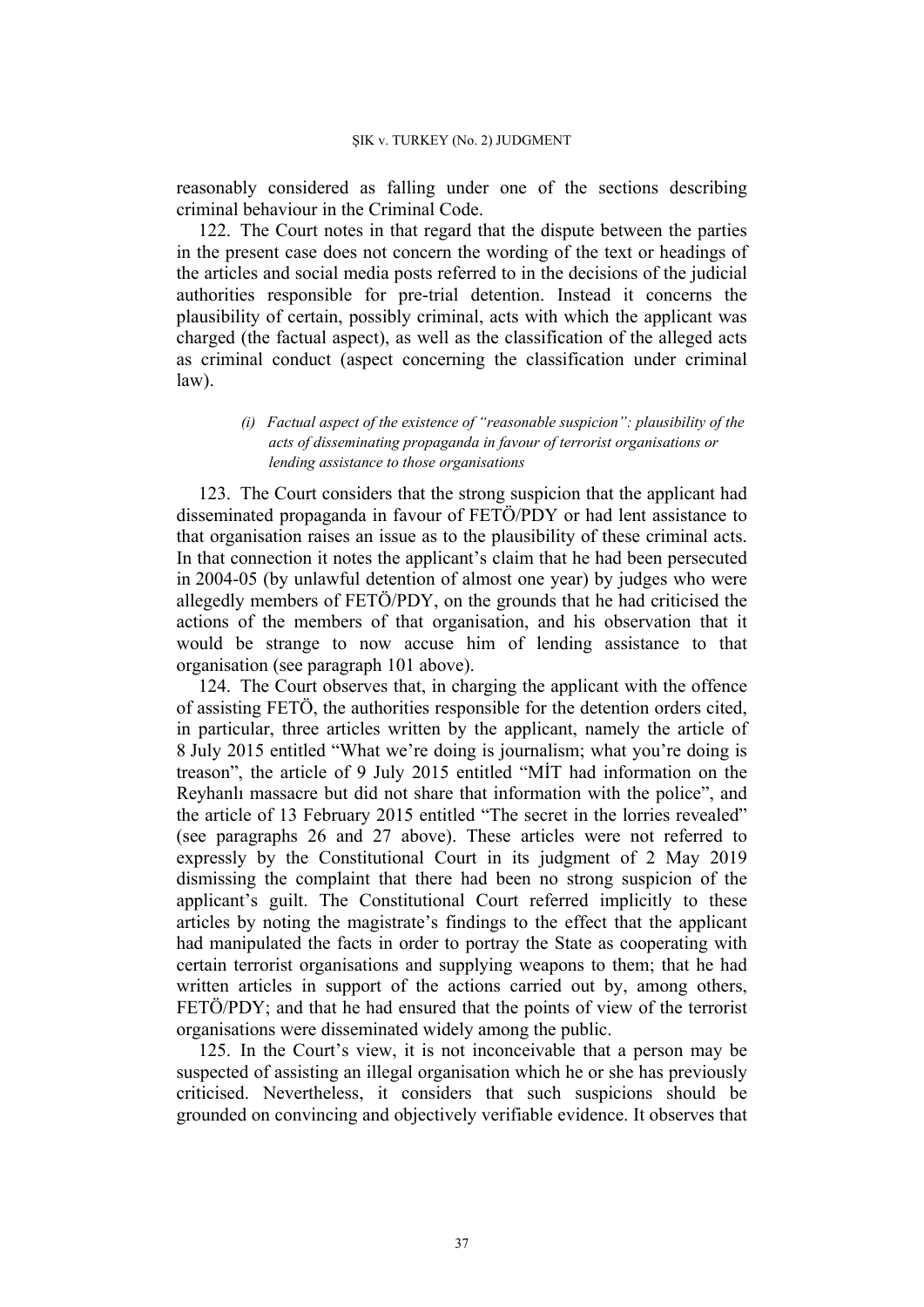the three articles in question contained material which made a significant contribution to the public debate on current affairs in Turkey at the relevant time. The article of 13 February 2015 concerning the possible destination of a consignment of weapons sent by Turkey to Syria contained a record of the telephone calls between certain leaders of the Turkmen forces in Syria to whom the Turkish authorities claimed to have sent the weapons. The other two articles, concerning the bomb attack in Reyhanli, referred to an interview with the public prosecutor investigating the incident, in which he made comments and criticisms regarding the level of cooperation between the intelligence services in that affair.

126. The Court considers that, in the normal course of professional journalism, the rights and duties of an investigative journalist include conveying information to the public that is relevant to debates on matters of public interest, as the applicant did in these two articles. The fact that the alleged members of an illegal organisation, FETÖ/PDY, like other opponents of the government, used this type of information in their criticism of the government, or the fact that the public prosecutor investigating the Reyhanlı incidents was subsequently accused of membership of FETÖ/PDY, do not alter the fact that when they were published the two articles had journalistic information value and contributed to the public debate. Accordingly, those articles did not constitute grounds for charging the applicant with the criminal acts in question (propaganda in favour of that terrorist organisation, or lending assistance to it).

127. The judges' findings to the effect that the applicant may have disseminated propaganda simultaneously on behalf of the PKK and FETÖ/PDY, since the two organisations, with support from external forces, had acted in coordinated fashion during and after the coup attempt, were vague and imprecise in scope and do not compensate for the lack of evidence that the applicant lent assistance to FETÖ/PDY.

128. The Court also notes that the authorities concerned were unable to cite any specific facts or information capable of suggesting that the illegal organisations the PKK, FETÖ/PDY and the DHKP/C had issued requests or instructions to the applicant, an investigative journalist, so that he would publish this particular material with the aim of helping to prepare and carry out a campaign of violence or legitimising such violence.

### *(ii) Aspect of the classification as criminal conduct of the facts grounding the "reasonable suspicions"*

129. The Court must also ascertain whether the facts relied on as grounds for the suspicions against the applicant could reasonably amount to an offence provided for by the CC at the time they occurred. It observes that the published material referred to by the judicial authorities in ordering and extending the applicant's pre-trial detention, as taken into consideration by the Constitutional Court in its judgment of 2 May 2019, can be divided into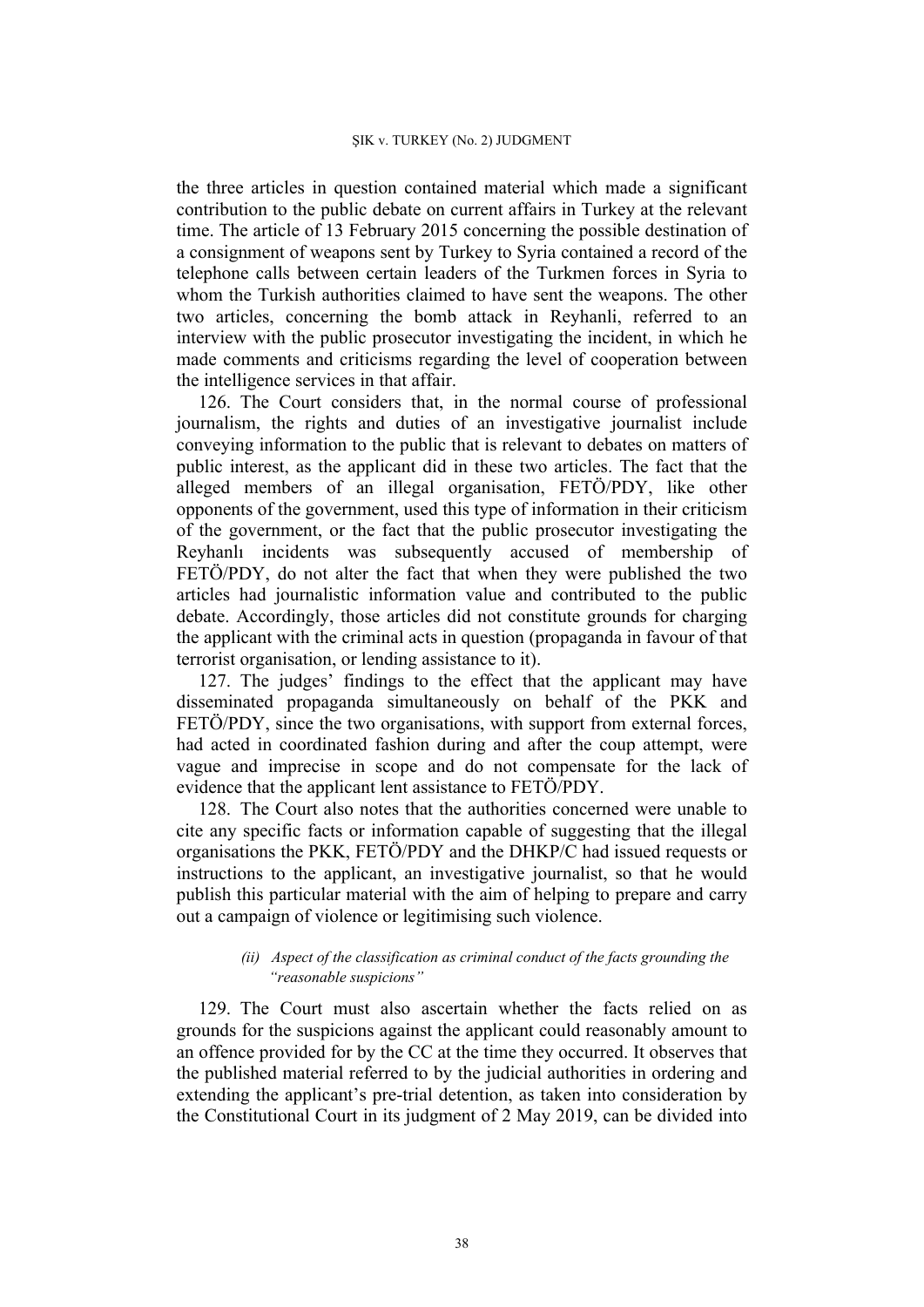four groups: (i) criticism of the political authorities' policies and of certain State institutions (assuming that they amounted to propaganda in favour of a terrorist organisation: the article of 13 February 2015 entitled "The secret in the lorries revealed", see paragraph 27 above, and the article of 8 July 2015 concerning the explosives attack in the town of Reyhanlı, see paragraph 26 above); (ii) interviews conveying the statements of alleged representatives of illegal organisations (the article of 14 March 2015 containing an interview with one of the PKK leaders, Cemil Bayık, on the conditions to be met in order for the PKK to lay down its weapons, see paragraph 17 above); (iii) the applicant's comments and criticisms concerning the measures taken by the administrative and judicial authorities to combat illegal organisations (the contribution to a seminar held from 23 to 26 September 2014, see paragraph 20 above; the post of 28 November 2015 concerning the death of Tahir Elçi, see paragraph 21 above; the post of 17 February 2016 concerning the PYD, see paragraph 22 above; the post of 11 December 2016 concerning the incidents in Cizre and Istanbul, see paragraph 23 above; the post of 14 December 2016 concerning the (so-called) war with the PKK, see paragraph 24 above; and the post of 20 December 2016 concerning the possibility that the killer of the Russian ambassador in Ankara was a member of an organisation, see paragraph 25 above); and (iv) delicate and sensitive information of public interest (the articles published on 31 March and 1 April 2015 containing a telephone interview with one of the individuals who had taken a public prosecutor hostage, see paragraphs 18-19 above).

130. The Court observes that the above-mentioned articles and posts grounding the suspicions against the applicant have some characteristics in common.

131. Firstly, it notes that the articles and posts constituted contributions by the applicant, an investigative journalist with *Cumhuriyet*, to various public debates on matters of general interest. They contained the applicant's assessment of current political developments, his analysis and criticism of various actions taken by government bodies, and his point of view on the legality and compatibility with the rule of law of the administrative and judicial measures taken against the alleged members or sympathisers of the illegal organisations. The topics addressed in these posts and articles – the necessity and proportionality of the measures taken by the government against the prohibited organisations, the appropriateness or otherwise of the government's domestic and external security policy, including in relation to illegal separatist organisations, and the views expressed by the alleged members of the illegal organisations challenging the accusations made against them – had already been the subject of wide-ranging public debate in Turkey and beyond, involving political parties, the press, non-governmental organisations, groups representing civil society and public international organisations.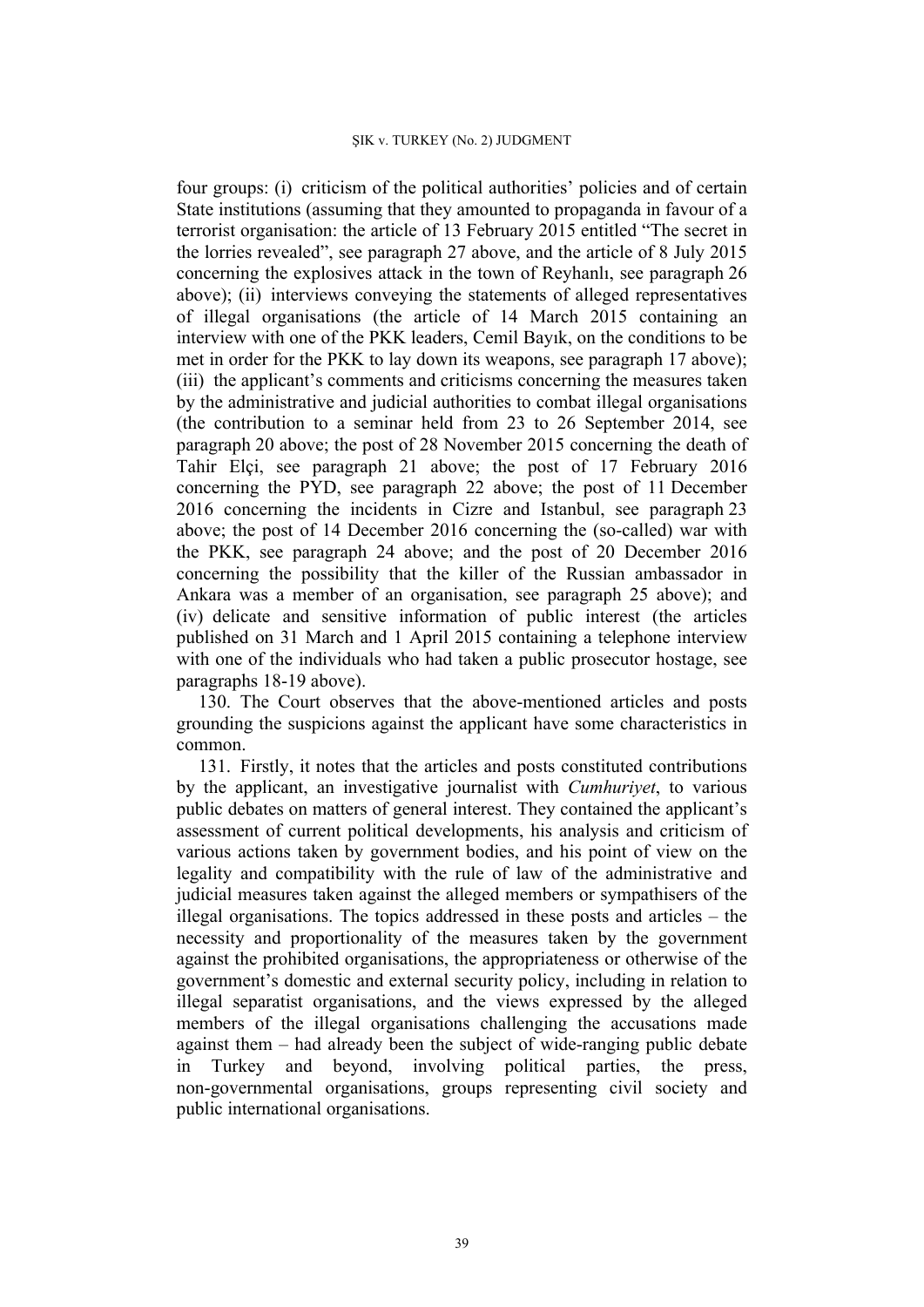132. Secondly, the Court notes that those articles and posts did not contain any incitement to commit terrorist offences, did not condone the use of violence and did not encourage insurrection against the legitimate authorities. While some of the published material may have reported points of view voiced by members of prohibited organisations, it remained within the bounds of freedom of expression, which requires that the public has the right to be informed of the different ways of viewing a situation of conflict or tension, including the point of view of illegal organisations (see *Nedim Şener v. Turkey*, no. 38270/11, § 115, 8 July 2014; *Şık v. Turkey*, no. 53413/11, § 104, 8 July 2014; and *Gözel and Özer v. Turkey*, nos. 43453/04 and 31098/05, § 56, 6 July 2010).

133. As regards the interview conducted by the applicant with one of the persons who had taken the prosecutor hostage, the Court considers it undeniable that the interview, carried out in the midst of a terrorist operation with one of the perpetrators, had news or information value. Taken overall, the interview, which amounted to the broadcasting of statements made by a third party, could not objectively have appeared to have as its purpose the propagation of the ideas of left-wing extremists, but on the contrary sought to expose to the public the violent attitudes of these young militants. Indeed, even if there is no doubt that the remarks made by one of the DHKP/C militants constituted an attempt to justify the act of terrorism in question, the Court observes that through his antagonistic questions suggesting that the militants' action was a counterproductive and harmful act in the pursuit of justice for B.E., a demonstrator who had allegedly died during a police operation, the applicant did distance himself from the actions of the DHKP/C militants, in no way presented them as legitimate and complied with his duties and responsibilities as an investigative journalist (see, to similar effect, *Jersild v. Denmark*, 23 September 1994, §§ 33-35, Series A no. 298).

134. As to the interview with Cemil Bayık, one of the PKK's leaders, the Court notes that the questions asked by the applicant sought to establish why the talks between the authorities and the PKK, aimed at ending that organisation's violent activities and persuading it to lay down its weapons, had failed, and to explore possible means of persuading the PKK to resume disarming. The questions asked by the applicant were dissociated from the remarks made by Cemil Bayık and did not contain any support for the reasons cited by the latter to justify the PKK's armed actions. The use of the term "guerrilla fighters", one of the definitions of which refers to fighters with an illegal organisation, did not in any way mean that the applicant approved of armed terrorist action.

135. Thirdly, the points of view expressed by the applicant himself in the articles and posts in question – considered, of course, separately from the remarks made by the militants of the illegal organisations who were interviewed – were broadly ones of opposition to the policies of the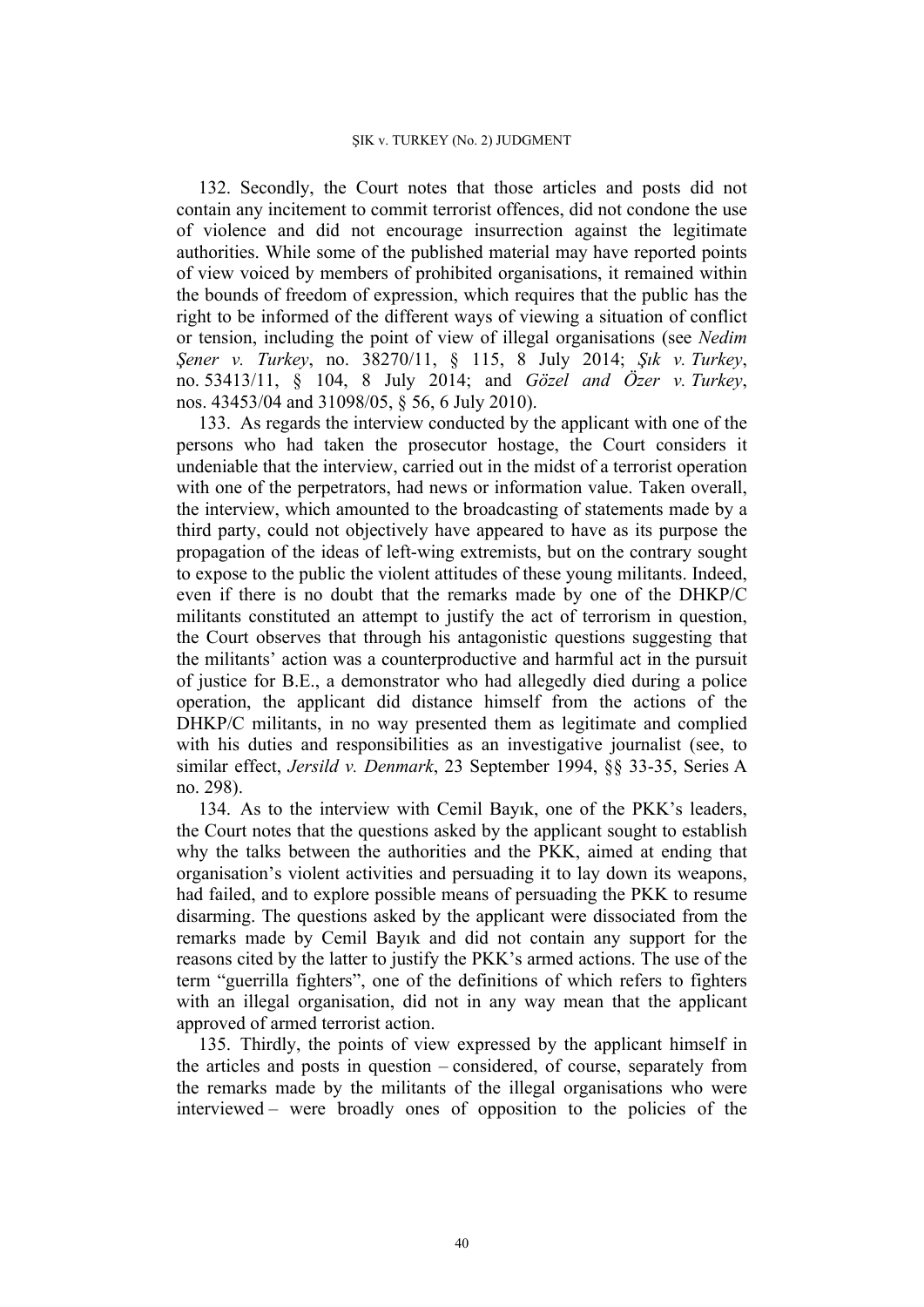government of the day and corresponded largely to those voiced by the opposition political parties and by groups or individuals whose political views were at variance with those of the political authorities.

136. Hence, detailed examination of the applicant's alleged acts, which at first glance were indistinguishable from the legitimate activities of an investigative journalist or a political opponent, shows that those acts fell within the exercise of his freedom of expression and freedom of the press, as guaranteed by domestic law and by the Convention. There is nothing to indicate that they were part of an overall plan pursuing an aim in breach of the legitimate restrictions imposed on those freedoms. The Court therefore considers that the acts in question enjoyed a presumption of conformity with domestic law and with the Convention.

#### *(iii) Conclusion regarding Article 5 § 1 of the Convention*

137. In the light of these observations, the Court considers that the applicant could not be reasonably suspected, at the time of his placement in detention, of having committed the offences of disseminating propaganda in favour of terrorist organisations or assisting those organisations. In other words, the facts of the case do not support the conclusion that a reasonable suspicion existed against the applicant. Accordingly, the suspicion against him did not reach the required minimum level of reasonableness. Although imposed under judicial supervision, the contested measures were thus based on a mere suspicion.

138. Moreover, it has likewise not been demonstrated that the evidence added to the case file after the applicant's arrest, in particular the evidence in the bill of indictment and the evidence produced while he was in detention, amounted to facts or information capable of giving rise to other suspicions justifying his continued detention. The fact that the first-instance and appeal courts accepted the facts relied on by the magistrate and the prosecution as evidence of the applicant's guilt does nothing to alter this finding.

139. In particular, the Court notes that the written material for which the applicant was accused and placed in detention came within the scope of public debate on facts and events that were already known, that it amounted to the exercise of Convention freedoms, and that it did not support or advocate the use of violence in the political sphere or indicate any wish on the applicant's part to contribute to the illegal objectives of terrorist organisations, namely to use violence and terror for political ends.

140. As regards Article 15 of the Convention and Turkey's derogation, the Court notes that the Turkish Council of Ministers, chaired by the President of the Republic and acting in accordance with Article 121 of the Constitution, passed several legislative decrees during the state of emergency placing significant restrictions on the procedural safeguards laid down in domestic law for anyone held in police custody or pre-trial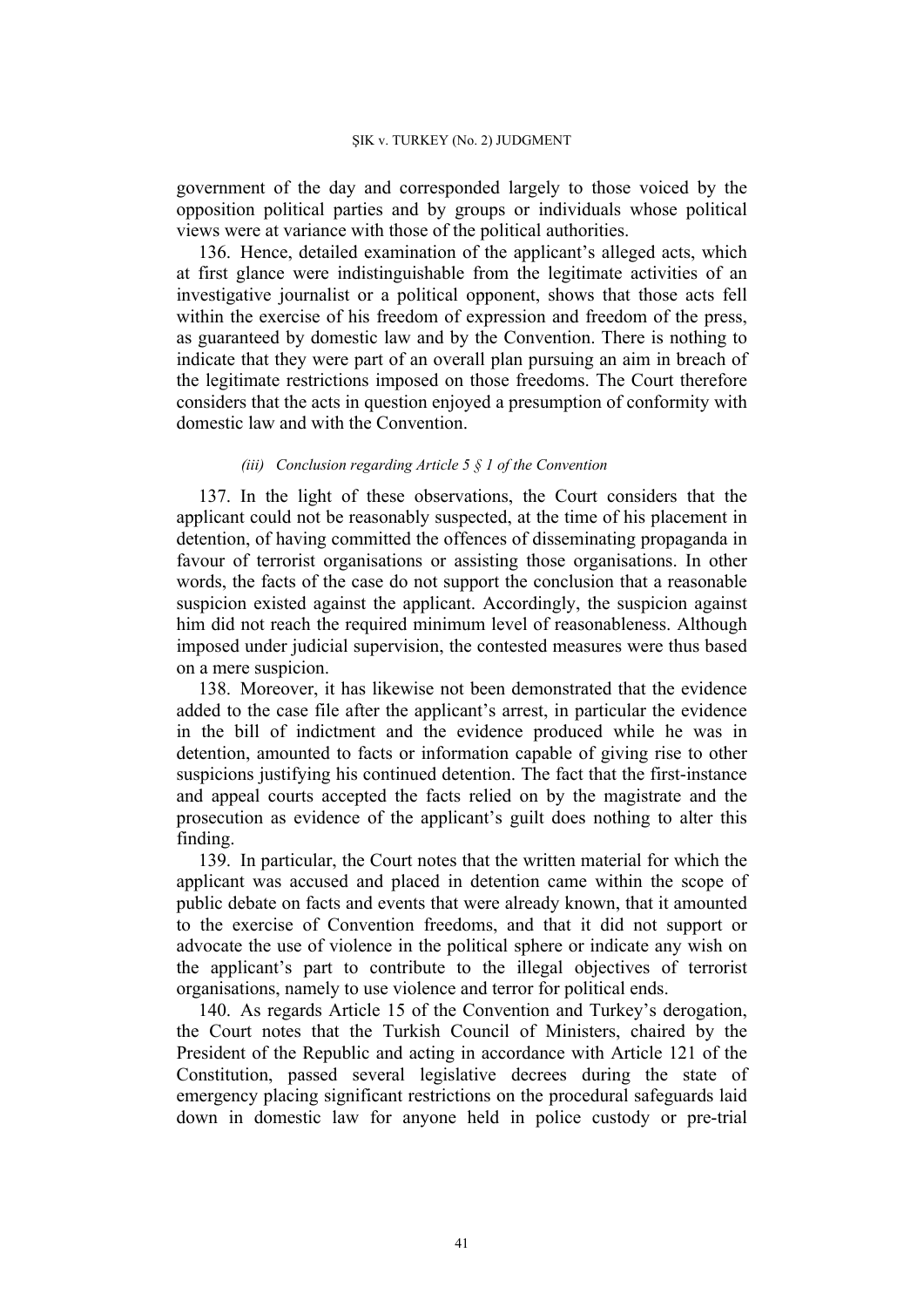detention. Nonetheless, in the present case, it was under Article 100 of the CCP that the applicant was placed in pre-trial detention on charges relating to the offence set out in Article 220 of the Criminal Code. It should be noted in particular that Article 100 of the CCP, which requires the presence of factual evidence giving rise to strong suspicion that the person has committed an offence, was not amended during the state of emergency. Instead, the measures complained of in the present case were taken on the basis of legislation which was in force prior to and after the declaration of the state of emergency. Consequently, the measures complained of in the present case cannot be said to have complied with the conditions laid down by Article 15 of the Convention, since, ultimately, no derogating measure was applicable to the situation. To conclude otherwise would negate the minimum requirements of Article 5 § 1 (c) of the Convention.

141. The Court therefore concludes that there has been a violation of Article 5 § 1 of the Convention in the present case on account of the lack of reasonable suspicion that the applicant had committed a criminal offence.

142. Having regard to that finding, the Court considers it unnecessary to examine separately whether the reasons given by the domestic courts for the applicant's continued detention were based on relevant and sufficient grounds as required by Article 5 §§ 1 (c) and 3 of the Convention (see, to similar effect, *Şahin Alpay v. Turkey*, no. 16538/17, § 122, 20 March 2018).

# IV. ALLEGED VIOLATION OF ARTICLE 5 § 4 OF THE **CONVENTION**

143. The applicant alleged a violation of Article 5 § 4 of the Convention on the grounds that the Constitutional Court had not complied with the requirement of "speediness" in the context of the application he had brought before it to challenge the lawfulness of his pre-trial detention.

Article 5 § 4 of the Convention provides:

"Everyone who is deprived of his liberty by arrest or detention shall be entitled to take proceedings by which the lawfulness of his detention shall be decided speedily by a court and his release ordered if the detention is not lawful."

144. The Government contested that argument.

## **A. The parties' submissions**

## *1. The Government*

145. First of all the Government submitted that when the applicant had been released pending trial he had ceased to have victim status for the purposes of Article 5 § 4 of the Convention. Accordingly, his application to the Court should be rejected in this regard as being incompatible *ratione personae* with the provisions of the Convention.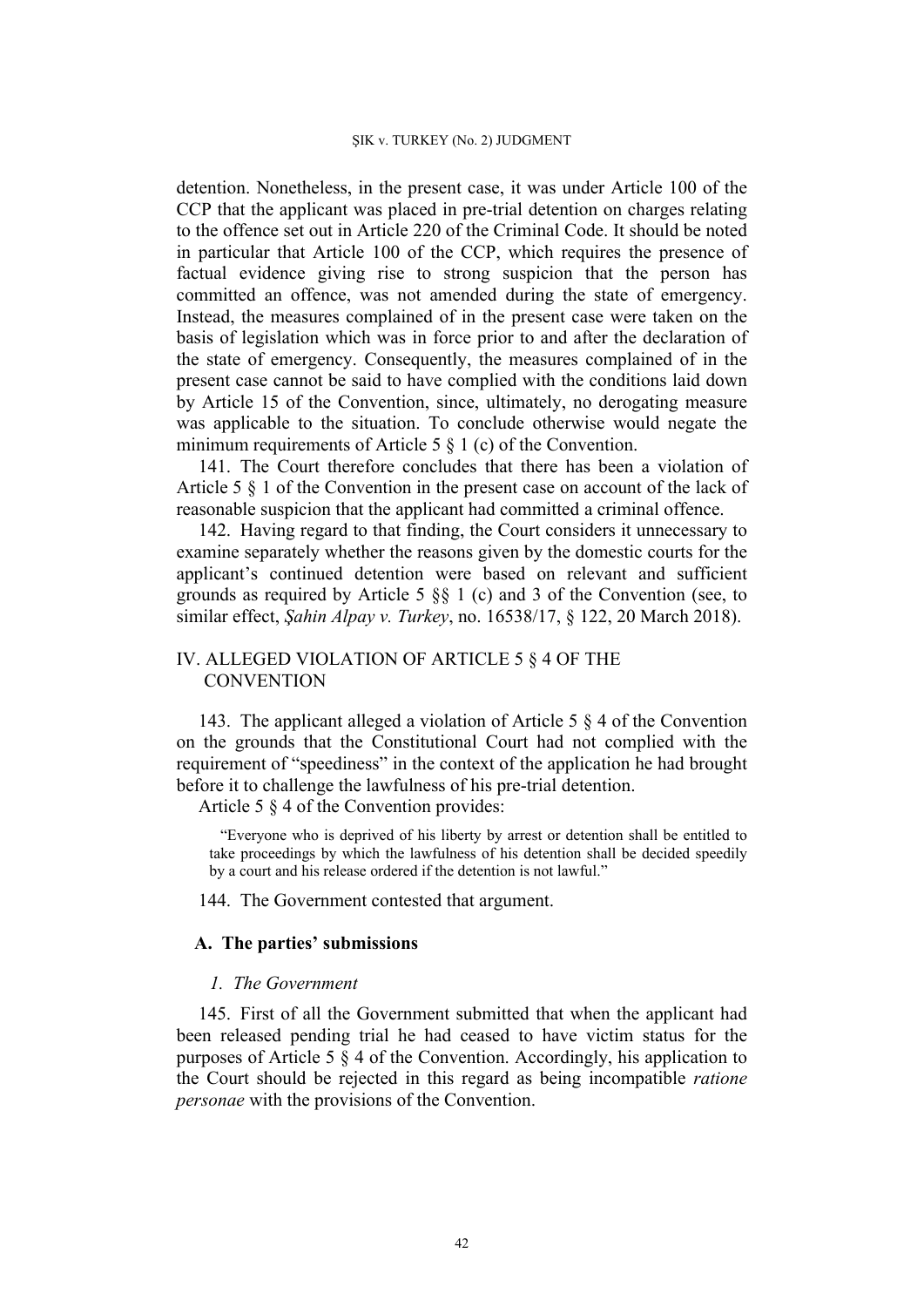146. Next, referring to statistics on the Constitutional Court's caseload, the Government stated that in 2012 1,342 applications had been lodged with that court; in 2013 that number had risen to 9,897, and in 2014 and 2015 respectively there had been 20,578 and 20,376 applications. Since the attempted military coup, there had been a dramatic increase in the number of applications to the Constitutional Court: a total of 103,496 applications had been lodged with it between 15 July 2016 and 9 October 2017. Bearing in mind this exceptional caseload for the Constitutional Court and the notice of derogation of 21 July 2016, the Government submitted that it could not be concluded that that court had failed to comply with the requirement of "speediness".

## *2. The applicant*

147. The applicant reiterated his assertion that the Constitutional Court had not ruled "speedily" within the meaning of Article 5 § 4 of the Convention. He alleged that, owing to the considerable delay in reviewing the lawfulness of the pre-trial detention measures based on suspicions which he regarded as clearly improbable, an application to that court could no longer be considered effective in respect of these kinds of violations of the right to liberty.

## **B. The third-party interveners**

## *1. The Commissioner for Human Rights*

148. The Commissioner for Human Rights noted that the Constitutional Court's case-law concerning Article 5 of the Convention conformed to the principles established by the Court in its own case-law. While acknowledging the scale of the Constitutional Court's caseload since the attempted coup, he emphasised that it was essential for the proper functioning of the judicial system that that court should give its decisions speedily.

# *2. The Special Rapporteur*

149. The Special Rapporteur likewise noted that since the declaration of the state of emergency the Constitutional Court had been faced with an unprecedented caseload.

### **C. The Court's assessment**

### *1. Admissibility*

150. The Court reiterates that it has found Article 5 § 4 of the Convention to be applicable to proceedings before domestic constitutional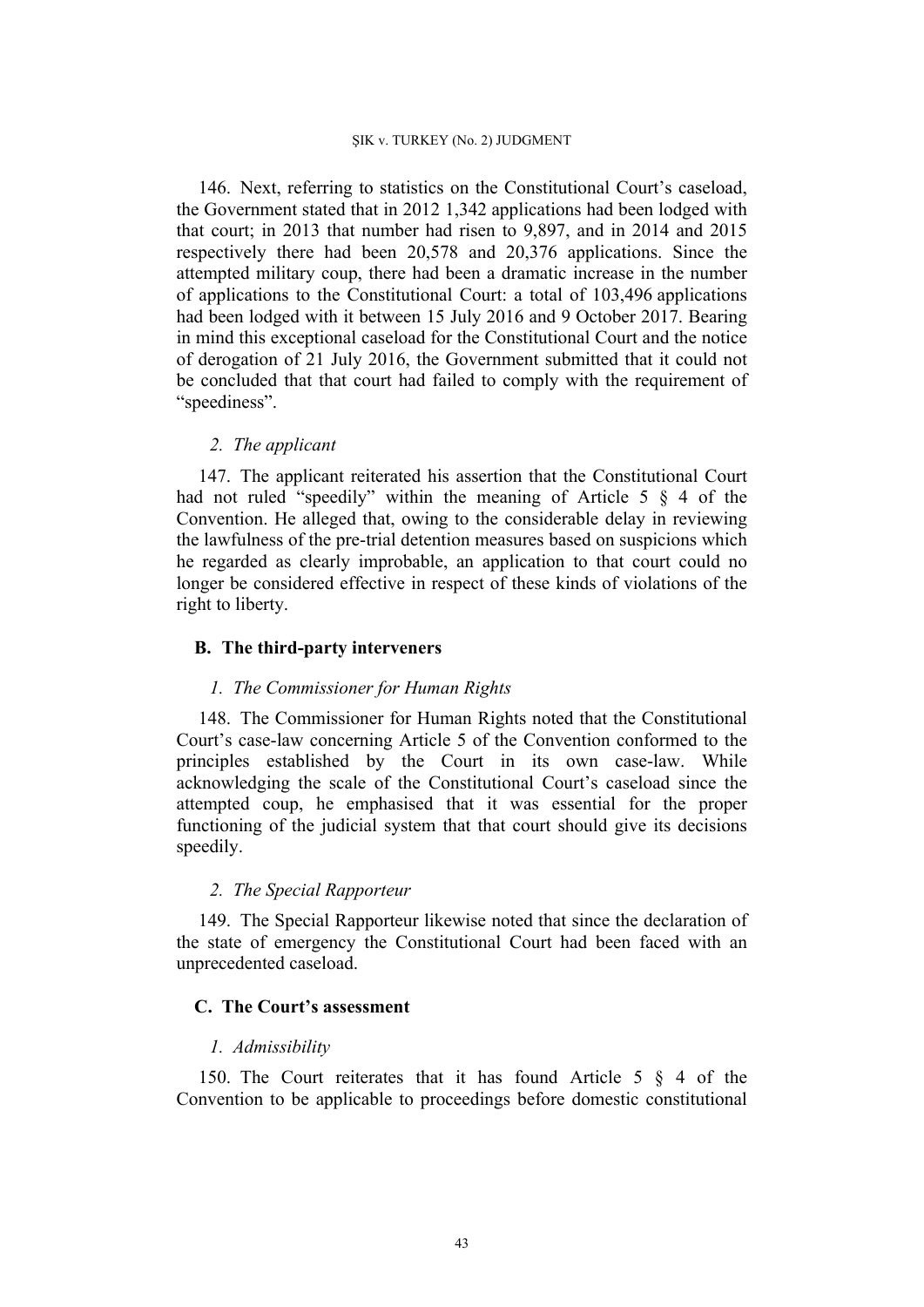courts (see, in particular, *Ilnseher v. Germany* [GC], nos. 10211/12 and 27505/14, § 254, 4 December 2018; see also *Smatana v. the Czech Republic*, no. 18642/04, §§ 119-24, 27 September 2007, and *Žúbor v. Slovakia*, no. 7711/06, §§ 71-77, 6 December 2011). Accordingly, having regard to the jurisdiction of the Turkish Constitutional Court, the Court has previously concluded that Article 5  $\S$  4 is also applicable to proceedings before that court (see *Koçintar v. Turkey* (dec.), no. 77429/12, §§ 30-46, 1 July 2014).

151. The Court further reiterates that the primary purpose of Article 5 § 4 of the Convention is to secure to a person deprived of his or her liberty a speedy judicial review of the lawfulness of the detention capable of leading, where appropriate, to his or her release. The Court considers that the requirement of speediness of the review is therefore relevant while that person's detention lasts. While the guarantee of speediness is no longer relevant for the purpose of Article 5 § 4 after the person's release, the guarantee of efficiency of the review should continue to apply even thereafter, since a former detainee may well have a legitimate interest in the determination of his or her detention even after being released (see *Žúbor*, cited above, § 83).

152. In the present case the Court observes that the applicant lodged his individual application with the Constitutional Court on 30 January 2017 and that he was released pending trial on 9 March 2018. His release pending trial put an end to the alleged breach of Article 5 § 4 of the Convention resulting from the Constitutional Court's failure to speedily examine his complaint concerning the unlawfulness of his detention (see *Žúbor*, cited above, § 85, and the references cited therein). The Court is therefore called upon to examine in the present case the applicant's complaint of failure to comply with the speediness requirement under Article  $5 \& 4$  in the Constitutional Court proceedings between the date on which the applicant's constitutional application was lodged and the date of his release pending trial. Accordingly, it rejects the Government's argument that this complaint is incompatible *ratione personae* with the provisions of the Convention.

153. The Court further finds that these complaints are not manifestly ill-founded within the meaning of Article 35  $\frac{8}{3}$  (a) of the Convention and are not inadmissible on any other grounds. They must therefore be declared admissible.

## *2. Merits*

154. The Court reiterates the principles arising from its case-law concerning the requirement of "speediness" within the meaning of Article 5 § 4 of the Convention, as summarised, in particular, in its judgments in *Mehmet Hasan Altan* (cited above, §§ 161-63) and *Şahin Alpay* (cited above, §§ 133-35) and in its decision in the case of *Akgün* v. Turkey ((dec.), no. 19699/18, §§ 35-44, 2 April 2019). In those cases it noted that in the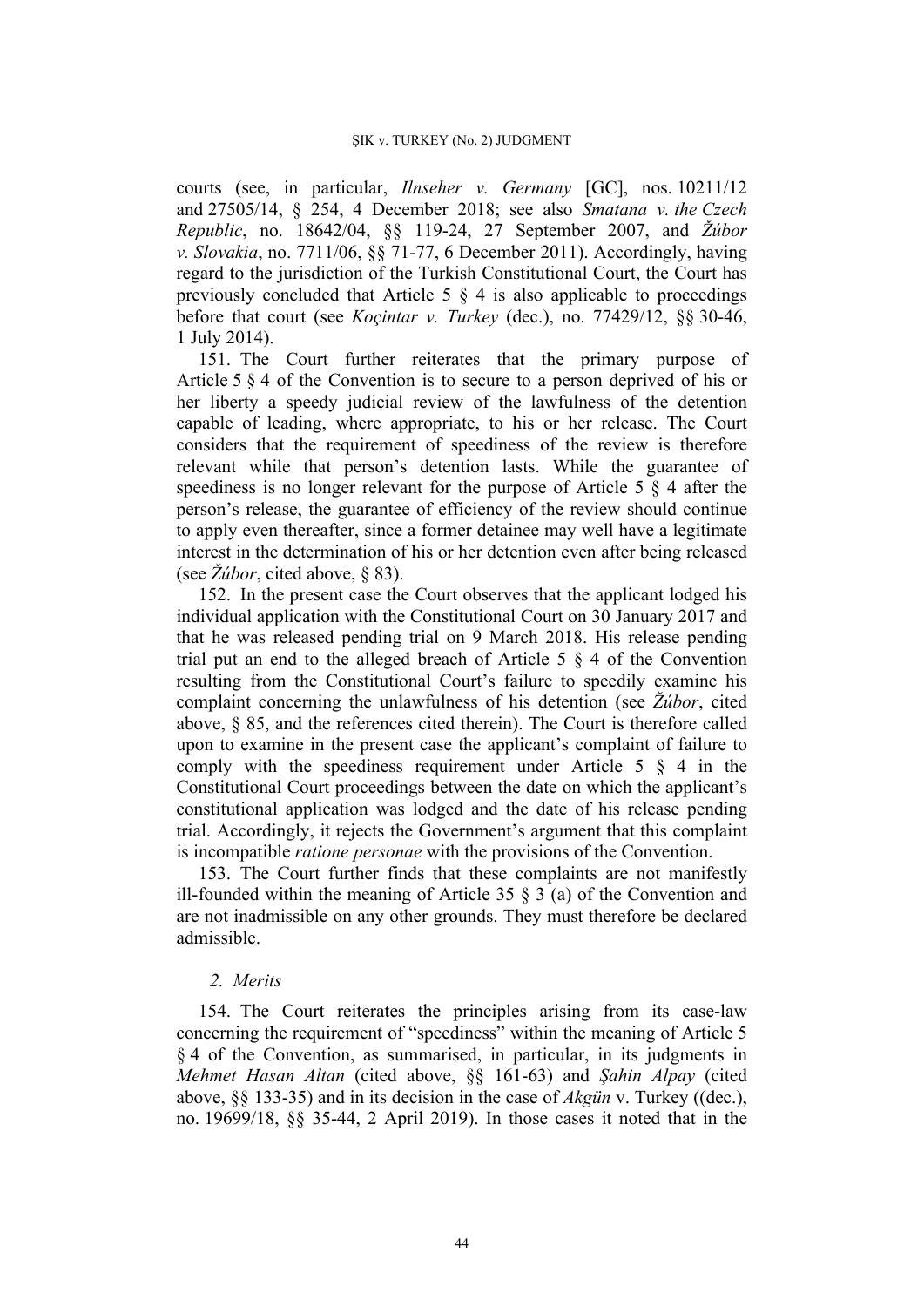Turkish legal system, anyone in pre-trial detention could apply for release at any stage of the proceedings and could lodge an objection if the application was rejected. It also observed that the question of detainees' continued detention was automatically reviewed at regular intervals of no more than thirty days. Accordingly, it held that it could tolerate longer periods of review by the Constitutional Court. However, in the case of *Mehmet Hasan Altan*, cited above, the period before the Constitutional Court to be taken into consideration was fourteen months and three days, and in the case of *Şahin Alpay*, cited above, it was sixteen months and three days; and in the case of *Akgün*, cited above, it was twelve months and sixteen days. Bearing in mind the complexity of the applications and the Constitutional Court's caseload following the declaration of a state of emergency, the Court considered that this was an exceptional situation. Consequently, although periods of twelve months and sixteen days, fourteen months and three days and sixteen months and three days before the Constitutional Court could not be described as "speedy" in an ordinary context, in the specific circumstances of those cases the Court held that there had been no violation of Article 5 § 4 of the Convention.

155. In the present case the Court notes that the period to be taken into consideration lasted for thirteen months and seven days and that it fell within the period of the state of emergency, which was not lifted until 18 July 2018. It considers that the fact that the Constitutional Court did not deliver its judgment dismissing the applicant's application until 2 May 2019, some two years and three months later, is not relevant in calculating the period of time to be taken into consideration from the standpoint of Article 5 § 4 of the Convention, since the applicant had already been released by that date. The Court therefore considers that its findings in the cases of *Akgün, Mehmet Hasan Altan* and *Şahin Alpay*, cited above, are also applicable in the context of the present application. It emphasises in that connection that the applicant's application to the Constitutional Court was complex, because this was one of a number of cases raising complicated issues concerning the pre-trial detention of a journalist on account of published material relating to organisations considered to be terrorist organisations, and because the applicant, like other journalists writing for *Cumhuriyet*, had pleaded his case extensively before the Constitutional Court, arguing not only that his detention had not been based on any valid grounds, but also that the accusations against him were unconstitutional. Moreover, the Court considers that account must also be taken of the exceptional caseload of the Constitutional Court following the declaration of the state of emergency in July 2016 during the state of emergency in force from July 2016 to July 2018, and of the measures taken by the national authorities to tackle the problem of that court's backlog (see *Mehmet Hasan Altan*, cited above, § 165, *Şahin Alpay*, cited above, § 137 and *Akgün*, cited above, § 41). In that connection the Court stresses the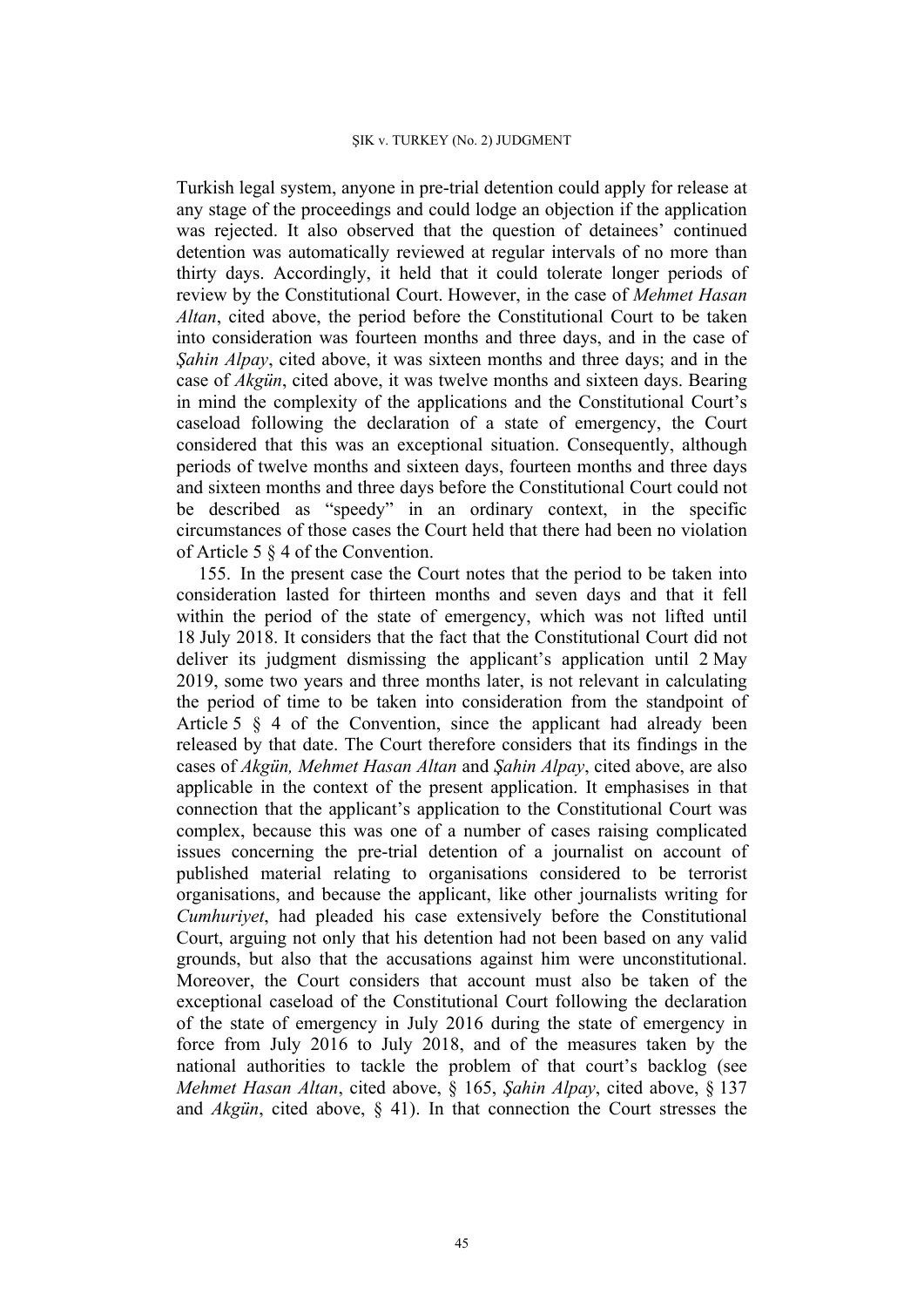distinction to be made between the present case and the case of *Kavala v. Turkey* in which the applicant had remained in pre-trial detention for the eleven months elapsing between the lifting of the state of emergency on 18 July 2018 and the delivery of the Constitutional Court's judgment on 28 June 2019 (see *Kavala v. Turkey*, no. 28749/18, § 195, 10 December 2019).

156. In the light of the foregoing considerations, although the review by the Constitutional Court in the present case could not be described as "speedy" in an ordinary context, in the specific circumstances of the present case the Court considers that there has been no violation of Article 5 § 4 of the Convention.

### V. ALLEGED VIOLATION OF ARTICLE 10 OF THE CONVENTION

157. The applicant alleged mainly a breach of his right to freedom of expression on account of his initial and continued pre-trial detention. In particular, he complained of the fact that his journalistic output, conveying information and ideas to the public as part of a debate on matters of public interest and sometimes criticising certain government policies, without ever supporting or condoning the use of violence, had been considered as evidence in support of charges of assisting terrorist organisations or disseminating propaganda in favour of those organisations. He relied in that connection on Article 10 of the Convention, which provides:

"1. Everyone has the right to freedom of expression. This right shall include freedom to hold opinions and to receive and impart information and ideas without interference by public authority and regardless of frontiers. This Article shall not prevent States from requiring the licensing of broadcasting, television or cinema enterprises.

2. The exercise of these freedoms, since it carries with it duties and responsibilities, may be subject to such formalities, conditions, restrictions or penalties as are prescribed by law and are necessary in a democratic society, in the interests of national security, territorial integrity or public safety, for the prevention of disorder or crime, for the protection of health or morals, for the protection of the reputation or rights of others, for preventing the disclosure of information received in confidence, or for maintaining the authority and impartiality of the judiciary."

158. The Government contested the applicant's argument.

## **A. The parties' submissions**

## *1. The Government*

159. The Government submitted that the applicant lacked victim status since the criminal courts had not convicted him in a final judgment. For the same reason, the complaint under Article 10 of the Convention should be declared inadmissible for failure to exhaust domestic remedies.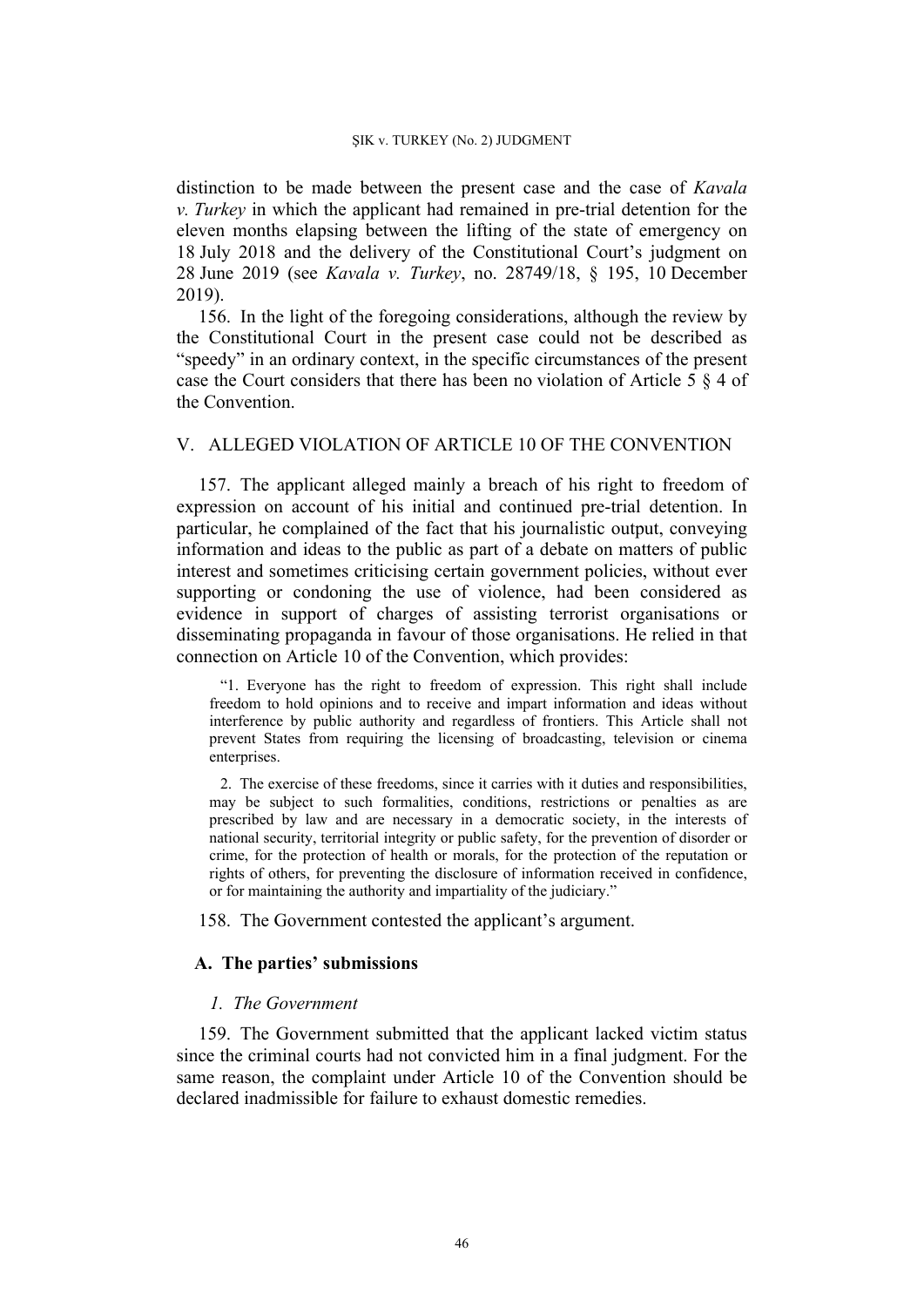160. As to the lawfulness of the interference, the Government submitted that the criminal offence in question had been clearly proscribed by the articles of the CC that made it an offence to aid and assist an organisation deemed to be criminal in nature or to disseminate propaganda in favour of such an organisation.

161. In the Government's submission, the interference complained of had pursued several aims for the purposes of the second paragraph of Article 10 of the Convention, namely the protection of national security and public safety and the prevention of crime and disorder.

162. As to whether the interference had been necessary in a democratic society, the Government submitted that the applicant had been detained and tried not for his journalistic activities but in order to answer charges of knowingly assisting organisations deemed to be criminal in nature, mainly the DHKP, the PKK and FETÖ/PDY. The applicant had been suspected of assisting those terrorist organisations by attempting to undermine public support for the proceedings instituted against persons suspected of being members thereof and to exert pressure on the members of the security forces and on judges to ensure that the proceedings did not result in the perpetrators' conviction.

### *2. The applicant*

163. The applicant pointed out that he had been detained for a lengthy period of time. His placement in detention for allegedly assisting terrorist criminal organisations, on the basis of his work as a journalist, constituted in itself a breach of his freedom of expression. That deprivation of liberty had prevented him from carrying on his occupation as a journalist and had resulted, in his case just as in the case of other journalists, in self-censorship in the exercise of his professional activity, particularly when it came to expressing his opinions in public debate concerning the conduct of the political or judicial authorities, including with regard to the proceedings taken against persons suspected of belonging to organisations deemed to be criminal.

164. The applicant added that the judicial authorities had not adduced any evidence that he had in any way actively contributed to the violent actions allegedly planned and carried out by the illegal organisations in question. Moreover, it was not necessary in a democratic society to protect the judicial authorities against criticisms made in good faith or to imprison journalists who voiced such criticism in monitoring and commenting upon the measures taken against persons suspected of being members of those organisations.

165. The applicant also complained of the fact that the Government had opted for criminal-law sanctions, in breach of the right to freedom of expression, instead of responding to political criticism through the major communication channels available to them in order to inform the public.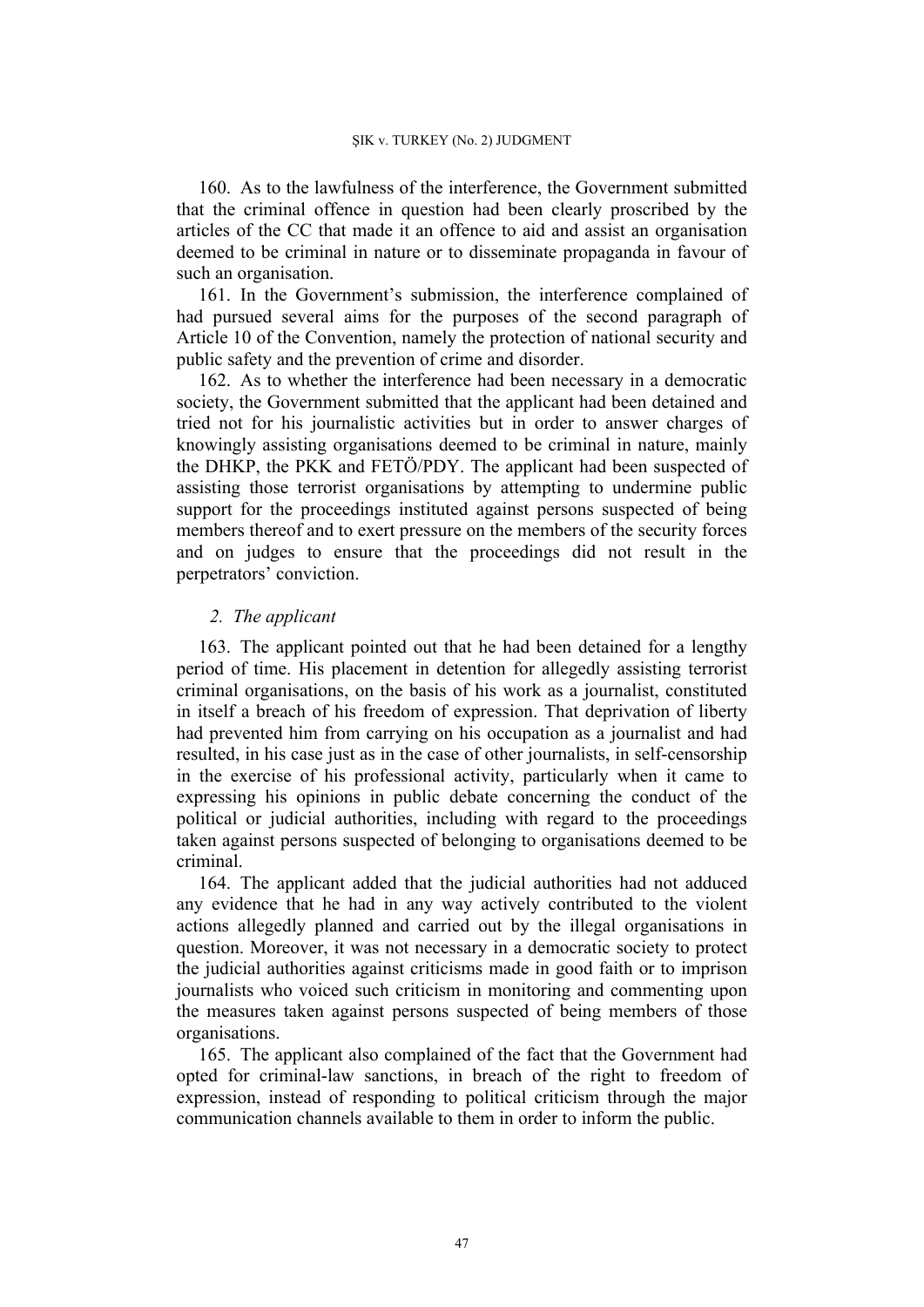## **B. The third-party interveners**

## *1. The Commissioner for Human Rights*

166. Relying mainly on the findings made during his visits to Turkey in April and September 2016, the Commissioner for Human Rights observed firstly that he had repeatedly highlighted the widespread violations of freedom of expression and media freedom in Turkey. He expressed the view that Turkish prosecutors and courts interpreted anti-terrorism legislation in a very broad manner. Many journalists expressing dissent or criticism against the government authorities had been placed in pre-trial detention purely on account of their journalistic activities, without any concrete evidence. The Commissioner for Human Rights thus rejected the Government's assertion that the criminal proceedings instituted against journalists were unconnected to their professional activities, finding that it lacked credibility in that often the concrete evidence included in investigation files concerning journalists related to their journalistic activities. He submitted that neither the attempted coup nor the dangers represented by terrorist organisations could justify measures entailing severe interference with media freedom, such as the measures he had criticised.

167. The Commissioner for Human Rights observed that the illegal organisations FETÖ/PDY and the PKK/KCK, which the applicant had been accused of assisting, were on opposite ends of the political spectrum.

# *2. The Special Rapporteur*

168. The Special Rapporteur submitted that anti-terrorism legislation had long been used in Turkey against journalists expressing critical opinions about government policies. Nevertheless, since the declaration of the state of emergency, the right to freedom of expression had been weakened even further. Since 15 July 2016, 231 journalists had been arrested and more than 150 remained in prison, and the evidence produced against them was very vague or non-existent.

169. The Special Rapporteur stated that any interference would contravene Article 10 of the Convention unless it was "prescribed by law". It was not sufficient for a measure to have a basis in domestic law; regard should also be had to the quality of the law. Accordingly, the persons concerned had to be able to foresee the consequences of the law in their case, and domestic law had to provide certain safeguards against arbitrary interference with freedom of expression.

### *3. The intervening non-governmental organisations*

170. The intervening non-governmental organisations submitted that restrictions on media freedom had become significantly more pronounced and prevalent since the attempted military coup. Stressing the important role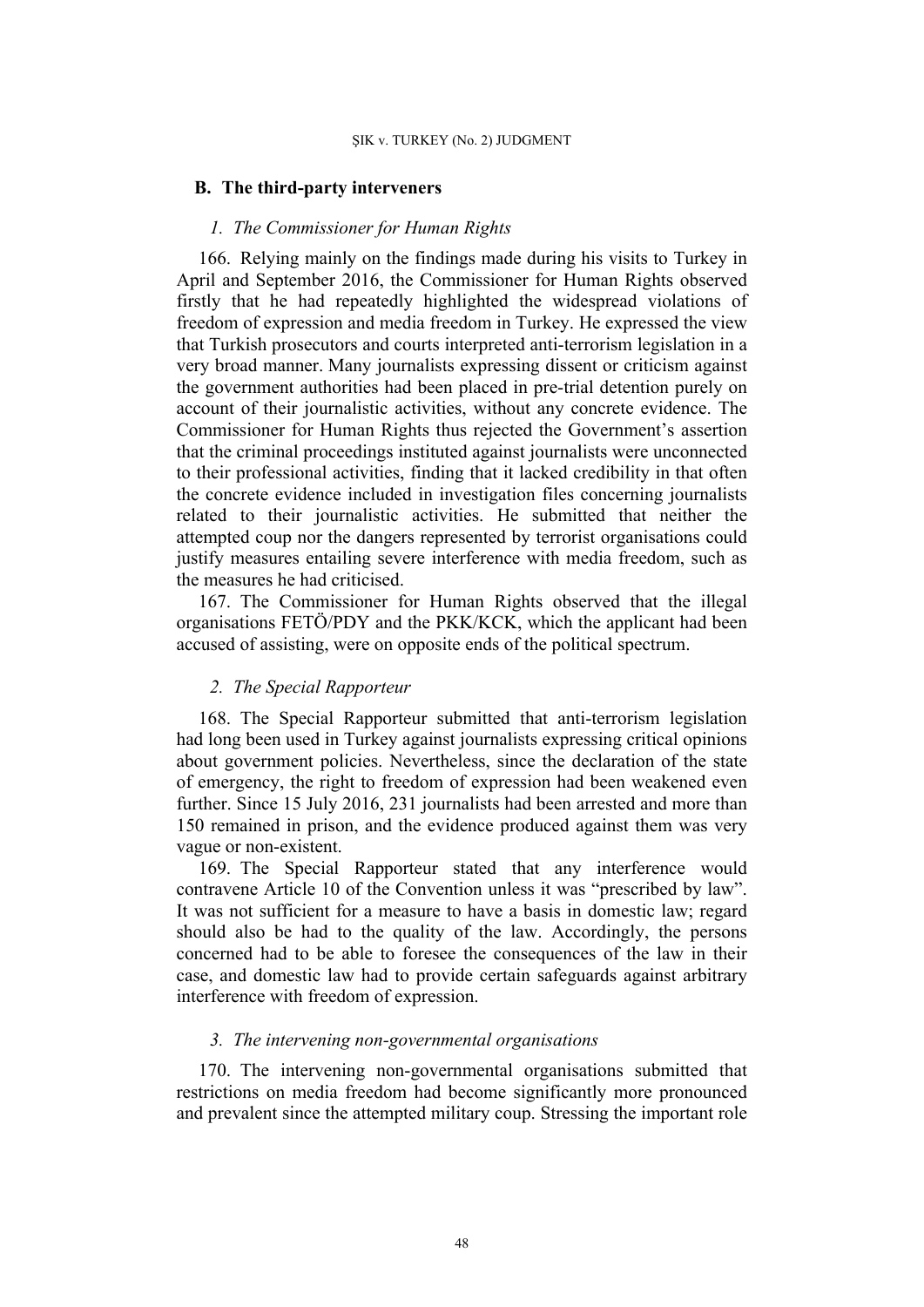played by the media in a democratic society, they stated that journalists were often detained for dealing with matters of public interest. They complained on that account of arbitrary recourse to measures involving the detention of journalists, which were also designed to ensure self-censorship.

## **C. The Court's assessment**

## *1. Admissibility*

171. The Court considers that the Government's objections set out in paragraph 159 above, and contested by the applicant, raise issues that are closely linked to the examination of whether there has been an interference with the applicant's rights and freedoms under Article 10 of the Convention. It therefore decides to join them to the merits.

172. The Court further notes that these complaints are not manifestly ill-founded within the meaning of Article 35  $\S$  3 (a) of the Convention and are not inadmissible on any other grounds. They must therefore be declared admissible.

## *2. Merits*

### **(a) Fundamental principles**

173. The Court reiterates that freedom of expression constitutes one of the essential foundations of a democratic society. Subject to paragraph 2 of Article 10 of the Convention, it is applicable not only to "information" or "ideas" that are favourably received or regarded as inoffensive or as a matter of indifference, but also to those that offend, shock or disturb the State or any sector of the population. Such are the demands of pluralism, tolerance and broadmindedness without which there is no "democratic society" (see *Prager and Oberschlick v. Austria*, 26 April 1995, § 38, Series A no. 313; *Castells v. Spain*, 23 April 1992, § 42, Series A no. 236; *Handyside v. the United Kingdom*, 7 December 1976, § 49, Series A no. 24; and *Jersild*, cited above, § 37).

174. Specifically, freedom of the press affords the public one of the best means of discovering and forming an opinion of the ideas and attitudes of their political leaders. In particular, it gives politicians the opportunity to reflect and comment on the preoccupations of public opinion; it thus enables everyone to participate in the free political debate which is at the very core of the concept of a democratic society (see *Lingens v. Austria*, 8 July 1986, § 42, Series A no. 103, and *Castells*, cited above, § 43).

175. Although the press must not overstep certain bounds, in particular in respect of the prevention of disorder and the protection of the reputation of others, its duty is nevertheless to impart – in a manner consistent with its obligations and responsibilities – information and ideas on all matters of public interest (see *De Haes and Gijsels v. Belgium*, 24 February 1997,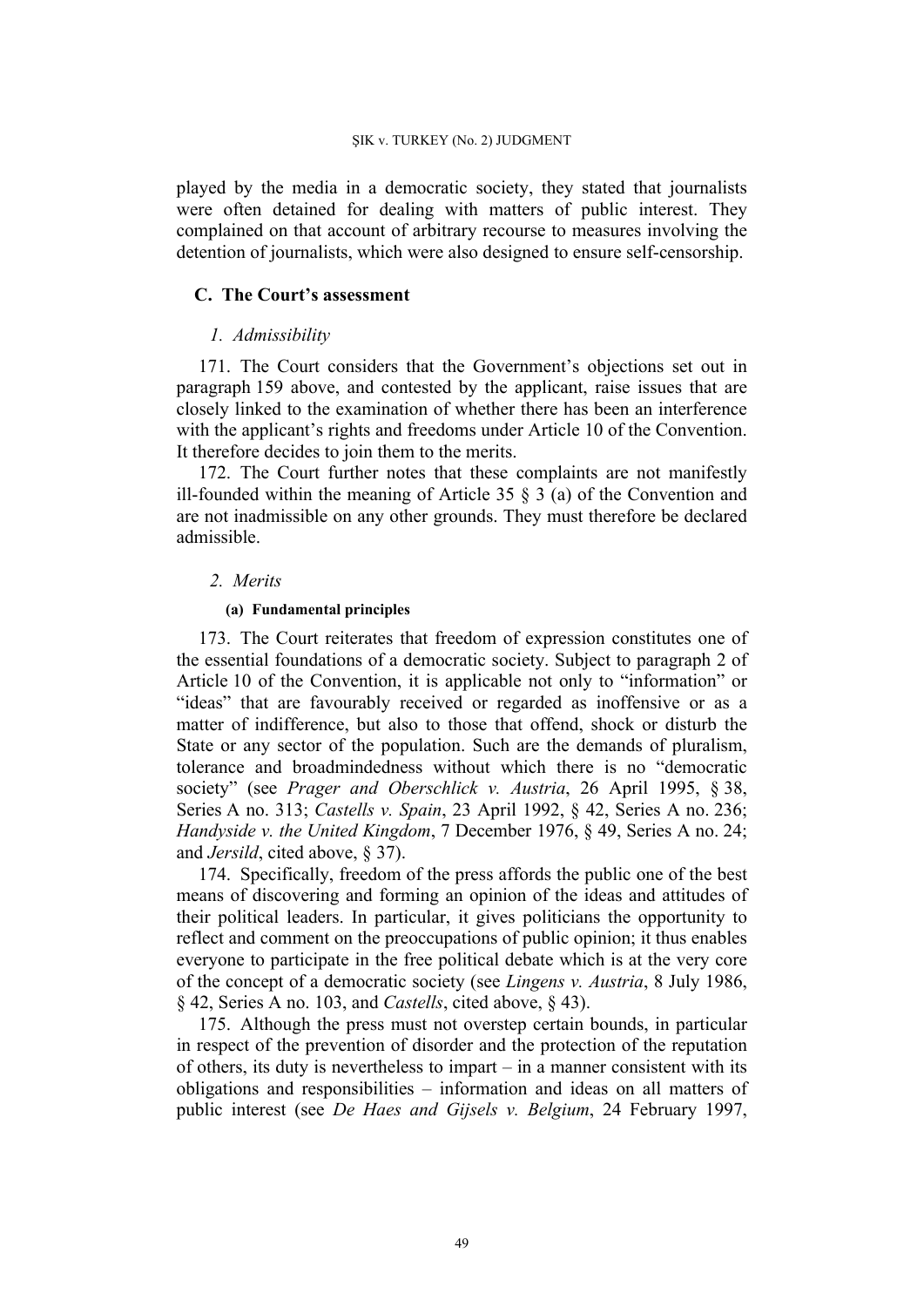§ 37, *Reports of Judgments and Decisions* 1997-I; The Sunday Times *v. the United Kingdom (no. 1)*, 26 April 1979, § 65, Series A no. 30; and Observer *and* Guardian *v. the United Kingdom*, 26 November 1991, § 59, Series A no. 216). Article 10 protects not only the substance of the ideas and information expressed, but also the form in which they are conveyed (see *Oberschlick v. Austria (no. 1)*, 23 May 1991, § 57, Series A no. 204). Not only does the press have the task of imparting such information and ideas; the public also has a right to receive them. Were it otherwise, the press would be unable to play its vital role of "public watchdog" (see *Thorgeir Thorgeirson v. Iceland*, 25 June 1992, § 63, Series A no. 239, and Bladet Tromsø *and Stensaas v. Norway* [GC], no. 21980/93, § 62, ECHR 1999-III). Journalistic freedom also covers possible recourse to a degree of exaggeration, or even provocation (see *Prager and Oberschlick*, cited above, § 38; *Thoma v. Luxembourg*, no. 38432/97, §§ 45-46, ECHR 2001-III; and *Perna v. Italy* [GC], no. 48898/99, § 39, ECHR 2003-V).

176. Furthermore, there is little scope under Article 10 of the Convention for restrictions on political speech or on debate concerning questions of public interest (see *Sürek and Özdemir v. Turkey* [GC], nos. 23927/94 and 24277/94, § 60, 8 July 1999, and *Wingrove v. the United Kingdom*, 25 November 1996, § 58, *Reports* 1996-V). Moreover, the limits of permissible criticism are wider with regard to the government than in relation to a private citizen, or even a politician. In a democratic system the actions or omissions of the government must be subject to the close scrutiny not only of the legislative and judicial authorities but also of the press and public opinion. Furthermore, the dominant position which the government occupies makes it necessary for it to display restraint in resorting to criminal proceedings, particularly where other means are available for replying to the unjustified attacks and criticisms of its adversaries or the media (see *Castells*, cited above, § 46).

177. Freedom of political debate, which is at the very core of the concept of a democratic society, also includes the free expression by prohibited organisations of their views, provided that these do not contain public incitement to commit terrorist offences, or condone the use of violence. The public has the right to be informed of the different ways of viewing a situation of conflict or tension; in that regard the authorities must, whatever their reservations, allow all parties to express their point of view. In order to assess whether the publication of material emanating from prohibited organisations entails a risk of incitement to violence, consideration must be given, first and foremost, to the content of the material in question and the background against which it is published, for the purposes of the Court's case-law (see, to similar effect, *Gözel and Özer*, cited above, § 56).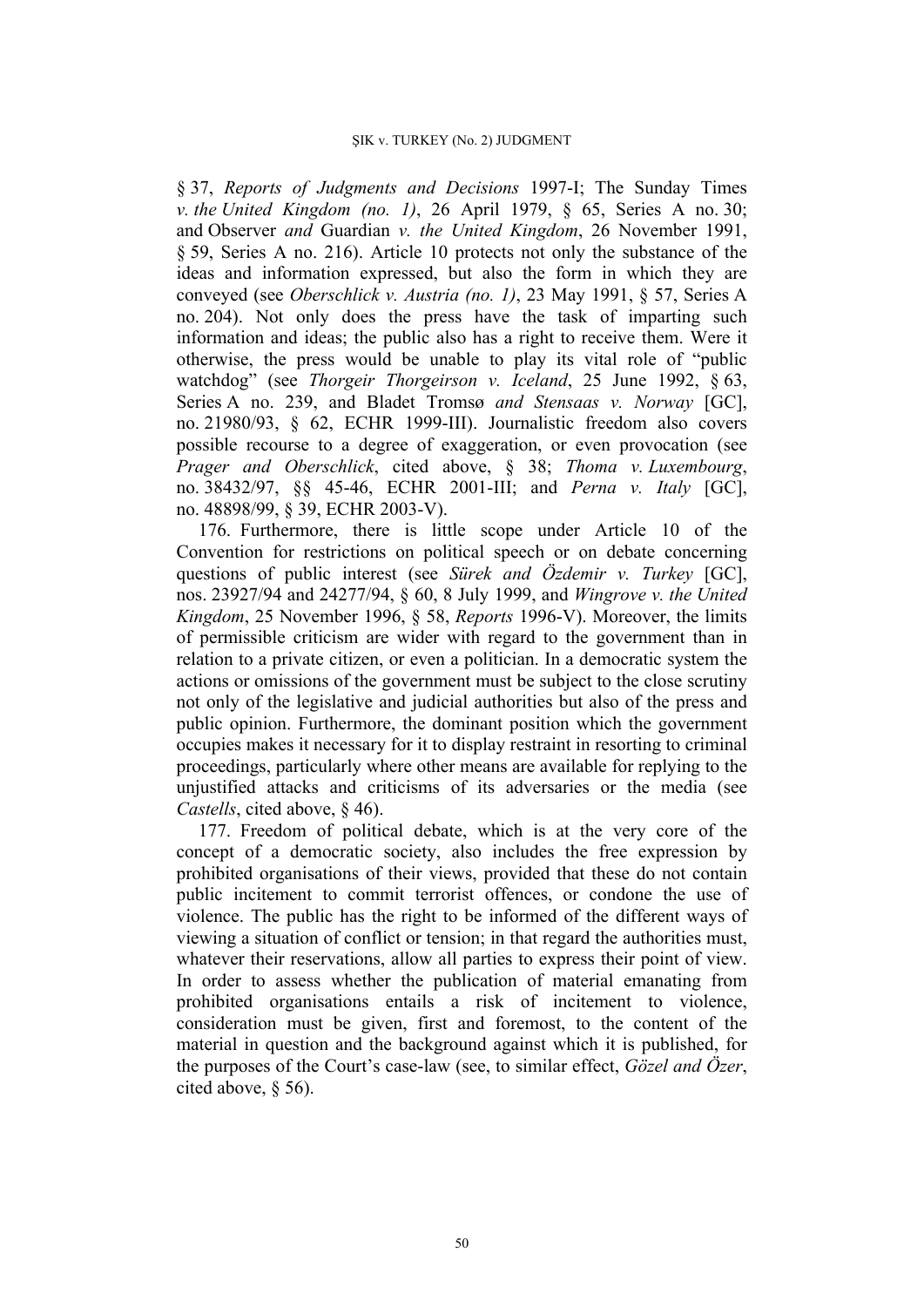178. In this connection it is apparent from the Court's case-law that where the views expressed do not comprise incitement to violence – in other words unless they advocate recourse to violent actions or bloody revenge, justify the commission of terrorist offences in pursuit of their supporters' goals or can be interpreted as likely to encourage violence by expressing deep-seated and irrational hatred towards identified persons – Contracting States must not restrict the right of the general public to be informed of them, even on the basis of the aims set out in Article 10  $\S$  2, that is to say the protection of territorial integrity and national security and the prevention of disorder or crime (see *Sürek v. Turkey (no. 4)* [GC], no. 24762/94, § 60, 8 July 1999; *Gözel and* Özer, cited above, § 56; *Nedim Şener*, cited above, § 116; and *Şık*, cited above, § 105).

#### **(b) Whether there was interference**

179. The Court has previously found that certain circumstances which have a chilling effect on freedom of expression do in fact confer on those concerned – persons who have not been finally convicted – the status of victim of interference in the exercise of their right to that freedom (see, among other authorities, *Dilipak v. Turkey*, no. 29680/05, §§ 44-47, 15 September 2015). It has made the same finding in relation to the detention of investigative journalists for almost a year under criminal proceedings brought for very serious crimes (see *Nedim Şener*, cited above, §§ 94-96, and *Şık*, cited above, §§ 83-85).

180. The Court observes in the present case that criminal proceedings were brought against the applicant for acts characterised as propaganda in favour of terrorist organisations, on the basis of facts which consisted in his presentation and assessment of current political developments in his capacity as an investigative journalist with the daily newspaper *Cumhuriyet*. This characterisation of the facts also featured in the bill of indictment filed when the applicant was placed in pre-trial detention, in which the prosecuting authorities accused him of aiding and assisting terrorist organisations, an offence carrying a heavy penalty under the Criminal Code.

181. The Court also notes that the applicant was kept in pre-trial detention for approximately thirteen months in the context of these criminal proceedings. It observes that the judicial authorities which ordered and extended the applicant's detention considered that there was serious and credible evidence that he was guilty of terrorism-related acts.

182. The Court considers that the applicant's pre-trial detention in the context of the criminal proceedings against him, for offences carrying a heavy penalty and directly linked to his work as a journalist, amounted to an actual and effective constraint and thus constituted "interference" with the exercise by the applicant of his right to freedom of expression guaranteed by Article 10 of the Convention (see *Nedim Şener*, cited above, § 96, and *Şık*,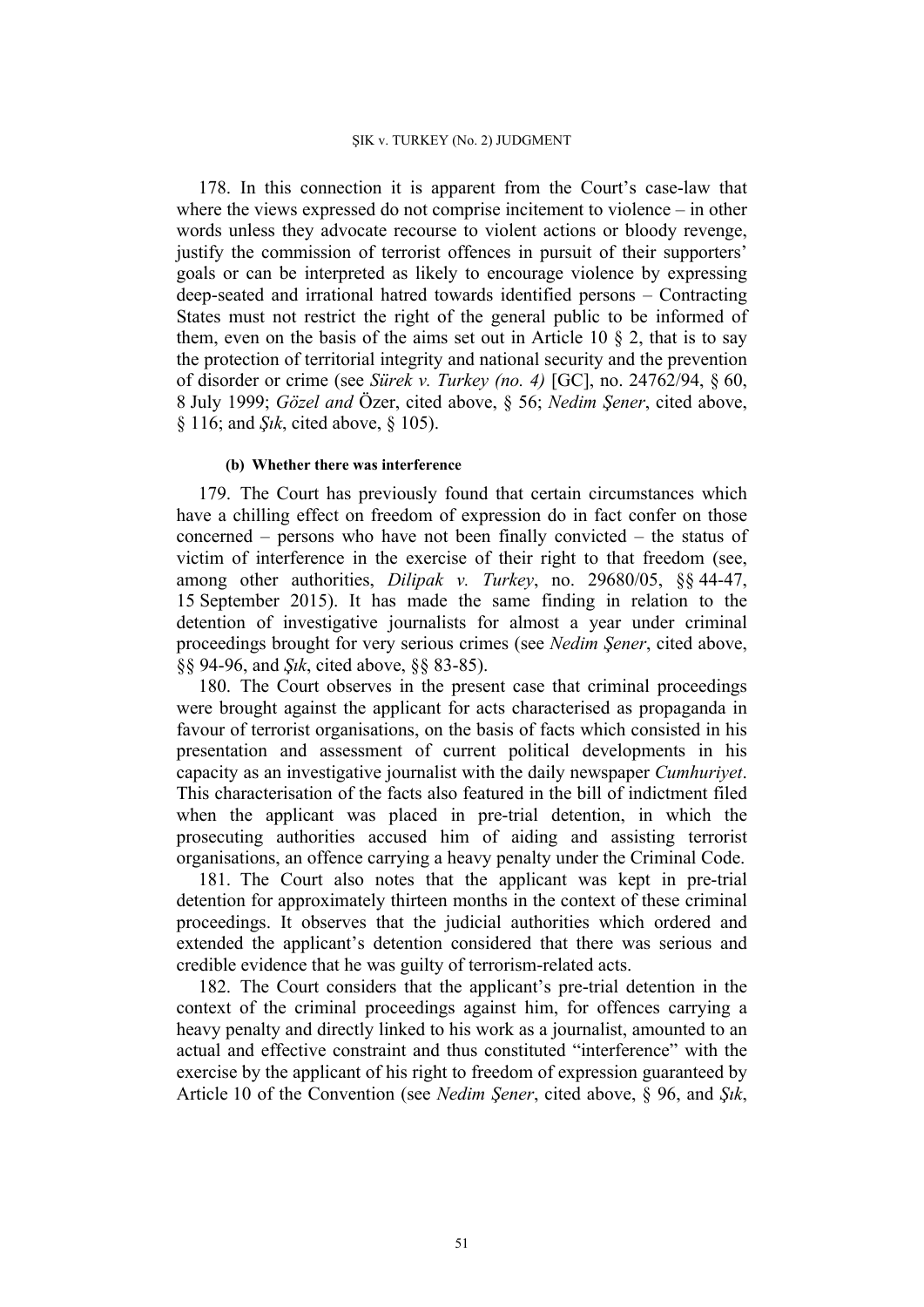cited above, § 85). On the basis of this finding, the Court dismisses the Government's objection as regards the applicant's lack of victim status.

183. For the same reasons, the Court likewise dismisses the Government's objection of failure to exhaust domestic remedies in respect of the complaints under Article 10 of the Convention (see, *mutatis mutandis*, *Yılmaz and Kılıç v. Turkey*, no. 68514/01, §§ 37-44, 17 July 2008).

#### **(c) Whether the interference was justified**

184. Such interference will breach Article 10 of the Convention unless it satisfies the requirements of the second paragraph of that Article. It therefore remains to be determined whether the interference was "prescribed by law", pursued one or more of the legitimate aims referred to in paragraph 2 and was "necessary in a democratic society" in order to achieve them.

185. The Court reiterates that the expression "prescribed by law", within the meaning of Article 10 § 2 of the Convention, requires firstly that the interference should have some basis in domestic law; it also refers to the quality of the law in question, requiring that it should be accessible to the person concerned, who must moreover be able to foresee its consequences, and that it should be compatible with the rule of law. A law which confers a discretion is not in itself inconsistent with this requirement, provided that the scope of the discretion and the manner of its exercise are indicated with sufficient clarity, having regard to the legitimate aim in question, to give the individual adequate protection against arbitrary interference (see, among many other authorities, *Müller and Others v. Switzerland*, 24 May 1988, § 29, Series A no. 133; *Ezelin v. France*, 26 April 1991, § 45, Series A no. 202; and *Margareta and Roger Andersson v. Sweden*, 25 February 1992, § 75, Series A no. 226-A).

186. In the present case the applicant's arrest and detention amounted to interference with his rights under Article 10 of the Convention (see paragraph 182 above). The Court has already found that the applicant's detention was not based on reasonable suspicion that he had committed an offence for the purposes of Article 5  $\S$  1 (c) of the Convention, and that there has therefore been a violation of his right to liberty and security under Article 5 § 1 (see paragraph 141 above). It also notes that according to Article 100 of the Turkish Code of Criminal Procedure, a person may be placed in pre-trial detention only where there is factual evidence giving rise to strong suspicion that he or she has committed an offence, and considers in this connection that the absence of reasonable suspicion should, *a fortiori*, have implied an absence of strong suspicion when the national authorities were called upon to assess the lawfulness of the applicant's detention. The Court further reiterates that sub-paragraphs (a) to (f) of Article 5 § 1 of the Convention contain an exhaustive list of permissible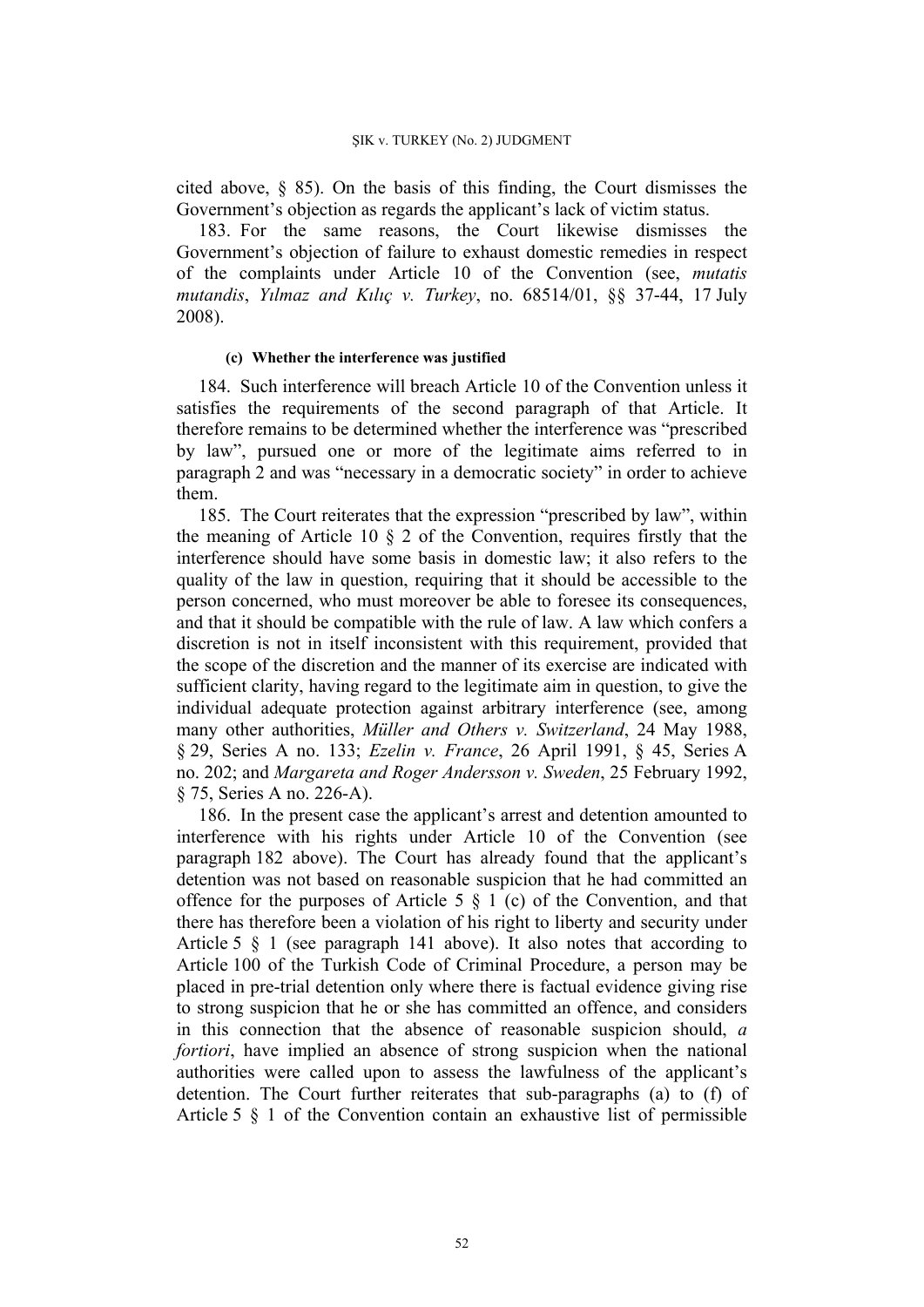grounds on which persons may be deprived of their liberty and that no deprivation of liberty will be lawful unless it falls within one of those grounds (see *Khlaifia and Others v. Italy* [GC], no. 16483/12, § 88, 15 December 2016).

187. The Court further observes that the requirements of lawfulness under Articles 5 and 10 of the Convention are aimed in both cases at protecting the individual from arbitrariness (see paragraphs 112, 114 and 118 above as regards Article 5, and paragraph 185 above as regards Article 10). It follows that a detention measure that is not lawful, as long as it constitutes interference with one of the freedoms guaranteed by the Convention, cannot be regarded in principle as a restriction of that freedom prescribed by national law.

188. Accordingly, the interference with the applicant's rights and freedoms under Article 10 § 1 of the Convention cannot be justified under Article 10 § 2 since it was not prescribed by law (see *Steel and Others v. the United Kingdom*, 23 September 1998, §§ 94 and 110, *Reports* 1998-VII, and, *mutatis mutandis*, *Huseynli and Others v. Azerbaijan*, nos. 67360/11 and 2 others, §§ 98-101, 11 February 2016). The Court is therefore not required to examine whether the interference in question had a legitimate aim and was necessary in a democratic society.

189. Accordingly, there has been a violation of Article 10 of the Convention.

## VI. ALLEGED VIOLATION OF ARTICLE 18 OF THE CONVENTION

190. Lastly, the applicant alleged that his detention had been designed to punish him for his criticisms of the government or for the information he had conveyed to the general public which had displeased the political authorities. He contended that the purpose of his initial and continued detention had been to subject him to judicial harassment on account of his journalistic activities. He relied in that regard on Article 18 of the Convention taken together with Articles 5 and 10.

191. Article 18 of the Convention provides:

"The restrictions permitted under [the] Convention to the said rights and freedoms shall not be applied for any purpose other than those for which they have been prescribed."

## **A. Admissibility**

192. The Government submitted that Article 18 of the Convention did not have an autonomous role and could only be applied in conjunction with other provisions of the Convention. In their view, the complaints under Article 18 of the Convention should be declared inadmissible for the same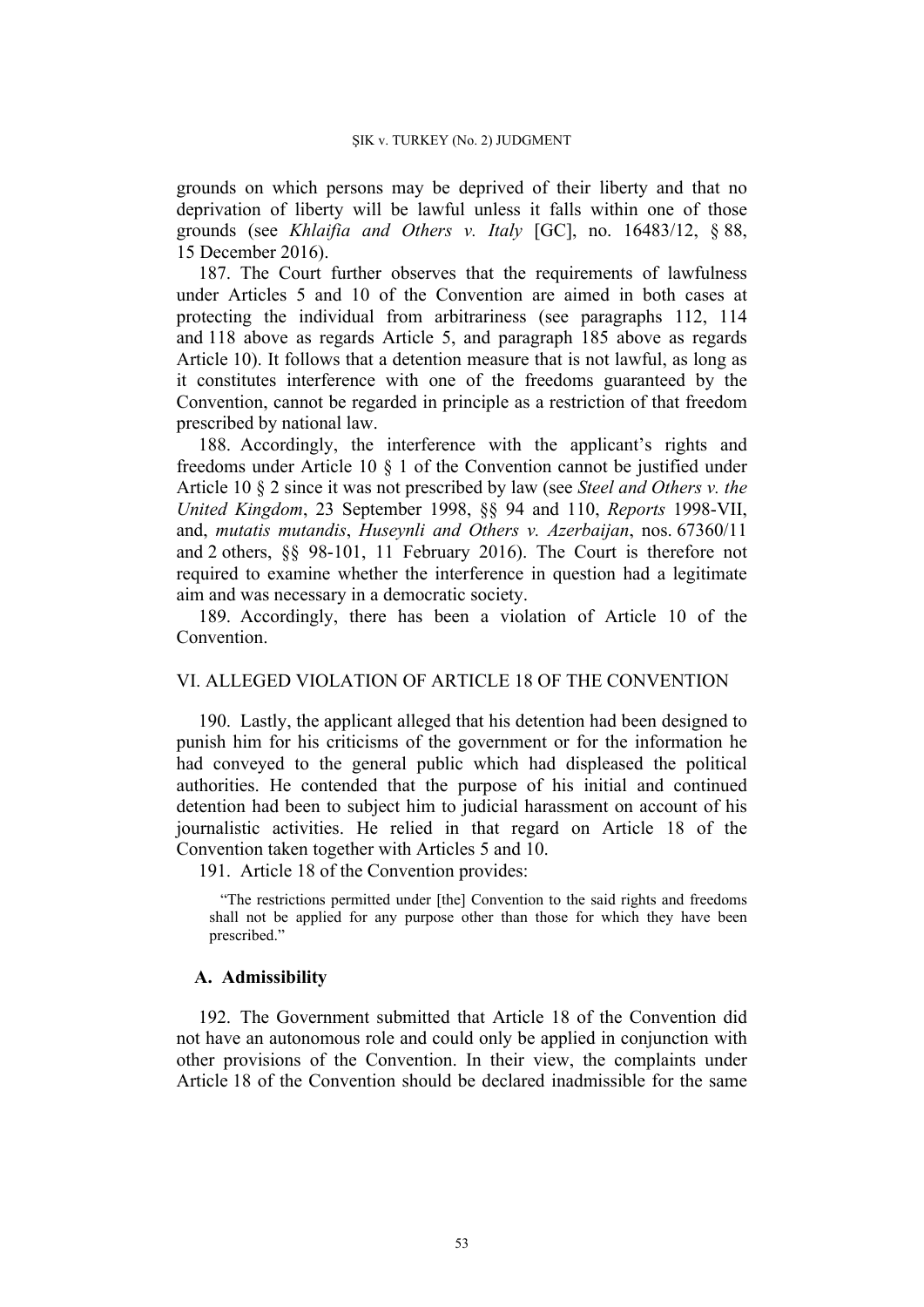reasons that they had put forward concerning the applicant's other complaints.

193. The applicant contested that argument.

194. The Court observes that it has found a violation of Article 5 § 1 of the Convention on account of the applicant's initial and continued detention in the absence of reasonable suspicion that he had committed the offences of which he was accused (see paragraph 139 above), and also, on the basis of the same facts, a violation of Article 10 on account of the unjustified interference with the applicant's freedom of expression. Taking the view that the complaint under Article 18 of the Convention is closely linked to the complaints under those provisions, that it is not manifestly ill-founded within the meaning of Article 35 § 3 (a) of the Convention and that it is not inadmissible on any other grounds, the Court declares it admissible.

## **B. Merits**

### *1. The parties' submissions*

## **(a) The applicant**

195. In the applicant's submission, a number of features of the case demonstrated that the undeclared aim of his placement in pre-trial detention for serious offences had in fact been to punish and harass him for his critical commentaries on the actions of the government and its agents, and for the content of the remarks made by the persons he had interviewed, despite the fact that he had in no way subscribed to the ideas expressed by them. He submitted that it was very common practice in Turkey to use pre-trial detention against journalists who criticised government policies. The poor situation with regard to press freedom in the country had been commented on in reports and statements by international observers including the member States and various bodies of the Council of Europe and the European Union. The Commissioner for Human Rights had also criticised the applicant's placement in detention in his memorandum of 15 February 2017.

196. The applicant alleged in particular that one of the undeclared aims of his pre-trial detention had been to punish him, and the newspaper *Cumhuriyet* for which he worked, for having revealed facts which the government had sought to conceal in a bid to prevent the public from receiving information that did not match the official version presented by the political authorities. The facts referred to in the orders for his detention, and that of his fellow journalists from *Cumhuriyet*, as the basis for the suspicions had provoked an immediate and vehement response from the members of the government. For instance, when *Cumhuriyet* had brought to light the affair concerning the lorries belonging to the intelligence services alleged to have transported weapons to armed Islamist groups in Syria (a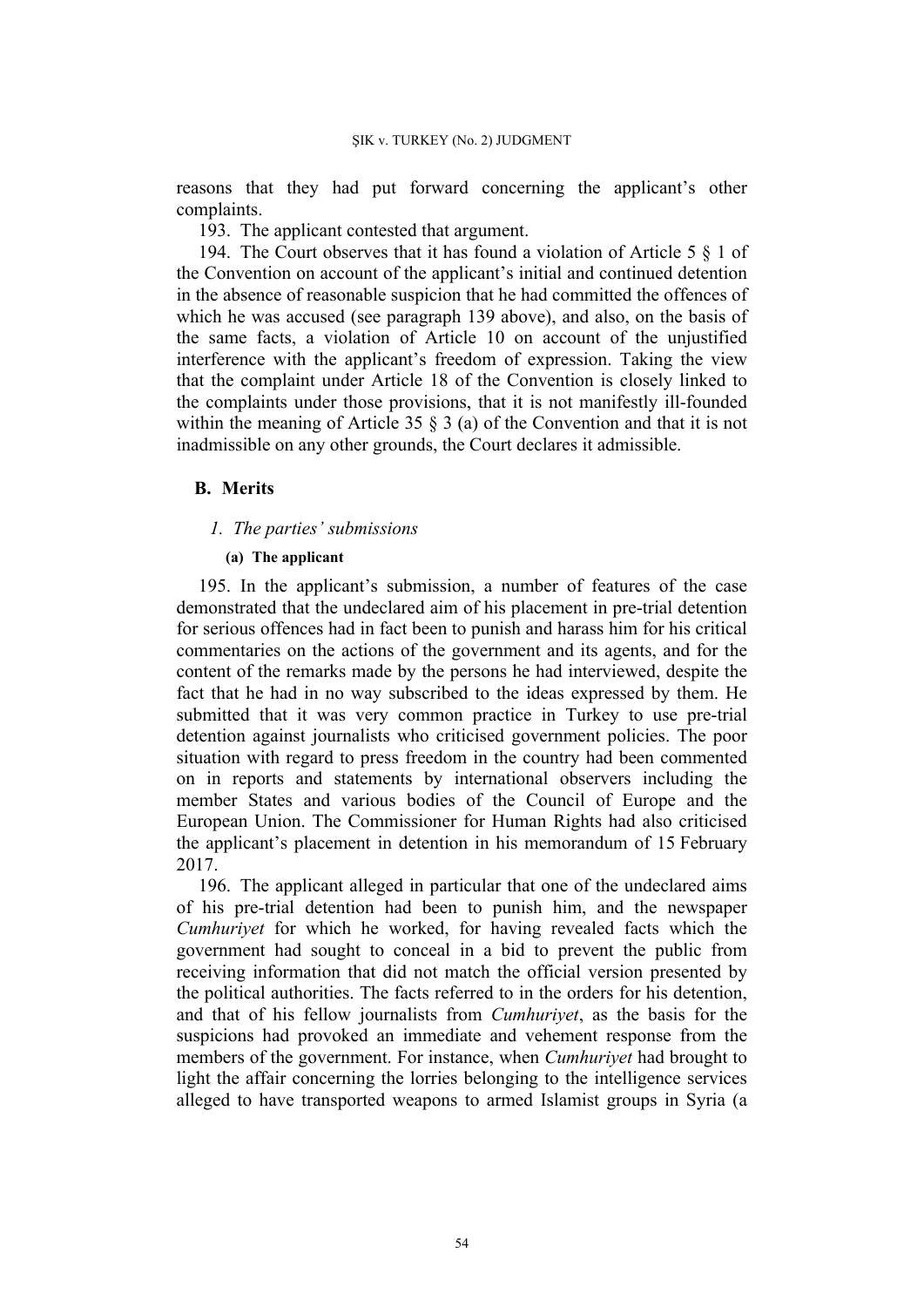process to which he had contributed through an article containing an interview with the public prosecutor O.G.), the President of the Republic had accused the newspaper of espionage and had stated: "Whoever wrote that article will pay dearly, I will not let the matter rest there". He added that *Cumhuriyet's* former publication director, C.D., and the head of the newspaper's Ankara office, E.G., had been arrested for espionage but had been released after a Constitutional Court judgment had found their detention to be unlawful in the absence of strong suspicions of guilt. Following that judgment, the President of the Republic had stated as follows: "I will not comment on the Constitutional Court's judgment, but I am not obliged to accept it. I will not abide by this judgment, I will not comply with it".

197. The applicant submitted that another undeclared reason for his placement in detention was that the judicial authorities regretted the release pending trial of the former publication director, C.D., who had moved abroad after being released. Following an assassination attempt C.D. had left the country, stating that his life was in danger and that he would remain abroad until the state of emergency had been lifted. In the orders concerning the pre-trial detention of the journalists who had been accused, the judges had stated that "the content of earlier investigation files show[ed] that the suspects [had] fled, by lawful or unlawful means, as soon as an opportunity [had arisen]".

198. Furthermore, the public prosecutor in charge of the investigation concerning the journalists and managers of *Cumhuriyet*, including the applicant, had, from the beginning of the investigation until the filing of the bill of indictment (signed by a different prosecutor), himself faced charges and was being tried for membership of one of the illegal organisations (in this instance, FETÖ) which the applicant was accused of assisting. There had been no prospect that this prosecutor, who himself feared being convicted of belonging to that illegal organisation, would conduct the judicial investigation in an objective and fair manner.

### **(b) The Government**

199. The Government contested the applicant's argument. They submitted that the system for the protection of fundamental rights and freedoms under the Convention rested on the assumption that the authorities of the High Contracting Parties acted in good faith. It was for the applicant to demonstrate convincingly that the authorities' real aim had differed from the one proclaimed. A mere suspicion was not sufficient to prove that Article 18 had been breached.

200. The Government argued that the criminal investigation in question had been conducted by independent judicial authorities. The applicant had been placed in pre-trial detention on the basis of the evidence that had been gathered and placed in the case file. Contrary to the applicant's assertion,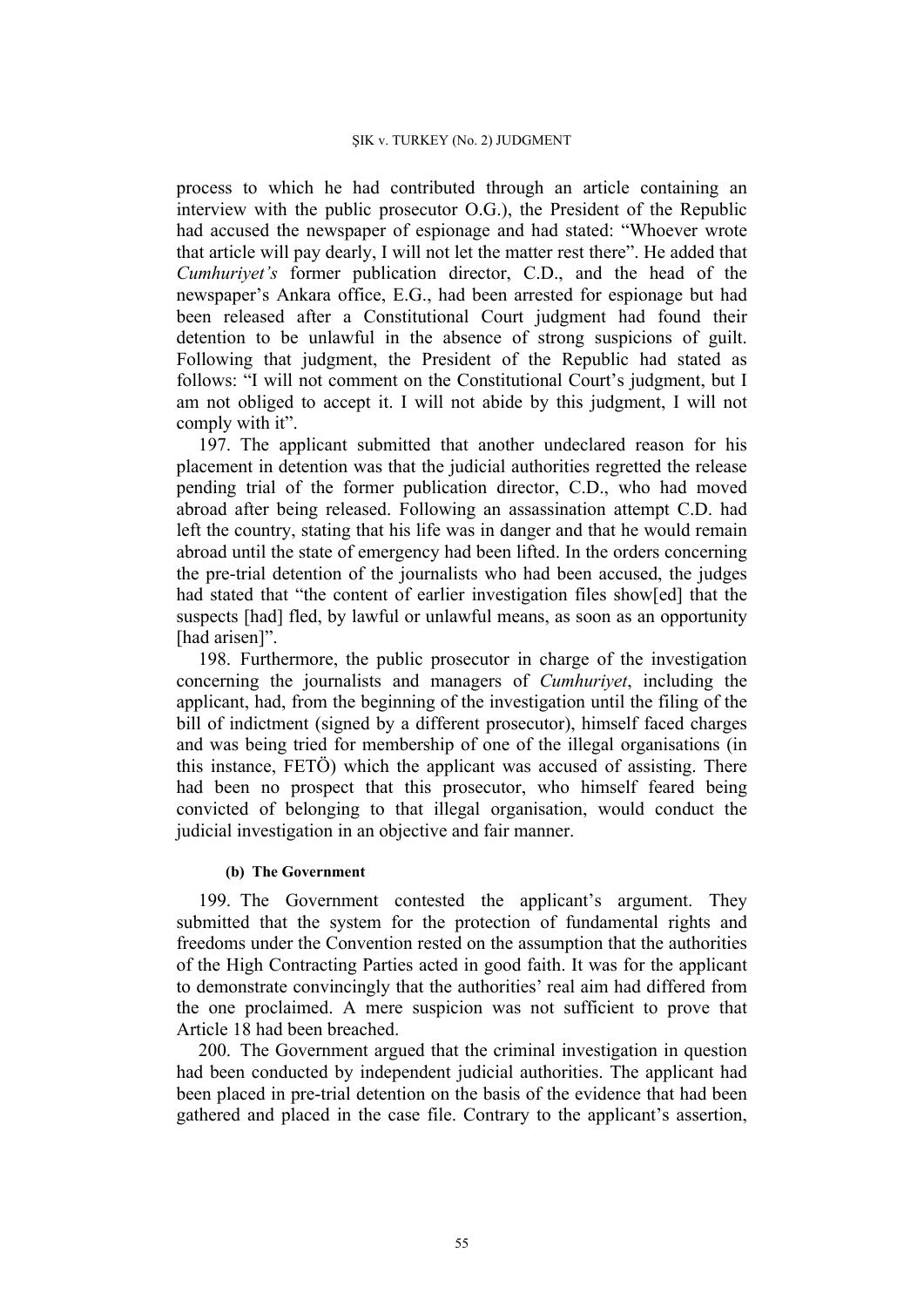that evidence was in no way linked to the fact that he had criticised the government's policies or that the newspaper for which he worked had adopted an editorial line opposed to those policies. In accordance with the rule of law, no political party or State body, including the government, could intervene or issue instructions when it came to instituting investigations or ordering pre-trial detention, which were matters for the judicial authorities alone.

201. In the Government's submission, the applicant had not furnished any evidence to show that his pre-trial detention had been imposed with a hidden intention. Furthermore, the criminal proceedings against the applicant were still pending and the allegations made in that regard would be verified at the end of those proceedings.

## *2. The third-party interveners*

### **(a) The Commissioner for Human Rights**

202. In the view of the Commissioner for Human Rights, it was difficult to see how the use of pre-trial detention against journalists in Turkey could be linked to one of the legitimate aims provided for in the Convention in that regard. Some of the criminal-law provisions concerning State security and terrorism were open to arbitrary application owing to their vague wording and the overly broad interpretation of the concepts of terrorist propaganda and support for a terrorist organisation, with those concepts encompassing statements and articles that clearly did not incite violence. In the aftermath of the attempted coup many journalists had faced unsubstantiated terrorism-related charges under such provisions, in connection with the legitimate exercise of their right to freedom of expression. The detention and prosecution of journalists under such grave charges resulted in a strong chilling effect on wholly legitimate journalistic activities and contributed to self-censorship among those who wished to participate in public debate. In the Commissioner's view, numerous instances of judicial actions targeting not only journalists but also human rights defenders, academics and members of parliament exercising their right to freedom of expression indicated that criminal laws and procedures were currently being used by the judiciary to silence dissenting voices.

### **(b) The intervening non-governmental organisations**

203. The intervening non-governmental organisations submitted that Article 18 of the Convention would be breached where an applicant could show that the real aim of the authorities was not the same as that proclaimed. They pointed out that the restriction of freedom of expression and political criticism was not one of the legitimate purposes of pre-trial detention enumerated in Article 5 of the Convention.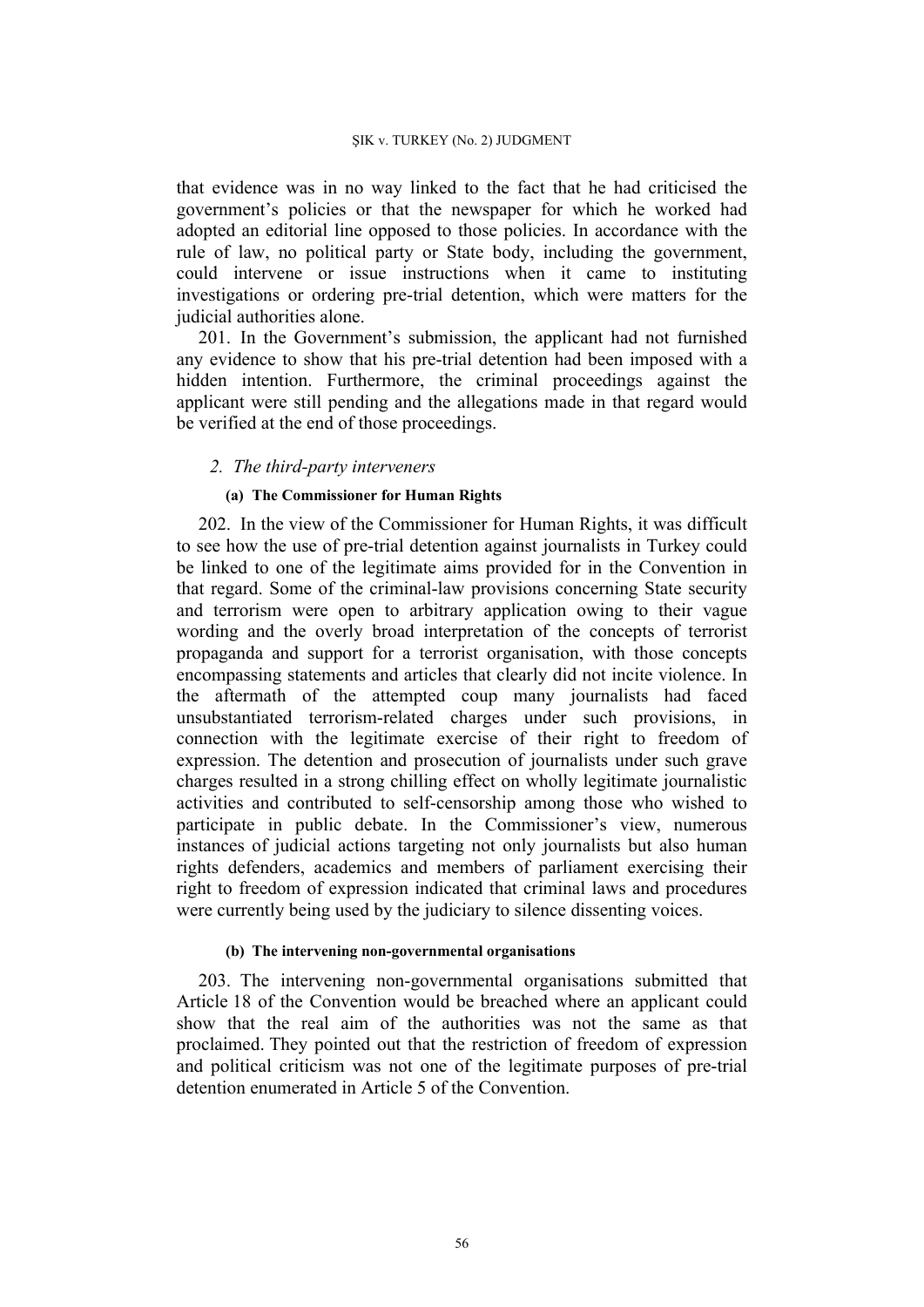204. According to these organisations, where restrictions on applicants' freedom of expression formed part of a wider campaign to silence and punish anyone engaged in critical journalism, under problematic criminal laws that were increasingly restrictive of fundamental rights and freedoms, the Court should find a violation of Article 18 of the Convention. An analysis of the comments made by high-ranking State officials and pro-government media could assist in identifying the actual motivation of the State in prosecuting journalists.

205. The intervening non-governmental organisations further argued that following the attempted military coup on 15 July 2016 the government had misused legitimate concerns in order to redouble its already significant crackdown on human rights, *inter alia* by placing dissenters in pre-trial detention.

## *3. The Court's assessment*

206. The Court refers to the general principles concerning the interpretation and application of Article 18 of the Convention as they were recently set out, particularly in its judgments in *Merabishvili* (cited above, §§ 287-317) and *Navalnyy v. Russia* ([GC], nos. 29580/12 and 4 others, §§ 164-65, 15 November 2018).

207. The Court observes at the outset that the applicant's main complaint was that he had been specifically targeted because of published materials (press articles and social media posts) which had all been considered to oppose the government. It notes that he also maintained that his initial and continued pre-trial detention had pursued an undeclared aim, namely to silence criticism of the government and prevent the public from receiving information that did not match the government's official version.

208. The Court notes that in determining whether the predominant purpose pursued by the applicant's detention was an "ulterior purpose", as alleged by the applicant in this case, it applies its usual test of proof "beyond reasonable doubt", examines all the elements in its possession, wherever they may come from, and if necessary, obtains others of its own motion. It also adopts conclusions that are supported by an independent evaluation of all the evidence, including any inferences it may draw from the facts and the submissions of the parties. The Court may also combine these conclusions with circumstantial evidence, such as information on the main facts, contextual facts or a sequence of events from which conclusions may be drawn about the main facts, and with reports and statements by international observers, non-governmental organisations or the media, as well as decisions of other national or international courts (see *Merabishvili*, cited above, §§ 311-17, and *Navalnyy*, cited above, § 165). The Court must also take into account the sequence and pattern of the events in dispute as a whole, bearing in mind that the predominant purpose of the measures taken against the applicant may change and what might initially appear to be a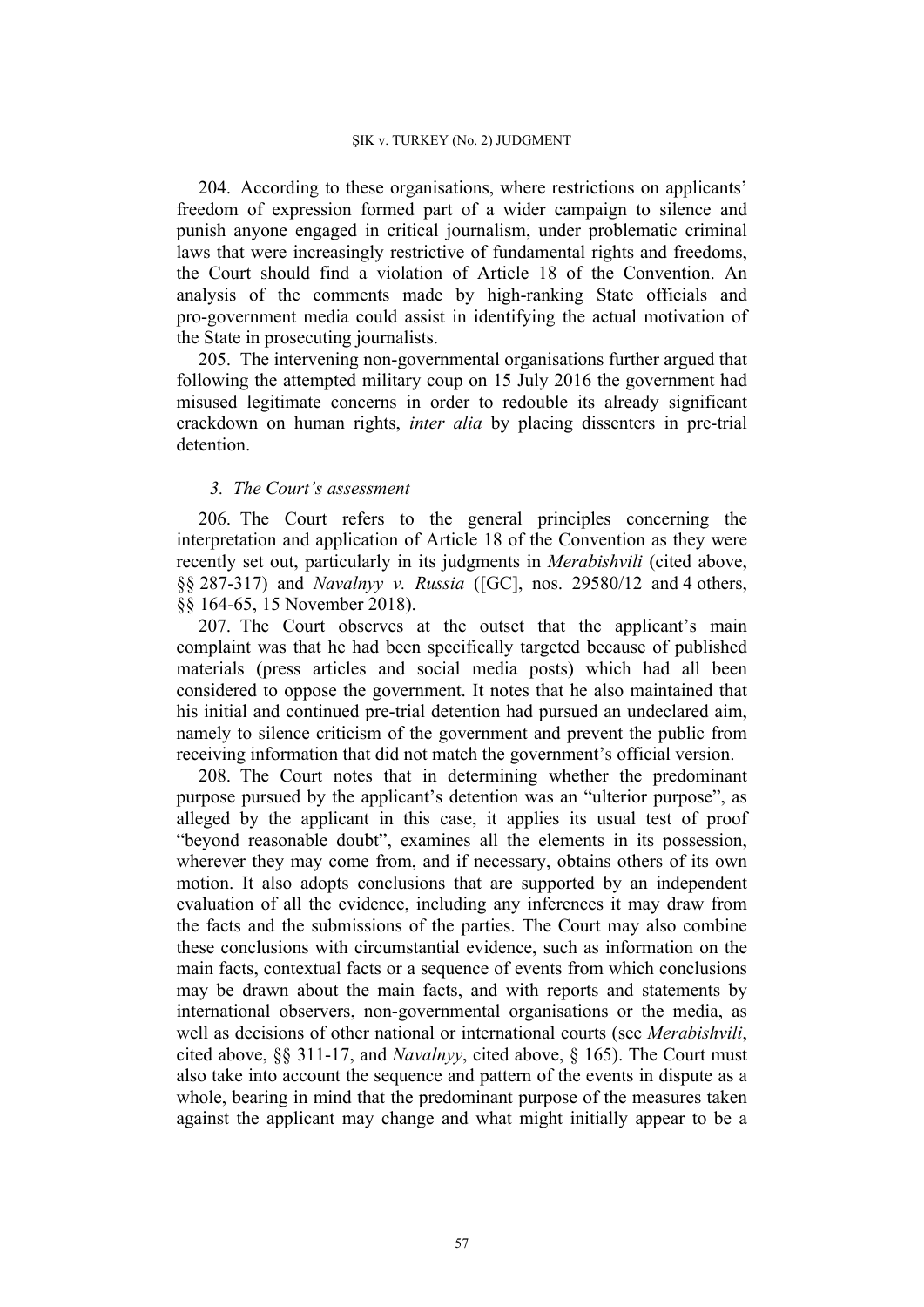legitimate aim or purpose may prove less plausible over time, and that corroborating contextual evidence may be indicative of a continuing tendency on the part of the public authorities to restrict the Convention freedoms of persons in political opposition (see *Navalnyy*, cited above, §§ 171-72 and §-175).

209. On this last point, the Court notes that the measures in question in this particular case, as well as those taken in the context of criminal proceedings against other opposition journalists in Turkey, have been strongly criticised by the third parties involved. However, since the political process and the jurisdictional process are fundamentally different, it must base its decision on evidence, according to the criteria established in its judgments in *Merabishvili* (cited above, §§ 310-17) and *Navalnyy* (cited above,  $\S$  165), and on its own assessment of the facts specific to the case (see *Khodorkovskiy v. Russia*, no. 5829/04, § 259, 31 May 2011; *Ilgar Mammadov*, cited above, § 140; and *Rasul Jafarov v. Azerbaijan*, no. 69981/14, § 155, 17 March 2016).

210. In the present case the Court has concluded above that the charges against the applicant were not based on a "reasonable suspicion" within the meaning of Article 5 § 1 (c) of the Convention. It has found in particular that the measures taken against the applicant were not justified by reasonable suspicions based on an objective assessment of the alleged acts; instead, they were essentially based on written material which could not reasonably be considered as behaviour criminalised under domestic law but was related to the exercise of Convention rights, and in particular the right to freedom of expression. The Court considers, indeed, that detention based on such a serious charge had a chilling effect on the applicant's willingness to express his views in public and was liable to create a climate of self-censorship affecting him and all journalists reporting and commenting on the running of the government and on various political issues of the day.

211. Nevertheless, whilst the Government failed to substantiate their argument that the measures taken against the applicant were justified by reasonable suspicions, leading the Court to find a violation of Article 5 § 1 and Article 10 of the Convention, this would not by itself be sufficient to conclude that Article 18 has also been violated (see *Navalnyy*, cited above, § 166). Indeed, as the Court pointed out in *Merabishvili* (cited above, § 291), the mere fact that a restriction of a Convention right or freedom does not meet all the requirements of the clause that permits it does not necessarily raise an issue under Article 18. Separate examination of a complaint under that Article is only warranted if the claim that a restriction has been applied for a purpose not prescribed by the Convention appears to be a fundamental aspect of the case. There is still a need to examine the question whether – in the absence of a legitimate purpose – there was an identifiable ulterior one (see *Navalnyy*, cited above, § 166).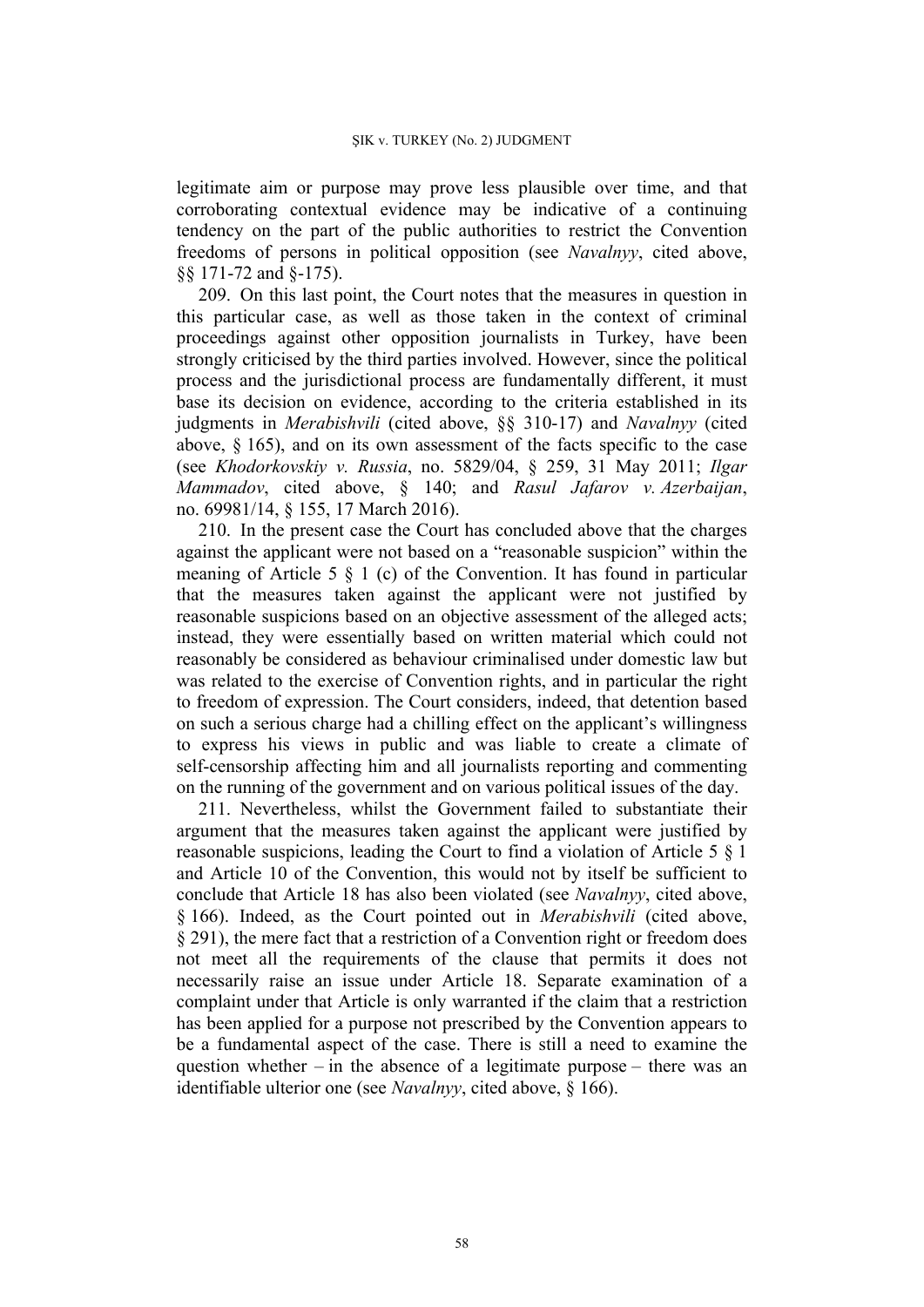212. The Court observes in the instant case that the stated aim of the measures imposed on the applicant was to carry out investigations into the campaigns of violence conducted by members of separatist or leftist movements and, to a lesser extent, the campaign leading to the attempted coup in 2016, and to establish whether the applicant had indeed committed the offences of which he was accused. Given the serious disruption and the considerable loss of life resulting from these events, it considers it perfectly legitimate to carry out investigations into these incidents. In addition, it must not be overlooked that the attempted coup led to a state of emergency being declared throughout the country.

213. The Court observes that there appears to be nothing untoward in the chronological sequence of the acts of which the applicant was accused and the opening of the investigation concerning him. The acts of which the applicant was accused in the investigation which was opened at the end of 2016 had occurred, for the most part, in 2015 and 2016. It cannot therefore be said that an excessive length of time elapsed between the impugned acts and the opening of the criminal investigation in the course of which the applicant was placed in pre-trial detention (see, conversely, *Kavala*, cited above, §§ 225-28).

214. The Court is prepared to accept that statements made in public by members of the government or the President concerning the criminal proceedings against an applicant could, in some circumstances, constitute evidence of an ulterior purpose behind a judicial decision (see *Kavala*, cited above, § 229; *Merabishvili*, cited above, § 324; and *Tchankotadze v. Georgia*, no. 15256/05, § 114, 21 June 2016). However, the Court notes in the present case that the statements by the President of the Republic referred to above related to a specific affair concerning the destination of lorries belonging to the intelligence services and used to transport weapons, and were not directed against the applicant himself but rather against the newspaper *Cumhuriyet* as a whole under the editorial direction of C.D., its publication director at the time. Moreover, it should be noted that the Constitutional Court ruled in favour of C.D. and another of *Cumhuriyet*'s managers at the time, finding that the suspicions against them were unconstitutional. It is true that the statement by the President of the Republic to the effect that he would not abide by the Constitutional Court's ruling, was not bound by it and would not comply with it was clearly in contradiction with the basic tenets of the rule of law. However, such an expression of dissatisfaction does not in itself amount to evidence that the applicant's detention was ultimately motivated by reasons incompatible with the Convention.

215. As to the fact that a prosecutor who was himself charged with membership of the organisation FETÖ participated in the judicial investigation concerning the applicant, including the drafting of the bill of indictment, the Court considers that this fact in itself does not constitute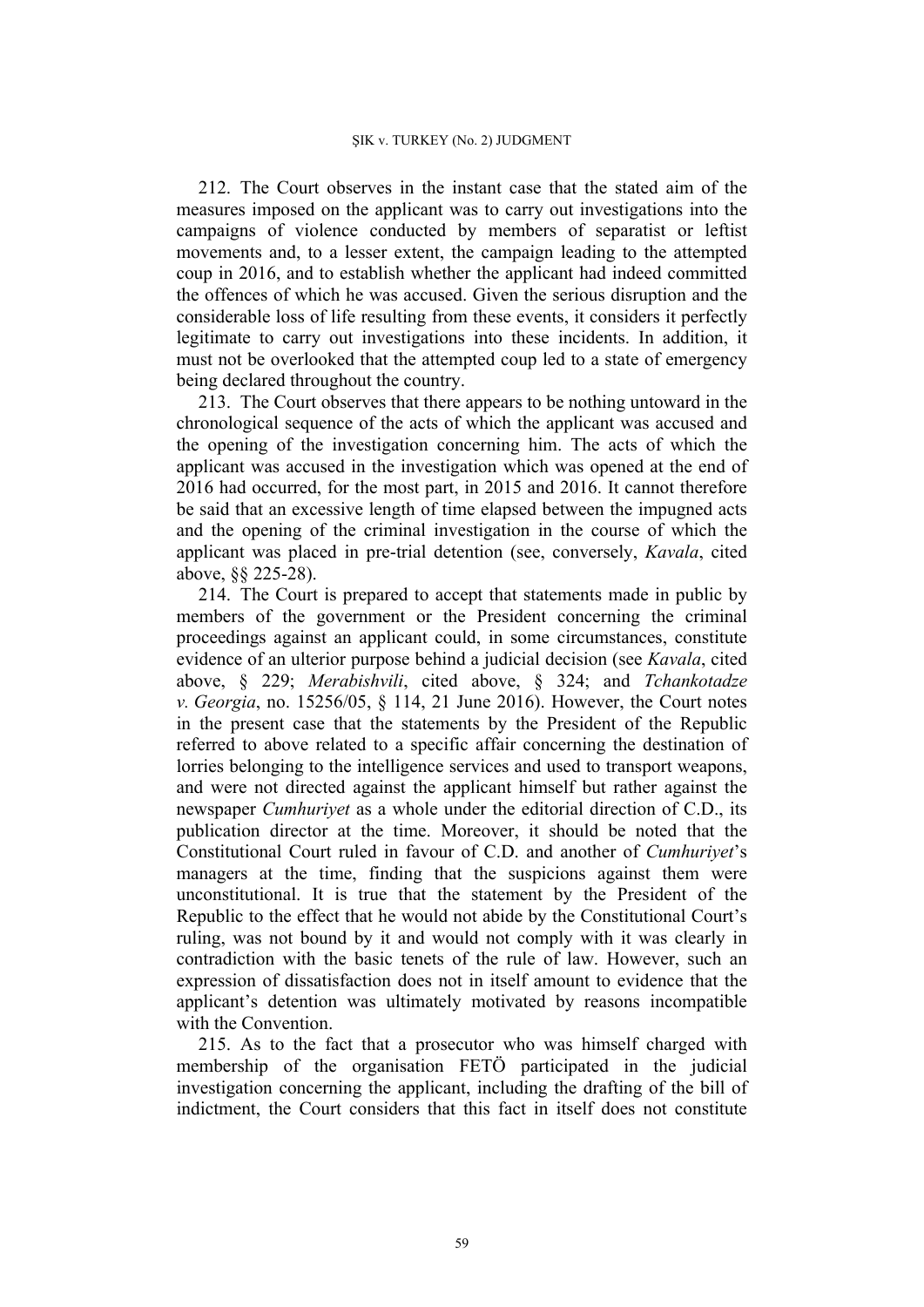decisive evidence of a violation of Article 18 of the Convention, as the applicant's initial and continued detention was based on orders made by a magistrate or by one or more members of the Assize Court, rather than on a decision of the public prosecutor's office. Furthermore, when this situation came to light the prosecutor in question was removed from the investigation before the bill of indictment was filed.

216. That being said, the Court accepts that his detention based on such a serious charge had a chilling effect on the applicant's willingness to express his views in public and was liable to create a climate of selfcensorship affecting him and all journalists reporting and commenting on the running of the government and on various political issues of the day. Nevertheless, this finding is likewise insufficient by itself to conclude that there has been a violation of Article 18.

217. The Court further observes that the Constitutional Court subjected the applicant's complaints under Articles 5 and 10 of the Convention to thorough scrutiny and delivered its judgments in the case following in-depth discussion, as demonstrated by the detailed dissenting opinion.

218. It follows that the elements relied on by the applicant in support of a violation of Article 18 of the Convention, taken separately or in combination with each other, do not form a sufficiently homogeneous whole for the Court to find that the applicant's detention pursued a purpose not prescribed by the Convention and representing a fundamental aspect of the case.

219. In the light of the foregoing, the Court considers that it has not been established beyond reasonable doubt that the applicant's pre-trial detention was ordered for a purpose not prescribed by the Convention within the meaning of Article 18. Accordingly, in the present case there has been no violation of Article 18 of the Convention in conjunction with Articles 5 and 10.

# VII. APPLICATION OF ARTICLE 41 OF THE CONVENTION

#### 220. Article 41 of the Convention provides:

"If the Court finds that there has been a violation of the Convention or the Protocols thereto, and if the internal law of the High Contracting Party concerned allows only partial reparation to be made, the Court shall, if necessary, afford just satisfaction to the injured party."

### **A. Damage**

221. The applicant claimed 20,000 euros (EUR) in respect of non-pecuniary damage for each month spent in pre-trial detention.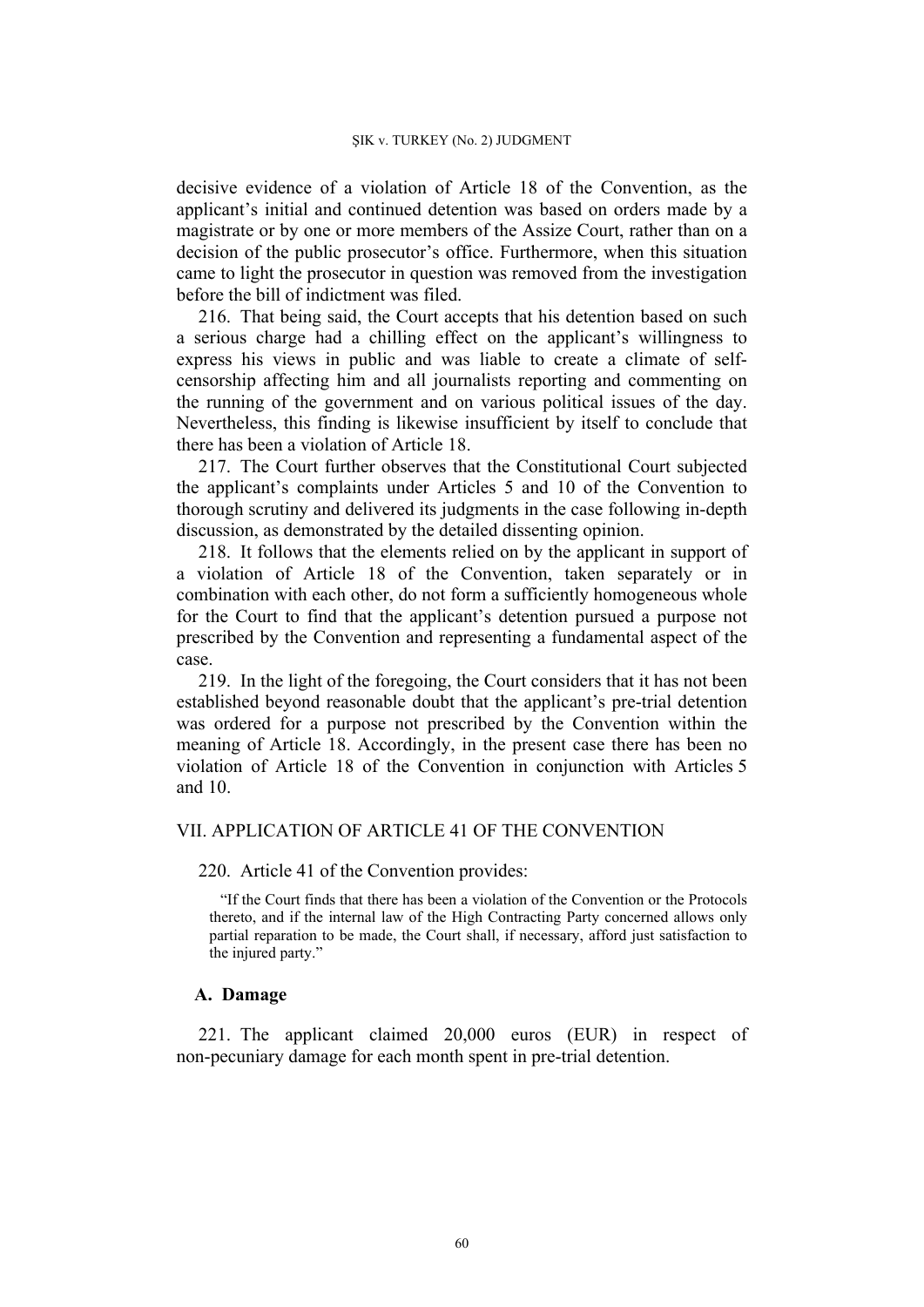222. The Government submitted that the amount claimed was excessive in the light of the Court's case-law on this issue, and that the claim should be dismissed.

223. With regard to non-pecuniary damage, the Court considers that the violations of the Convention have indisputably caused the applicant substantial damage. Accordingly, ruling on an equitable basis, it awards him EUR 16,000 under that head.

# **B. Costs and expenses**

224. The applicant did not seek reimbursement of any costs and expenses incurred before the Convention institutions or the domestic courts. That being so, the Court considers that no sum is to be awarded to him on that account.

# **C. Default interest**

225. The Court considers it appropriate that the default interest rate should be based on the marginal lending rate of the European Central Bank, to which should be added three percentage points.

# FOR THESE REASONS, THE COURT,

- 1. *Joins to the merits*, unanimously, the Government's preliminary objections in respect of the complaint under Article 10 and *dismisses* them;
- 2. *Declares*, unanimously, the application admissible;
- 3. *Holds*, unanimously, that there has been a violation of Article 5 § 1 of the Convention;
- 4. *Holds*, unanimously, that there is no need to examine the complaint under Article 5 § 3 of the Convention;
- 5. *Holds*, unanimously, that there has been no violation of Article 5 § 4 of the Convention;
- 6. *Holds*, by six votes to one, that there has been a violation of Article 10 of the Convention;
- 7. *Holds*, by six votes to one, that there has been no violation of Article 18 of the Convention;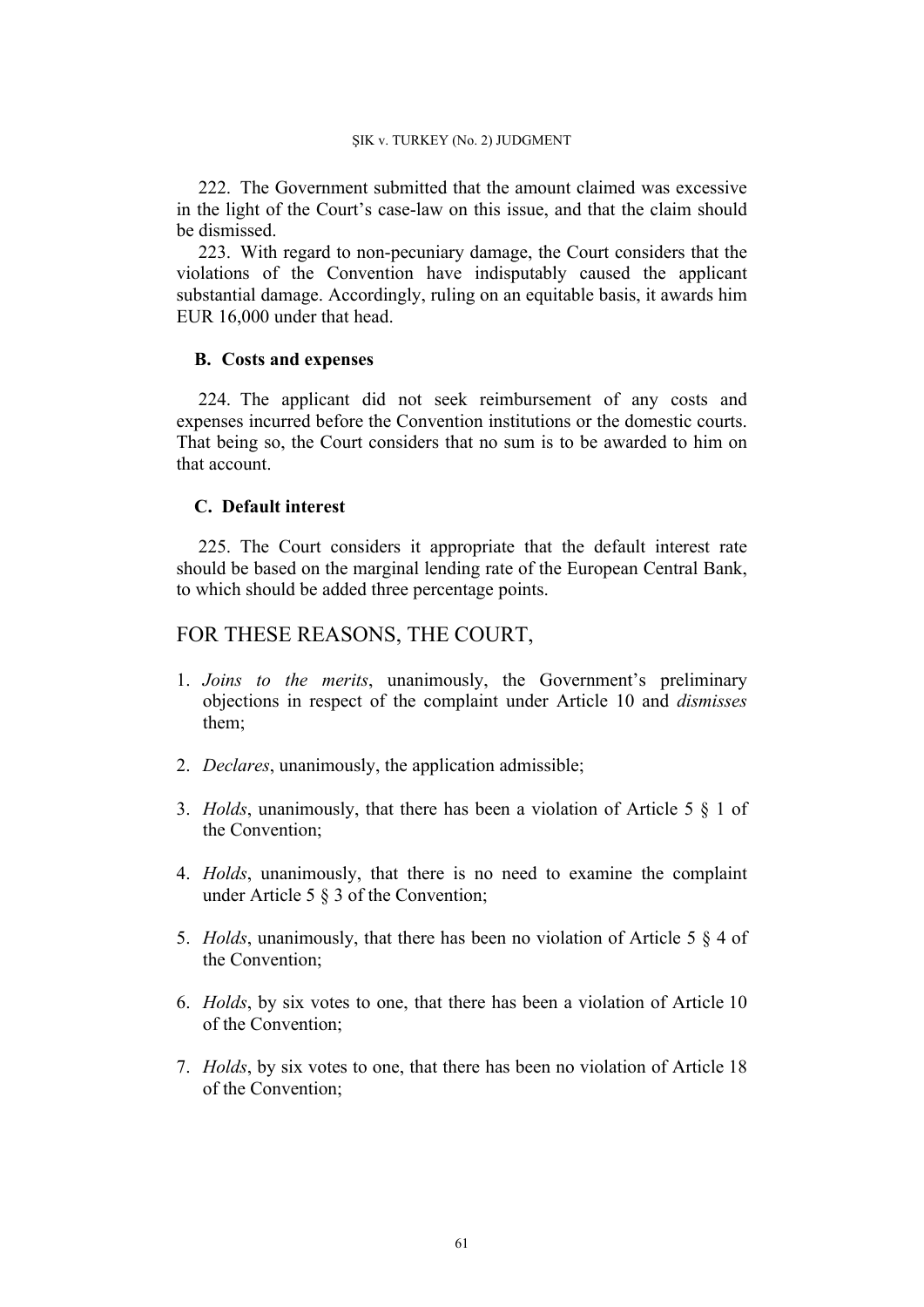- 8. *Holds*, by six votes to one,
	- (a) that the respondent State is to pay the applicant, within three months from the date on which the judgment becomes final in accordance with Article 44  $\S$  2 of the Convention, EUR 16,000 (sixteen thousand euros)**,** to be converted into the currency of the respondent State at the rate applicable at the date of settlement, plus any tax that may be chargeable, in respect of non-pecuniary damage;
	- (b) that from the expiry of the above-mentioned three months until settlement simple interest shall be payable on the above amount at a rate equal to the marginal lending rate of the European Central Bank during the default period plus three percentage points;
- 9. *Dismisses*, by six votes to one, the remainder of the applicant's claim for just satisfaction.

Done in French, and notified in writing on 24 November 2020, pursuant to Rule 77 §§ 2 and 3 of the Rules of Court.

Stanley Naismith Jon Fridrik Kjølbro

Registrar President

In accordance with Article 45 § 2 of the Convention and Rule 74 § 2 of the Rules of Court, the following separate opinions are annexed to this judgment:

- (a) Partly concurring and partly dissenting opinion of Judge S. Yüksel;
- (b) Partly dissenting opinion of Judge E. Kūris.

J.F.K. S.H.N.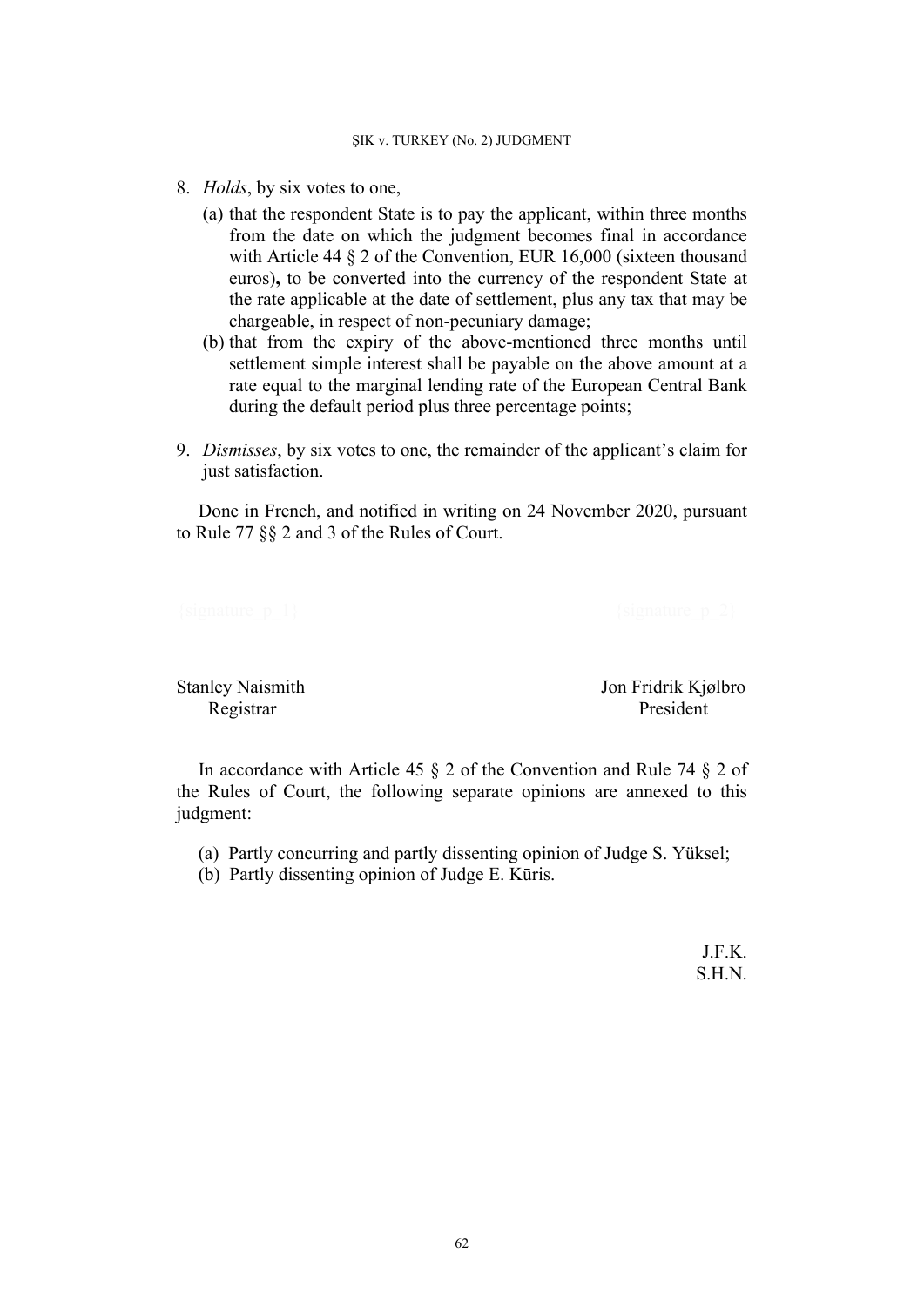# PARTLY CONCURRING AND PARTLY DISSENTING OPINION OF JUDGE YÜKSEL

226. I voted with the majority in the present case in favour of finding a violation of Article 5 § 1 of the Convention, and voted against the finding of a violation regarding the applicant's complaint under Article 10 of the Convention.

227. As regards the applicant's complaint under Article 5 § 1 of the Convention, while I agree with the majority's position on the outcome, I respectfully dissociate myself from certain parts of the reasoning and approach adopted in the judgment, for the reasons set out below.

228. The case mainly concerns the placement in detention and continued detention of an applicant who is a journalist. In my view, in the present case, it is necessary to distinguish between two facts: the detention of a journalist in the context of criminal proceedings and the opening of criminal proceedings. With regard to the detention of a journalist, I subscribe to the outlines of the judgment and I believe that the use of such a measure must be exceptional unless there are compelling reasons.

229. The pre-trial detention of the applicant was ordered in December 2016 primarily on suspicion of disseminating propaganda in favour of terrorist organisations (see paragraph 11 of the judgment). Subsequently, his continued pre-trial detention was ordered on suspicion of disseminating propaganda in favour of terrorist organisations or assisting those organisations. I must express my concerns about this new classification of the criminal charges, namely as regards the charge of assisting terrorist organisations. In this connection I simply refer to the judgment of the Court of Cassation concerning the present case (see paragraphs 47-50 of the judgment). Indeed, from the outset the charges against the applicant were poorly classified, particularly in relation to the offence of assisting a terrorist organisation. Taking into account the applicant's relevant activities, I can accept that there was reasonable suspicion in relation to the offence of disseminating propaganda in favour of terrorist organisations. However, because the present judgment addresses the issue of the existence of reasonable suspicion in relation to both charges – disseminating propaganda in favour of terrorist organisations and assisting terrorist organisations – together, without making a distinction (in the light of paragraphs 1 and 3 of Article 5 taken together), and because I have serious doubts as to the presence of reasonable suspicion in relation to the offence of assisting terrorist organisations, I voted with the majority in favour of finding a violation of Article 5 § 1 of the Convention. Thus, I believe that there was a failure of classification on the part of the domestic courts, and share the view of the majority that the suspicion against the applicant did not reach the required minimum level of reasonableness in relation to the offence of assisting terrorist organisations.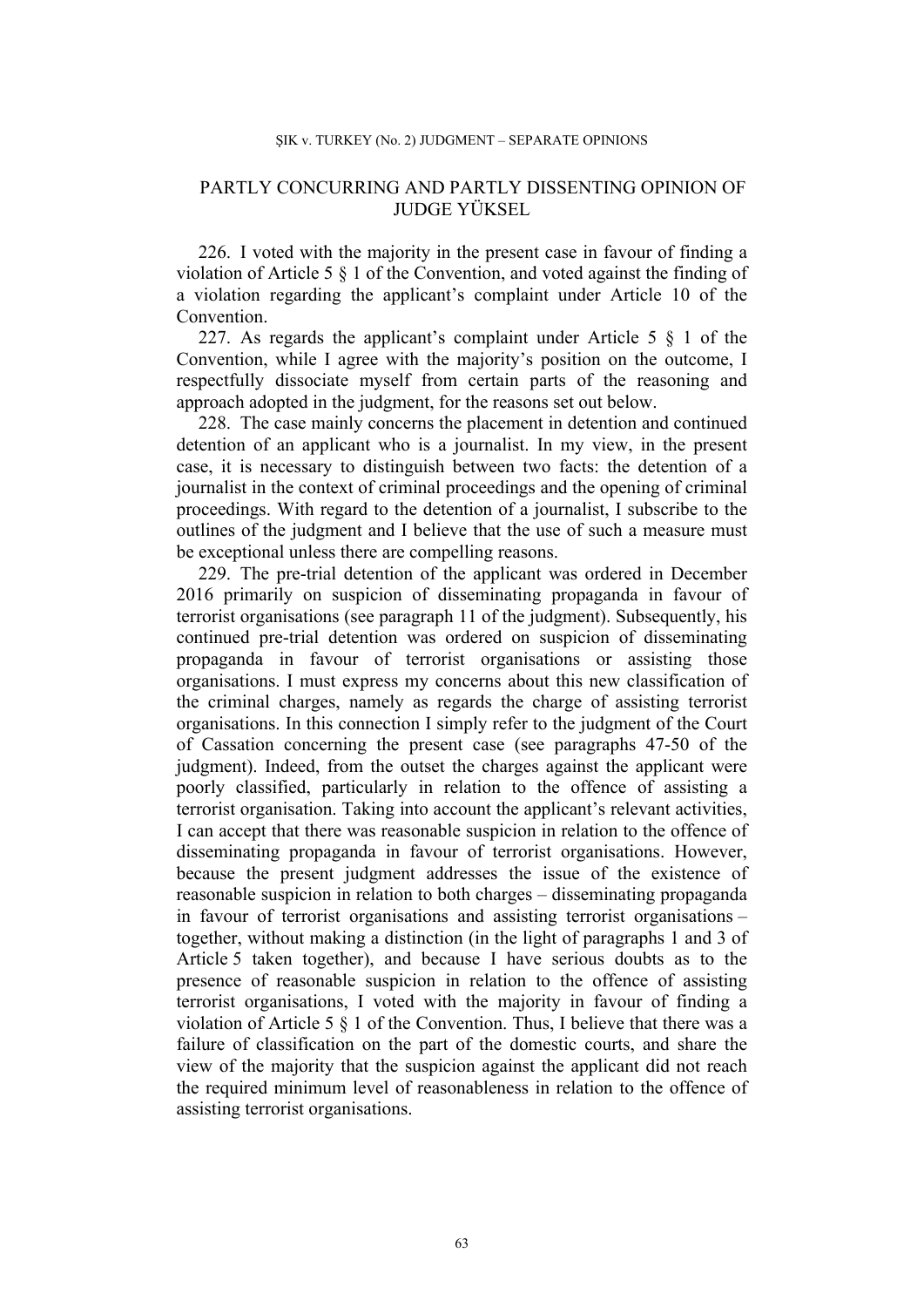230. As regards the applicant's complaint under Article 10 of the Convention, the majority considered that the interference with the applicant's rights and freedoms under Article 10 of the Convention could not be justified under the second paragraph of that provision, on the ground that it was not "prescribed by law". In reaching this conclusion, the majority merely relied on the finding of a violation of Article 5 § 1 of the Convention, without carrying out a further examination under Article 10 (see paragraphs 187-88 of the judgment). I have already expressed my disagreement with this approach in my concurring opinions in the cases of *Ragıp Zarakolu v. Turkey* (no. 15064/12, 15 September 2020) and *Sabuncu and Others v. Turkey* (no. 23199/17, 10 November 2020). In the present case, however, I voted against the finding of a violation of Article 10, for the following reason.

The applicant conducted an interview in the midst of a terrorist operation with one of the hostage-takers who had taken a prosecutor hostage and subsequently murdered him, and another interview with one of the PKK's leaders. In my view, it is understandable that these interviews and some of the applicant's other activities (certain social media posts, etc.) may not be considered just to be a matter of freedom of the press and may be the subject of a criminal investigation in order to ascertain whether they fall within the scope of that freedom. I accept that an extensive freedom of expression must apply to journalistic activities. But this freedom is also accompanied by duties and responsibilities, resulting in particular from the principle of responsible journalism, which is one of the principles developed in our Court's established case-law. In this regard, I refer to the following rulings of the Court which emphasise responsible journalism.

231. In the case of *Jersild v. Denmark* (23 September 1994, Series A no. 298), the Court found a violation of Article 10 of the Convention after carefully examining the journalist's attitude during the report in question (see paragraph 31 *in fine* of that judgment). In the judgments in *Sürek v. Turkey (no. 1)* ([GC], no. 26682/95, ECHR 1999-IV) and *Sürek v. Turkey (no. 3)* ([GC], no. 24735/94, 8 July 1999), the Court found that there had been no violation of Article 10, emphasising the duties of the journalists, and especially of the editors-in-chief of newspapers (see, in particular,  $\& 63$ of the *Sürek (no. 1)* judgment and § 41 of the *Sürek (no. 3)* judgment). In *Falakaoğlu and Saygılı v. Turkey* (nos. 22147/02 and 24972/03, § 34, 23 January 2007), the Court found no violation of Article 10, stressing the danger of providing a forum for leaders of criminal organisations and thus allowing the dissemination of terrorist propaganda. In *Saygılı and Falakaoğlu v. Turkey (no. 2)* (no. 38991/02, § 28, 17 February 2009), the Court found that the publication of statements by terrorist organisations could be subject to penalties if the message given was not a peaceful one.

232. Having regard to the above-mentioned case-law of the Court, the opening of criminal proceedings against the applicant in the present case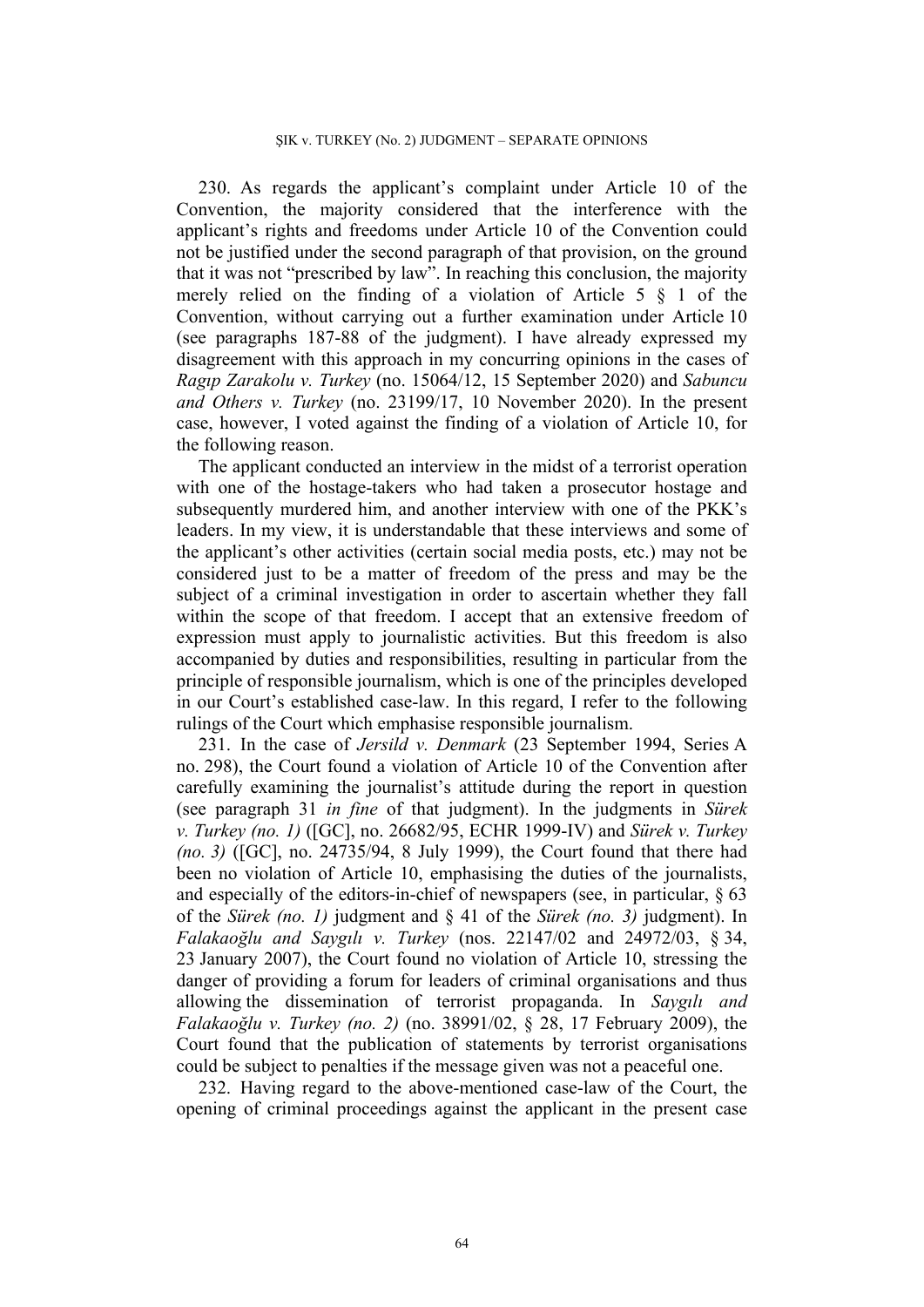could be seen as justified. I do not wish to prejudice the outcome of the criminal proceedings pending before the domestic courts. Thus, in my opinion, it is premature to rule on those charges and there was no need to examine separately the interference with Article 10; accordingly, I do not agree with the majority's conclusion as to the violation of Article 10 of the Convention. In the light of the above, I consider that it was unnecessary to examine this complaint separately.